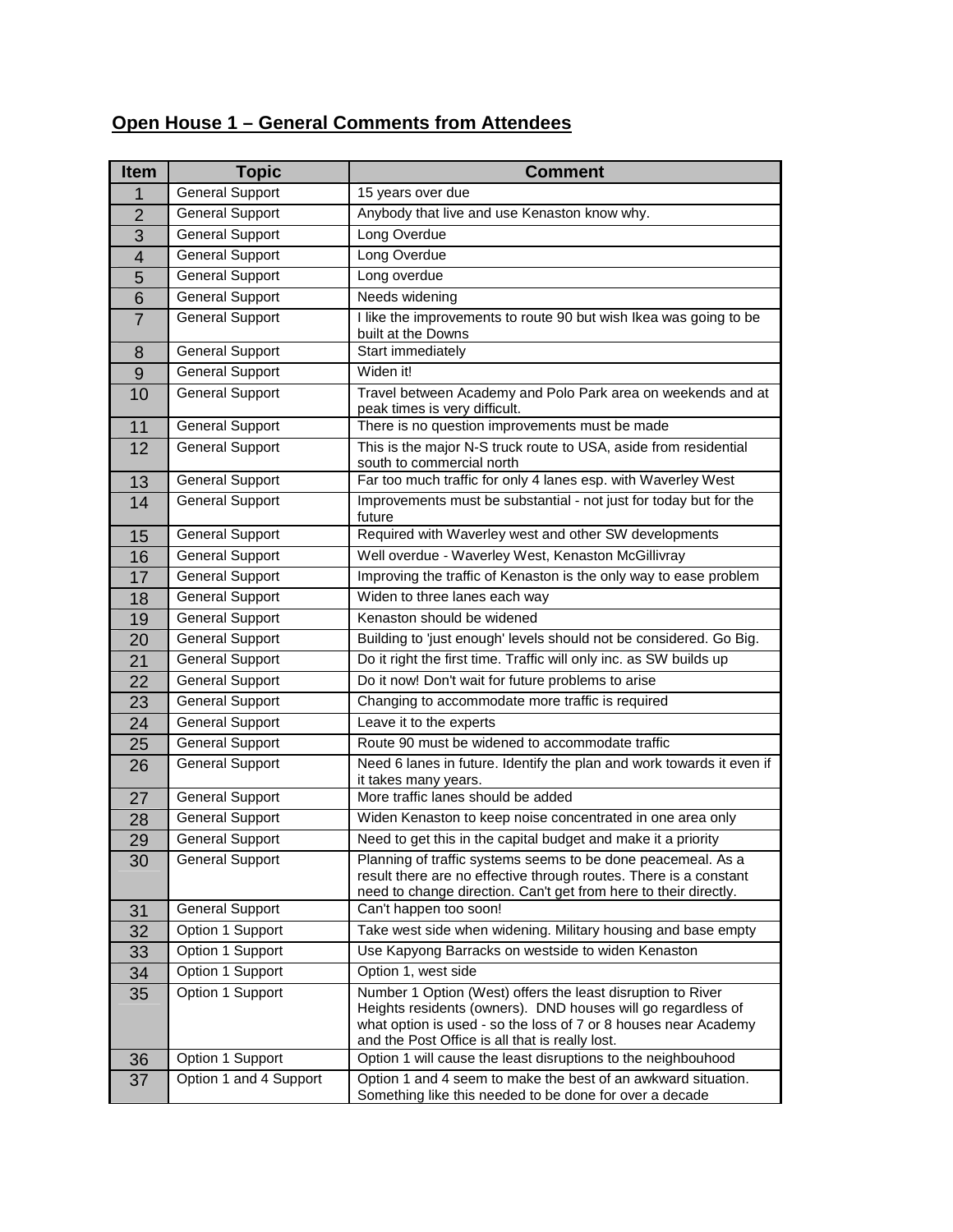| 38 | Option Alternate Support        | 6th option - No extra lanes, but improvement of access and egress<br>to route 90 and improvement to traffic flow                                                                                                                                                                                                                                                                                                                                                                                                     |
|----|---------------------------------|----------------------------------------------------------------------------------------------------------------------------------------------------------------------------------------------------------------------------------------------------------------------------------------------------------------------------------------------------------------------------------------------------------------------------------------------------------------------------------------------------------------------|
| 39 | Option 3 Support                | Widening both directions would be best                                                                                                                                                                                                                                                                                                                                                                                                                                                                               |
| 40 | Option 5 Support                | The most efficient way would be down the railway, this would<br>eliminate construction pains.                                                                                                                                                                                                                                                                                                                                                                                                                        |
| 41 | Option 5 Support                | Railway should be used to form one way traffic north and existing<br>rte90 south                                                                                                                                                                                                                                                                                                                                                                                                                                     |
| 42 | Option 5 Support                | They should think about the heavy traffic that will continue along<br>that route even if they enlarge it. They should even the weight by<br>separate one ways along railway and Kenaston                                                                                                                                                                                                                                                                                                                             |
| 43 | Option 5 Support                | They should use the rail as a one way and Kenaston as a one way                                                                                                                                                                                                                                                                                                                                                                                                                                                      |
| 44 | Option 5 Support                | I prefer the split road option.                                                                                                                                                                                                                                                                                                                                                                                                                                                                                      |
| 45 | Option 5 Support                | Option 5 would appear to offer the least disruption during<br>construction                                                                                                                                                                                                                                                                                                                                                                                                                                           |
| 46 | Option 5 Support                | Option #5 is the best. It has least impact on residents, it also<br>provides better distribution of traffic and doesn't depend on federal<br>land                                                                                                                                                                                                                                                                                                                                                                    |
| 47 | Option 5 Support                | Undecided, although Option 5 appears the most interesting<br>providing there is a wide space for AT                                                                                                                                                                                                                                                                                                                                                                                                                  |
| 48 | <b>Option Alternate Support</b> | Option 6: Reduce amount of widening on existing rte90 and place<br>AT route on old CN ROW combined with option 1 (with reduced<br>widening). What happens if access to Carpthia school is so<br>negatively impacted that the school has dropped enrolment and<br>shuts down. Where will our children go to school? Those on the<br>west side of Kenaston most logicallly would go to Ecole Tuxedo.<br>This school cannot support additional students and parents of that<br>school would strongly oppose this influx |
| 49 | <b>Option Alternate Support</b> | Bike path from Ness to Taylor would be a good idea. If you use<br>Option 5 for a transit path, you really wont need extra lanes on<br>Kenaston, it would alleviate the traffic issues in a major way.                                                                                                                                                                                                                                                                                                                |
| 50 | <b>General Opposition</b>       | Consider other options, ie, don't do anything                                                                                                                                                                                                                                                                                                                                                                                                                                                                        |
| 51 | <b>General Opposition</b>       | Leave it alone. It has been short sighted to develop Kenaston<br>South with big box stores etc and then destroy our neighborhood<br>in the process                                                                                                                                                                                                                                                                                                                                                                   |
| 52 | <b>General Opposition</b>       | You care more about stores and cars than residents near<br>proposals                                                                                                                                                                                                                                                                                                                                                                                                                                                 |
| 53 | <b>General Opposition</b>       | All of the options presented seem to take it as a foregone<br>conclusion that expansion and expropriation are inevitable. There<br>need to be other options than the ones presented tonight                                                                                                                                                                                                                                                                                                                          |
| 54 | <b>General Opposition</b>       | Living at Kenaston and Grant affords us easy access anywhere,<br>traffic is not an issue                                                                                                                                                                                                                                                                                                                                                                                                                             |
| 55 | <b>General Opposition</b>       | Vision - we are not seeing any vision here - it's a bandaid solution /<br>require a holistic approach                                                                                                                                                                                                                                                                                                                                                                                                                |
| 56 | <b>General Opposition</b>       | Expanding capacity only increases traffic                                                                                                                                                                                                                                                                                                                                                                                                                                                                            |
| 57 | <b>General Opposition</b>       | I travel this frequently between 9-4 and rarely encounter problems                                                                                                                                                                                                                                                                                                                                                                                                                                                   |
| 58 | <b>General Opposition</b>       | Never ending cycle, the more we improve roads, the more vehicles<br>we attract. The future is to reduce cars and use mass transit                                                                                                                                                                                                                                                                                                                                                                                    |
| 59 | <b>General Opposition</b>       | No problems right now (traffic light improvements helped)                                                                                                                                                                                                                                                                                                                                                                                                                                                            |
| 60 | <b>General Opposition</b>       | We are from Toronto/Ottawa. 10 minutes of traffic is not a concern.<br>Money should be used more wisely elsewhere                                                                                                                                                                                                                                                                                                                                                                                                    |
| 61 | <b>General Opposition</b>       | We should be trying to discourage private vehicles                                                                                                                                                                                                                                                                                                                                                                                                                                                                   |
| 62 | <b>General Opposition</b>       | Not in favour of increasing the number of vehicles or removal of<br>homes from east side                                                                                                                                                                                                                                                                                                                                                                                                                             |
| 63 | <b>General Opposition</b>       | Answer to traffic problems is not to develop Waverley West but<br>develop downtown                                                                                                                                                                                                                                                                                                                                                                                                                                   |
| 64 | <b>General Opposition</b>       | Land use planning and demand side management. Ikea should be<br>downtown not on Kenaston of SW area                                                                                                                                                                                                                                                                                                                                                                                                                  |
| 65 | <b>General Opposition</b>       | Money could be used for something better                                                                                                                                                                                                                                                                                                                                                                                                                                                                             |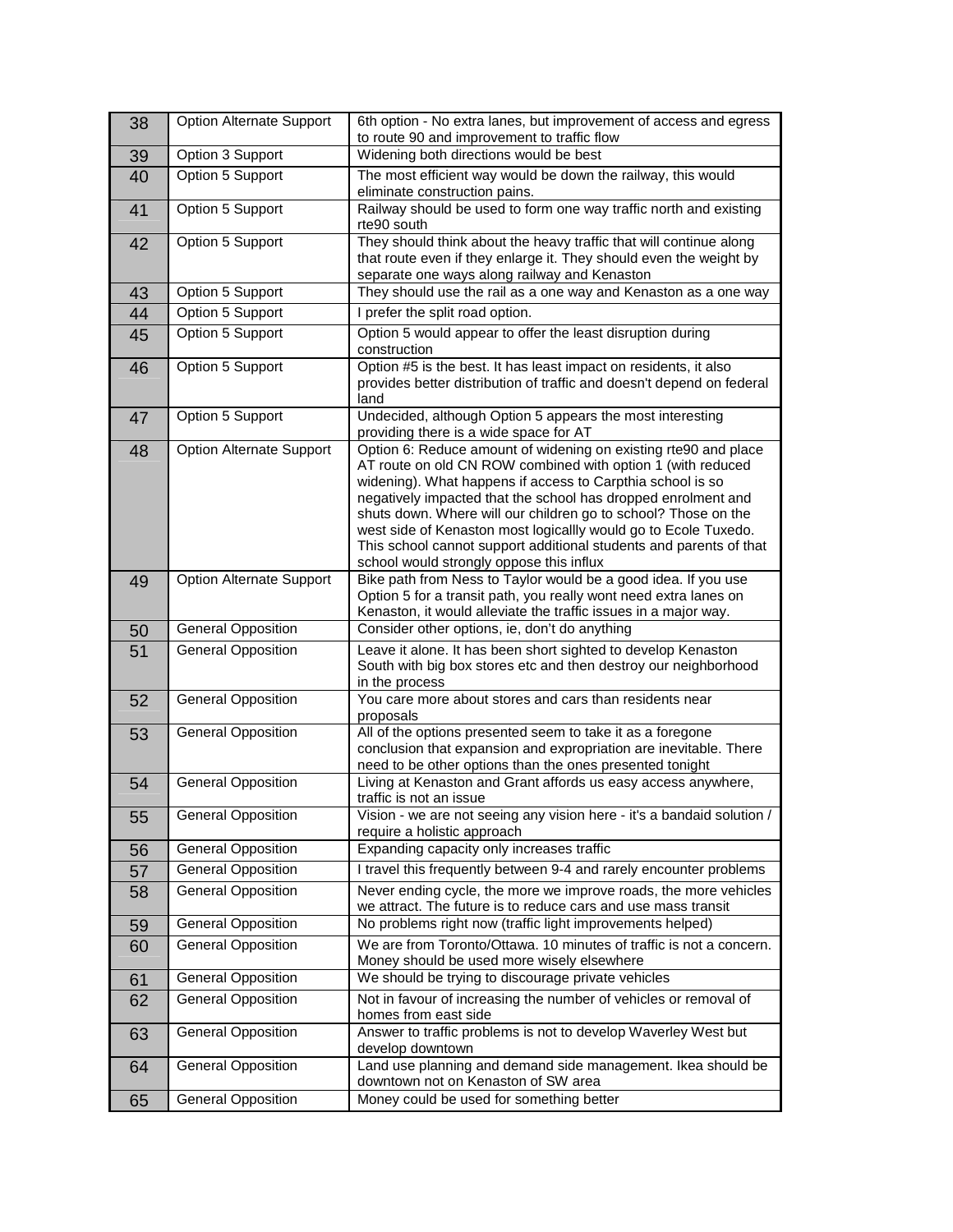| 66 | <b>General Opposition</b>                  | Unless this turns into a real freeway it's a waste of money                                                                                                                                                                                                                                                                                                                                                |
|----|--------------------------------------------|------------------------------------------------------------------------------------------------------------------------------------------------------------------------------------------------------------------------------------------------------------------------------------------------------------------------------------------------------------------------------------------------------------|
| 67 | <b>General Opposition</b>                  | Not doing it. This is a project that is not being driven by Winnipeg's<br>citizens but by business in the southwest, e.g. IKEA                                                                                                                                                                                                                                                                             |
| 68 | <b>General Opposition</b>                  | Leave as is                                                                                                                                                                                                                                                                                                                                                                                                |
| 69 | <b>General Opposition</b>                  | Environmental impact, hazardous waste movement, loss of<br>property value, noise                                                                                                                                                                                                                                                                                                                           |
| 70 | <b>General Opposition</b>                  | Do we actually want to encourage people to drive? Single vehicle<br>occupancy?                                                                                                                                                                                                                                                                                                                             |
| 71 | <b>General Opposition</b>                  | Divert Traffic away from Kenaston instead of adding to it                                                                                                                                                                                                                                                                                                                                                  |
| 72 | <b>General Opposition</b>                  | Just leave it the way it is                                                                                                                                                                                                                                                                                                                                                                                |
| 73 | <b>General Opposition</b>                  | I oppose any increase in traffic on Kenaston but obviously this is<br>not realistic                                                                                                                                                                                                                                                                                                                        |
| 74 | <b>General Opposition</b>                  | Widening of Kenaston will do nothing if route 90 not widened south<br>of Taylor. Should have been done with overpass.                                                                                                                                                                                                                                                                                      |
| 75 | <b>General Opposition</b>                  | Widening roads to deal with a traffic problem is like loosening your<br>belt to deal with a weight problem. This ranking options<br>unacceptable, what about my option of not widening Kenaston.                                                                                                                                                                                                           |
| 76 | <b>General Opposition</b>                  | This does not mean expansion of rte 90                                                                                                                                                                                                                                                                                                                                                                     |
| 77 | <b>General Opposition</b>                  | I feel some upgrades are necessary but not the massive<br>expensive upgrades you plan                                                                                                                                                                                                                                                                                                                      |
| 78 | <b>General Opposition</b>                  | This money should be spent on providing retail and grocery stores<br>for people in the inner city who need it a lot more than we do                                                                                                                                                                                                                                                                        |
| 79 | <b>General Opposition</b>                  | You want more speed, more traffic to flow into an area (Polo Park)<br>that cannot handle the current load, let alone and increased load<br>of traffic. Fix St. James/Ellice/Polo Park first                                                                                                                                                                                                                |
| 80 | <b>General Opposition</b>                  | Adding two lanes will invite a heavier traffic flow, especially from<br>Waverley West in the near future. Due to the necessity of traffic<br>lights, the build-up soon to come will not withstand the added<br>burden.                                                                                                                                                                                     |
| 81 | <b>General Opposition</b>                  | Even if homes are not taken, increasing lanes to accommodate<br>more traffic will result in vast increase of noise and air pollution.<br>With economic downturn residents life styles would be taken from<br>them when having to borrow to purchase homes. For traffic to<br>IKEA and new developments, Moray should be extended south to<br>the new housing development, intersecting with Bishop Grandin |
| 82 |                                            |                                                                                                                                                                                                                                                                                                                                                                                                            |
| 83 |                                            | Keeping two way traffic                                                                                                                                                                                                                                                                                                                                                                                    |
|    | Option 5 Opposition<br>Option 5 Opposition | Neighbourhood impact. A major highway divides neighbourhoods.<br>If you add another major highway two blocks further down you will<br>create a second major divide. Whereas widening route 90 will not<br>change the neighbourhood. However, that too should be done with<br>the least impact on existing homes                                                                                            |
| 84 | Option 5 Opposition                        | Please do not consider option 5                                                                                                                                                                                                                                                                                                                                                                            |
| 85 | Option 5 Opposition                        | I am disappointed that the city is evaluating the idea of option 5.,<br>after they tore down the CN to purchase the property. Check                                                                                                                                                                                                                                                                        |
| 86 | Option 5 Opposition                        | previous studies<br>Option 5 is not an option. It destroys new buildings and affects all<br>houses between centennial and route 90.                                                                                                                                                                                                                                                                        |
| 87 | Option 5 Opposition                        | Do not use centennial CN rail                                                                                                                                                                                                                                                                                                                                                                              |
| 88 | Option 5 Opposition                        | Why would you show option 5 when the land from Corydon south                                                                                                                                                                                                                                                                                                                                               |
| 89 | General Impact                             | has been sold to developers. They're building condos there.<br>Residential properties, access and quality of life                                                                                                                                                                                                                                                                                          |
| 90 | General Impact                             | Why should the established area suffer because of urban sprawl.<br>We're losing out house value                                                                                                                                                                                                                                                                                                            |
| 91 | General Impact                             | Do not take more land than you have to. Do the least disruption to<br>displacing people from their homes                                                                                                                                                                                                                                                                                                   |
| 92 | General Impact                             | Protect the community                                                                                                                                                                                                                                                                                                                                                                                      |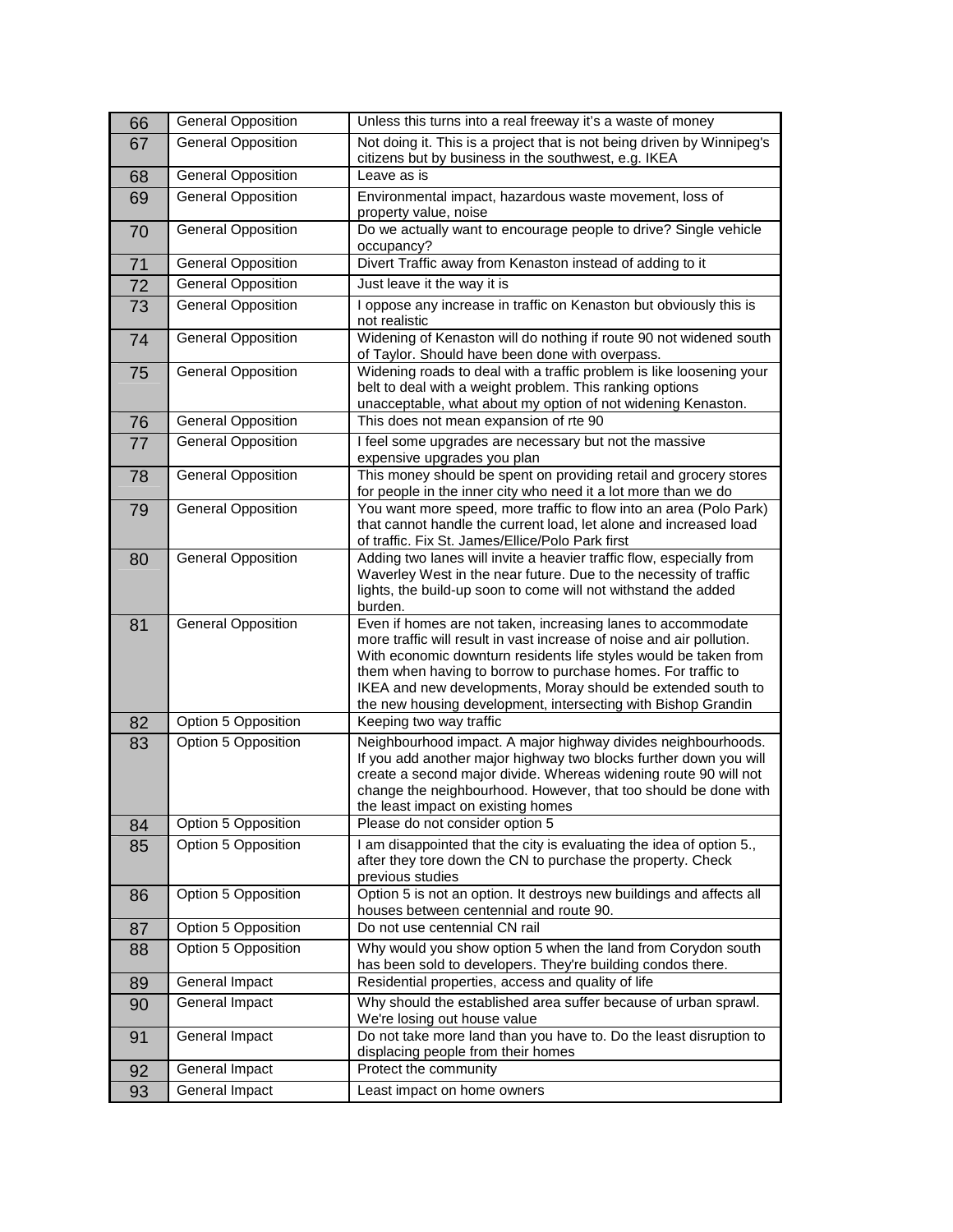| 94  | General Impact        | Expropriation due to traffic lanes too close to some homes. It is too<br>loud, too dirty, too much vibration                                                                                                                                                     |
|-----|-----------------------|------------------------------------------------------------------------------------------------------------------------------------------------------------------------------------------------------------------------------------------------------------------|
| 95  | General Impact        | Impact on community, noise, pollution, property values                                                                                                                                                                                                           |
| 96  | <b>General Impact</b> | Please think of long term residents. These are our homes and our<br>property values will decrease.                                                                                                                                                               |
| 97  | General Impact        | Impact to the residents of River Heights and Tuxedo, removing<br>peoples homes, safety of our children, property values especially<br>for those who have decided to stay in their home and renovate<br>upgrade their homes/ increase that value rather than move |
| 98  | General Impact        | Residents in the area- Safety, noise, property value                                                                                                                                                                                                             |
| 99  | General Impact        | Impact on surrounding area                                                                                                                                                                                                                                       |
| 100 | <b>General Impact</b> | Absolutely [improve vehicular flow] but community needs to be<br>protected from the upgrade                                                                                                                                                                      |
| 101 | General Impact        | With as little impact on our community as possible.                                                                                                                                                                                                              |
| 102 | <b>General Impact</b> | I also fear for the approx. 3000 people displaced.                                                                                                                                                                                                               |
| 103 | General Impact        | Being senior citizen I can't imagine moving again                                                                                                                                                                                                                |
| 104 | General Impact        | Avoid destroying community                                                                                                                                                                                                                                       |
| 105 | General Impact        | The neighbourhoods bordering the area                                                                                                                                                                                                                            |
| 106 | General Impact        | The least disruptive for current residents                                                                                                                                                                                                                       |
| 107 | <b>General Impact</b> | Have least impact on least number of people                                                                                                                                                                                                                      |
| 108 | General Impact        | To choose the option that has the least impact on the least amount<br>of residents                                                                                                                                                                               |
| 109 | General Impact        | Remember that humans live here                                                                                                                                                                                                                                   |
| 110 | <b>General Impact</b> | Least impact on people and communities                                                                                                                                                                                                                           |
| 111 | General Impact        | The least disruptive for current residents                                                                                                                                                                                                                       |
| 112 | General Impact        | Must balance needs between commuters and fact that this is a<br>residential neighbourhood                                                                                                                                                                        |
| 113 | General Impact        | Future development, the residents in the surrounding areas                                                                                                                                                                                                       |
| 114 | General Impact        | How it impacts people next to route 90 (3 blocks)                                                                                                                                                                                                                |
| 115 | General Impact        | Minimizing number of properties that have to be expropriated.                                                                                                                                                                                                    |
| 116 | <b>General Impact</b> | Minimizing the impact on the people                                                                                                                                                                                                                              |
| 117 | General Impact        | The area residents                                                                                                                                                                                                                                               |
| 118 | General Impact        | Impact on adjacent neighbourhood                                                                                                                                                                                                                                 |
| 119 | General Impact        | Maintaining current neighbourhood as much as possible. Providing<br>active transportation. Impacting the least number of houses.                                                                                                                                 |
| 120 | General Impact        | The volume of lives being affected vs traffic                                                                                                                                                                                                                    |
| 121 | General Impact        | With more traffic the houses will shake more. Therefore, help<br>should be given to home owners with basement, water and gas<br>lines.                                                                                                                           |
| 122 | General Impact        | Residents in the are - these are peoples homes - very emotional<br>issue                                                                                                                                                                                         |
| 123 | General Impact        | Cost, noise, property to be torn down                                                                                                                                                                                                                            |
| 124 | General Impact        | Sound barrier, sidewalk, heavy traffic in median lane                                                                                                                                                                                                            |
| 125 | General Impact        | Which option impacts the least amount of people and safety an<br>aesthetics of the area                                                                                                                                                                          |
| 126 | General Impact        | Minimal impact on existing residents, but planning for improvement<br>to the neighborhoods that will be affected                                                                                                                                                 |
| 127 | General Impact        | What option would have the least residential intrusion                                                                                                                                                                                                           |
| 128 | General Impact        | Minimize the amount of property expropriation, especially<br>expensive commercial properties                                                                                                                                                                     |
| 129 | General Impact        | The lives and communities on the east side of Kenaston. The only<br>responsible option is to develop the west side - much less<br>disruptive and much less destruction.                                                                                          |
| 130 | General Impact        | Keeping down traffic noise and pollution for those who live in the                                                                                                                                                                                               |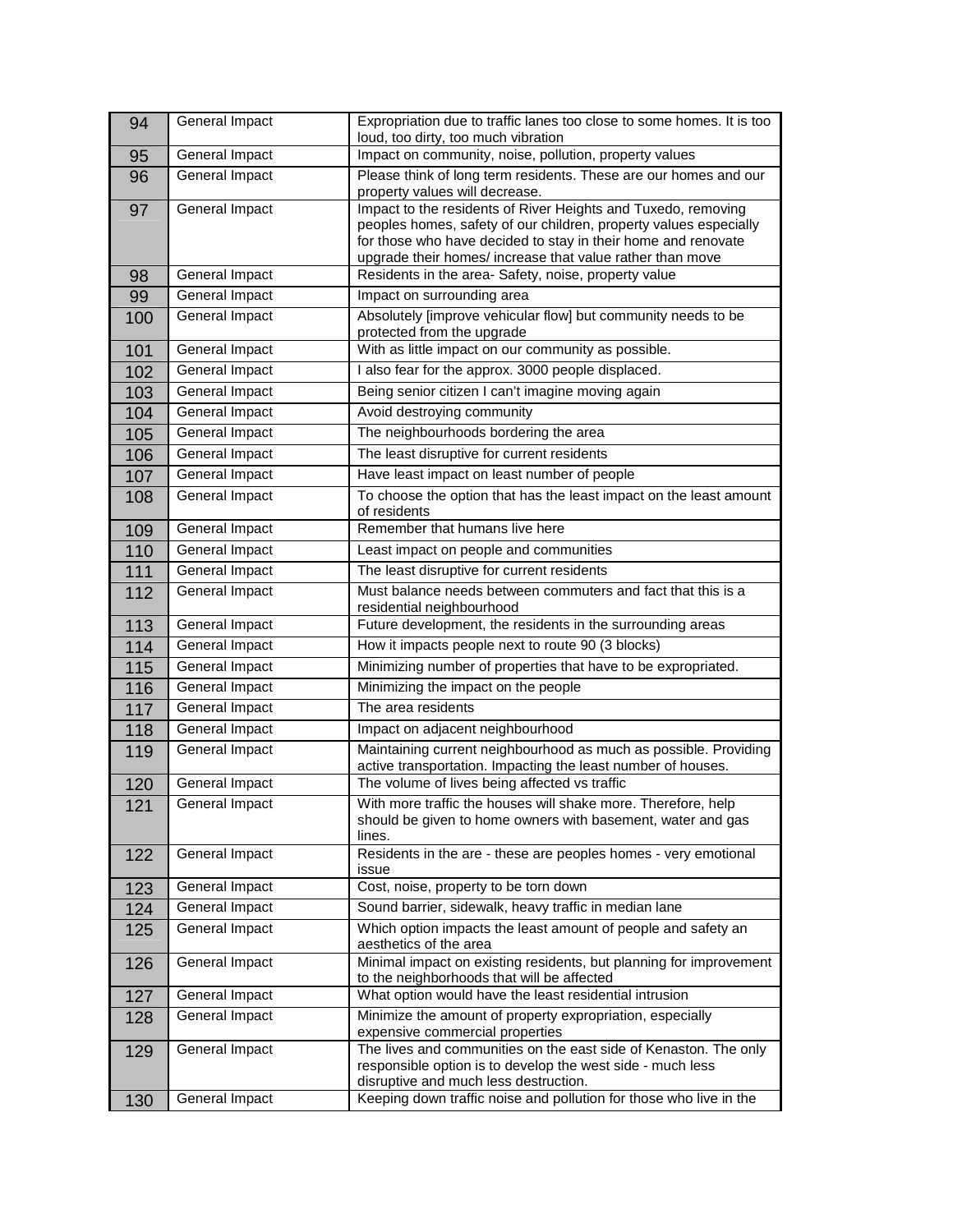|     |                                | area                                                                                                                                                                                                                                                                    |
|-----|--------------------------------|-------------------------------------------------------------------------------------------------------------------------------------------------------------------------------------------------------------------------------------------------------------------------|
| 131 | General Impact                 | The families living immediately adjacent to route 90 and their<br>quality of life. Route 90 is only four lanes all the way to Bishop<br>grandin so why the push at this end?                                                                                            |
| 132 | General Impact                 | The families living immediately adjacent to route 90 and their<br>quality of life. Route 90 is only four lanes all the way to Bishop<br>grandin so why the push at this end?                                                                                            |
| 133 | General Impact                 | Noise, efficient, neighbourhood impact, property values, Quality of<br>life for residents                                                                                                                                                                               |
| 134 | <b>Traffic Flow/Congestion</b> | Left turn off Kenaston should be eliminated up to Grant.                                                                                                                                                                                                                |
| 135 | <b>Traffic Flow/Congestion</b> | Current road not built to withstand traffic                                                                                                                                                                                                                             |
| 136 | <b>Traffic Flow/Congestion</b> | Don't want it to get worse                                                                                                                                                                                                                                              |
| 137 | <b>Traffic Flow/Congestion</b> | The volume of cars is increasing                                                                                                                                                                                                                                        |
| 138 | <b>Traffic Flow/Congestion</b> | Traffic congestion especially wee hours                                                                                                                                                                                                                                 |
| 139 | <b>Traffic Flow/Congestion</b> | Traffic is increasing, therefore congestion and safety concerns                                                                                                                                                                                                         |
| 140 | <b>Traffic Flow/Congestion</b> | Average speed 15km/h without Waverley west                                                                                                                                                                                                                              |
| 141 | <b>Traffic Flow/Congestion</b> | Terrible bottleneck at rush hours                                                                                                                                                                                                                                       |
| 142 | Traffic Flow/Congestion        | Too much stop and start, no flow                                                                                                                                                                                                                                        |
| 143 | <b>Traffic Flow/Congestion</b> | Too much traffic for road. Not designed to handle this much flow                                                                                                                                                                                                        |
| 144 | <b>Traffic Flow/Congestion</b> | Traffic flow in off hours is not too bad but traffic density in too high<br>even on Sunday                                                                                                                                                                              |
| 145 | <b>Traffic Flow/Congestion</b> | Winnipeg needs a major NS corridor and rte90 is the logical choice                                                                                                                                                                                                      |
| 146 | <b>Traffic Flow/Congestion</b> | Sharp curve on south side of bridge very dangerous (Lived there<br>34 years, many maimed and people killed in that area)                                                                                                                                                |
| 147 | <b>Traffic Flow/Congestion</b> | Continuous flow most important, eliminate traffic lights                                                                                                                                                                                                                |
| 148 | Traffic Flow/Congestion        | Development on the CN will definitely affect traffic.                                                                                                                                                                                                                   |
| 149 | <b>Traffic Flow/Congestion</b> | I drive down Lockwood to avoid congestion                                                                                                                                                                                                                               |
| 150 | <b>Traffic Flow/Congestion</b> | Long term Traffic increase north and south, next 30 years                                                                                                                                                                                                               |
| 151 | <b>Traffic Flow/Congestion</b> | Safety, smooth and steady movement of traffic                                                                                                                                                                                                                           |
| 152 | Traffic Flow/Congestion        | Stop lights as opposed to traffic control lights waste gas and time<br>and cause unnecessary delays when roads are slippery                                                                                                                                             |
| 153 | <b>Traffic Flow/Congestion</b> | Speed up traffic                                                                                                                                                                                                                                                        |
| 154 | <b>Traffic Flow/Congestion</b> | Improving traffic flow                                                                                                                                                                                                                                                  |
| 155 | <b>Traffic Flow/Congestion</b> | Twice the current traffic volumes, improved flow                                                                                                                                                                                                                        |
| 156 | <b>Traffic Flow/Congestion</b> | Improving flow and access                                                                                                                                                                                                                                               |
| 157 | <b>Traffic Flow/Congestion</b> | good traffic flow, not bottlenecked at the bridge, least amount of<br>expropriation                                                                                                                                                                                     |
| 158 | <b>Traffic Flow/Congestion</b> | Smooth traffic flow and least neighbourhood disruption                                                                                                                                                                                                                  |
| 159 | <b>Traffic Flow/Congestion</b> | Maximizes traffic flow with the lowest expenditure. If possible<br>fewer traffic lights                                                                                                                                                                                 |
| 160 | <b>Traffic Flow/Congestion</b> | Design project to maintain traffic flow                                                                                                                                                                                                                                 |
| 161 | <b>Traffic Flow/Congestion</b> | Flow and safety                                                                                                                                                                                                                                                         |
| 162 | <b>Traffic Flow/Congestion</b> | Citizens who live at Denman Place and the Ponds are allowed to<br>make a "U" turn at Bolton Bay when they are travelling south on<br>Kenaston. The "U" turn practice uncontrolled is the cause of many<br>near missed accidents as well as a number of real collisions. |
| 163 | <b>Traffic Flow/Congestion</b> | Flow capacity, safety                                                                                                                                                                                                                                                   |
| 164 | <b>Traffic Flow/Congestion</b> | Allow better flow of traffic by coordinating traffic lights                                                                                                                                                                                                             |
| 165 | <b>Traffic Flow/Congestion</b> | <b>Traffic flow</b>                                                                                                                                                                                                                                                     |
| 166 | <b>Traffic Flow/Congestion</b> | Bridge is bottleneck                                                                                                                                                                                                                                                    |
| 167 | <b>Traffic Flow/Congestion</b> | Traffic flow, Access, Egress                                                                                                                                                                                                                                            |
| 168 | Traffic Flow / Congestion      | <b>Traffic flow</b>                                                                                                                                                                                                                                                     |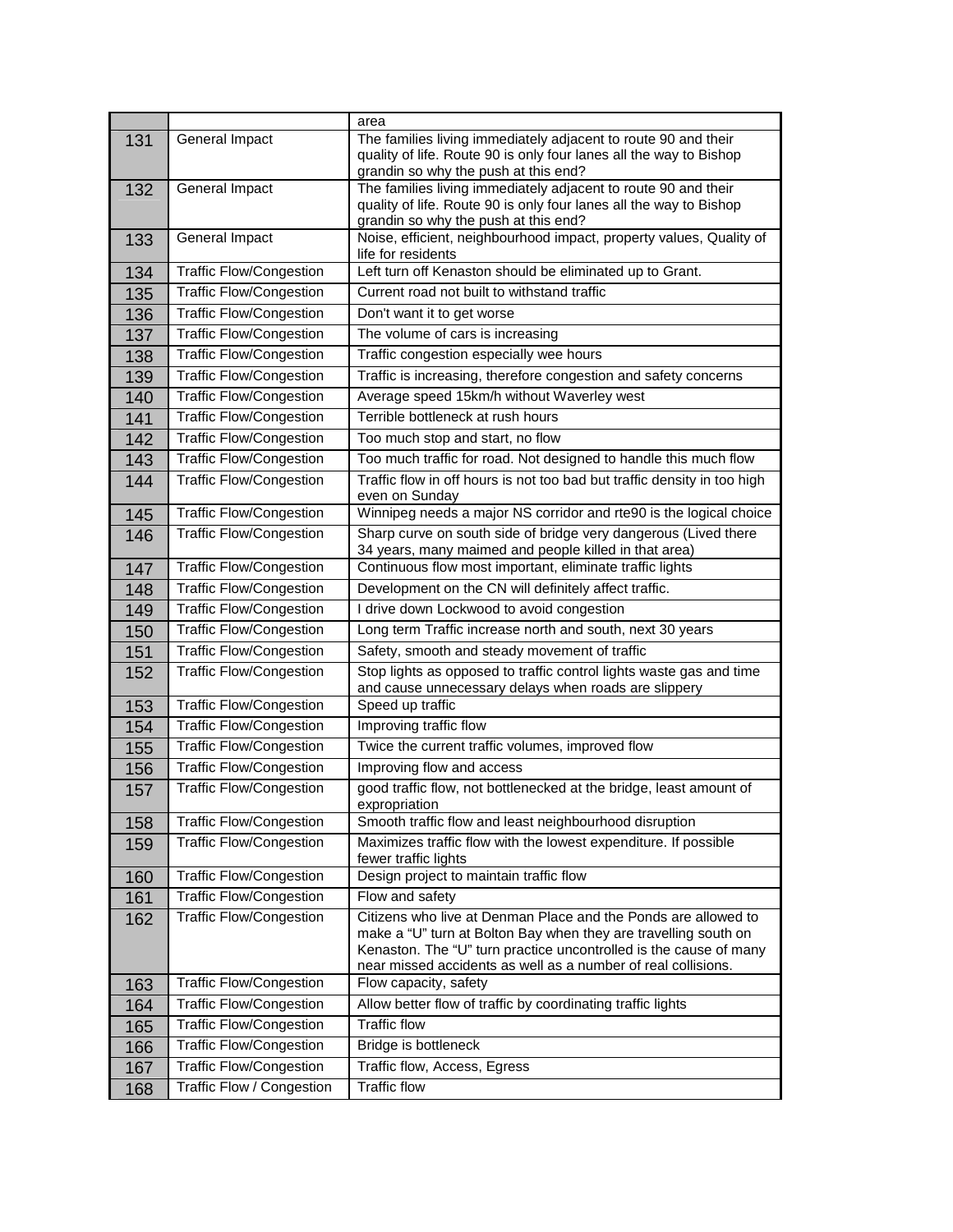| 169 | Traffic Flow/ Congestion        | Increase traffic flow without expropriation                                                                                                                                                                                                                                                                                                                                                                                                                                           |
|-----|---------------------------------|---------------------------------------------------------------------------------------------------------------------------------------------------------------------------------------------------------------------------------------------------------------------------------------------------------------------------------------------------------------------------------------------------------------------------------------------------------------------------------------|
| 170 | <b>Traffic Flow/ Congestion</b> | Speedy and efficient traffic flow especially car traffic which<br>comprises most of the traffic now.                                                                                                                                                                                                                                                                                                                                                                                  |
| 171 | Traffic Flow/ Congestion        | Increase number of lanes and improve alignment of traffic flow                                                                                                                                                                                                                                                                                                                                                                                                                        |
| 172 | <b>Traffic Flow/Congestion</b>  | Too congested, too many fumes, unsafe, noisy and not turning<br>lanes                                                                                                                                                                                                                                                                                                                                                                                                                 |
| 173 | <b>Traffic Flow/Congestion</b>  | Vehicular traffic bottlenecks around the bridge. 18 wheelers have<br>to gear up and down at every light. The noise is terrible                                                                                                                                                                                                                                                                                                                                                        |
| 174 | <b>Traffic Flow/Congestion</b>  | Traffic congestion during rush hours is horrible, especially if there<br>has been an accident or stalled car which happens frequently<br>during the winter.                                                                                                                                                                                                                                                                                                                           |
| 175 | <b>Traffic Flow/Congestion</b>  | Left Turns from Boulton onto Kenaston Blvd are a major challenge<br>but even more problematic for seniors. Right turns which proceed<br>north are also difficult often throughout the day. Often one has to<br>force the north flow to stop by just entering the intersection and<br>turning quickly. The cars travelling on Kenaston are bumper to<br>bumper. Bus Drivers confirm my findings and often have difficulty<br>when they are required to change lanes during peak times. |
| 176 | <b>Traffic Flow/Congestion</b>  | Too much delay at Grant - Kenaston Intersection                                                                                                                                                                                                                                                                                                                                                                                                                                       |
| 177 | <b>Traffic Flow/Congestion</b>  | Flow of traffic was to improve. 3 lanes each way. Timing of the<br>lights can improve                                                                                                                                                                                                                                                                                                                                                                                                 |
| 178 | <b>Traffic Flow/Congestion</b>  | Traffic should flow to reduce exhaust, trees are stunted and lack<br>leaves                                                                                                                                                                                                                                                                                                                                                                                                           |
| 179 | Ideas - Synchronization         | Constant speed limit with synced lights                                                                                                                                                                                                                                                                                                                                                                                                                                               |
| 180 | Ideas - Synchronization         | I don't see any difference between north of Ness traffic and South<br>of Ness traffic (2 or 3 lanes). The lights are the issue                                                                                                                                                                                                                                                                                                                                                        |
| 181 | Ideas - Synchronization         | Keep the traffic moving, better synchronization of lights                                                                                                                                                                                                                                                                                                                                                                                                                             |
| 182 | Ideas - Synchronization         | Make the lights timed so traffic could flow, presently they are not<br>timed                                                                                                                                                                                                                                                                                                                                                                                                          |
| 183 | Ideas - Synchronization         | Lights could be timed better                                                                                                                                                                                                                                                                                                                                                                                                                                                          |
| 184 | Ideas - Synchronization         | Co-ordinated traffic lights                                                                                                                                                                                                                                                                                                                                                                                                                                                           |
| 185 | Ideas - Synchronization         | Time the lights so traffic flows. Make sure there's no bottleneck<br>areas                                                                                                                                                                                                                                                                                                                                                                                                            |
| 186 | Ideas - Synchronization         | Careful consideration in pedestrian synchronized traffic flow                                                                                                                                                                                                                                                                                                                                                                                                                         |
| 187 | Ideas - Synchronization         | Synchronization                                                                                                                                                                                                                                                                                                                                                                                                                                                                       |
| 188 | Ideas - Synchronization         | Synchronization                                                                                                                                                                                                                                                                                                                                                                                                                                                                       |
| 189 | Ideas - Synchronization         | Even better traffic light syncing                                                                                                                                                                                                                                                                                                                                                                                                                                                     |
| 190 | Ideas - Synchronization         | Smooth Traffic flow, fewer or better coordinated lights, service or<br>access roads for immediate area                                                                                                                                                                                                                                                                                                                                                                                |
| 191 | Ideas - Synchronization         | Better synching of lights                                                                                                                                                                                                                                                                                                                                                                                                                                                             |
| 192 | Ideas - Synchronization         | Better timing of lights                                                                                                                                                                                                                                                                                                                                                                                                                                                               |
| 193 | Ideas - Synchronization         | Sync lights along entire route and add turning lanes at controlled<br>intersections                                                                                                                                                                                                                                                                                                                                                                                                   |
| 194 | Ideas - Synchronization         | Signal at Sterling Lyon OK, Corydon, Grant and Academy need<br>longer greens.                                                                                                                                                                                                                                                                                                                                                                                                         |
| 195 | Ideas - Synchronization         | Sync lights along entire route and add turning lanes at controlled<br>intersections                                                                                                                                                                                                                                                                                                                                                                                                   |
| 196 | Ideas - Synchronization         | First, Sync the traffic lights!                                                                                                                                                                                                                                                                                                                                                                                                                                                       |
| 197 | Ideas - Synchronization         | Coordinated traffic lights                                                                                                                                                                                                                                                                                                                                                                                                                                                            |
| 198 | Ideas - Synchronization         | Traffic lights at Kenaston and Boulton Bay.                                                                                                                                                                                                                                                                                                                                                                                                                                           |
| 199 | Ideas - Synchronization         | Traffic light synchronization. Finding ways to minimize traffic, not<br>expand capacity                                                                                                                                                                                                                                                                                                                                                                                               |
| 200 | Ideas - Synchronization         | Improve light signals                                                                                                                                                                                                                                                                                                                                                                                                                                                                 |
| 201 | Ideas - Synchronization         | I live at Kenaston Estates. If lights arent synced properly how will I<br>be able to get in and out with the increase in speed and traffic in a                                                                                                                                                                                                                                                                                                                                       |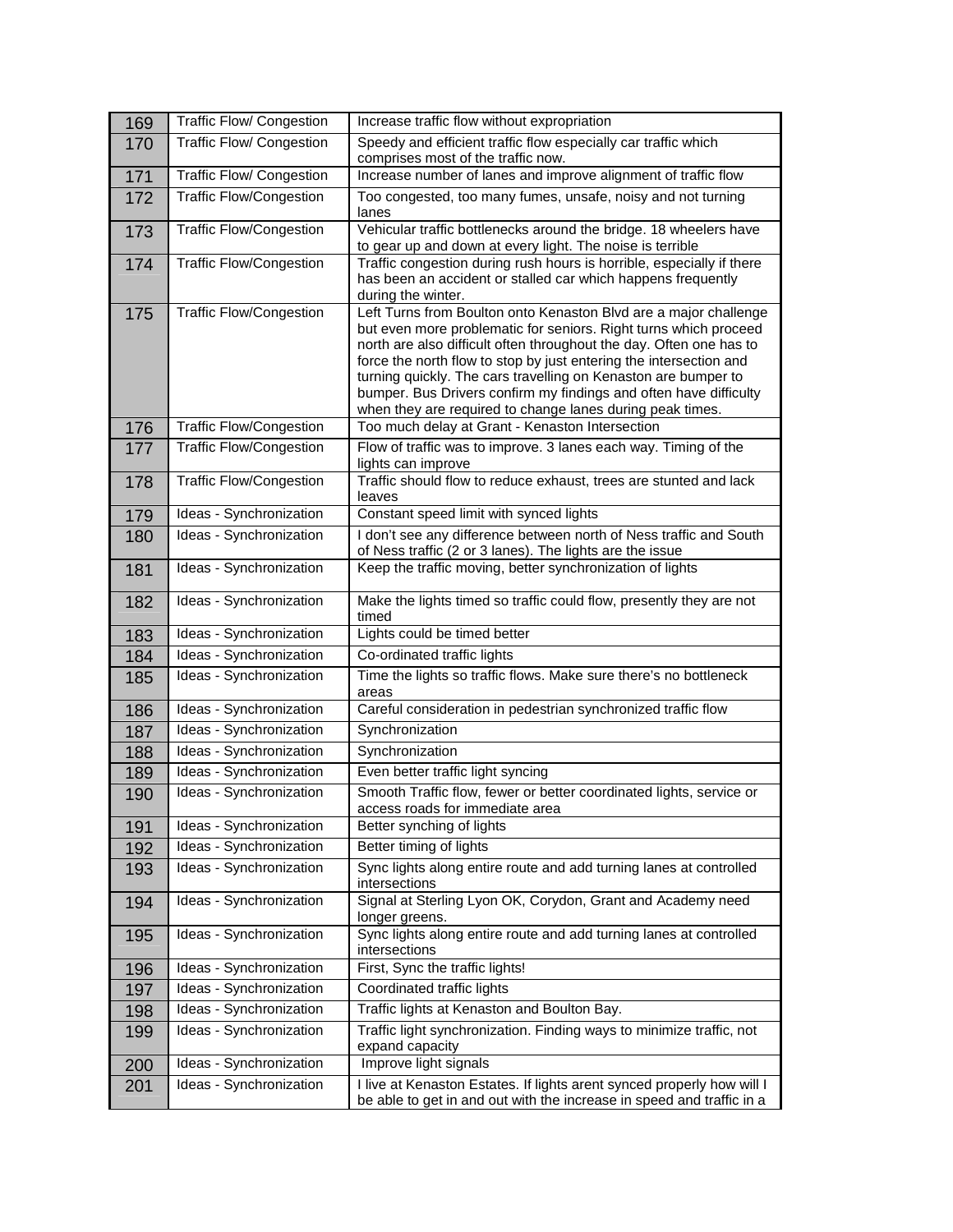|     |                              | safe manner?                                                                                                                                                                                  |
|-----|------------------------------|-----------------------------------------------------------------------------------------------------------------------------------------------------------------------------------------------|
| 202 | Ideas - Synchronization      | Synchronize lights                                                                                                                                                                            |
| 203 | Ideas - Synchronization      | Synchronize lights, Taylor to Ellice as a first priority                                                                                                                                      |
| 204 | Ideas - Synchronization      | Is there really a need to build any additional lanes for traffic?                                                                                                                             |
|     |                              | Better light synchro or restricting semi traffic would help move<br>traffic                                                                                                                   |
| 205 | Ideas - Synchronization      | The synchronization of lights on Route 90 should be a top priority<br>before any project is considered                                                                                        |
| 206 | Ideas - Synchronization      | Synchronization of lights to keep flow but allow for cyclists/peds to<br>activate stoppages                                                                                                   |
| 207 | Ideas - Synchronization      | Traffic improves with proper use of lights                                                                                                                                                    |
| 208 | Ideas - Synchronization      | Traffic lights need to be synced                                                                                                                                                              |
| 209 | Ideas - Signals              | Need traffic lights at Doncaster and Tuxedo b/c of youth centre<br>and Asper centre traffic.                                                                                                  |
| 210 | Ideas - Signals              | Remove lights from Kenaston                                                                                                                                                                   |
| 211 | Ideas - Signals              | Co-ordinating the traffic lights                                                                                                                                                              |
| 212 | Ideas - Signals              | Less traffic lights                                                                                                                                                                           |
| 213 | Ideas - Signals              | Left hand turn signals, easier access from Boulton Bay                                                                                                                                        |
| 214 | Ideas - Signals              | Elimination of traffic lights                                                                                                                                                                 |
| 215 | Ideas - Signals              | Longer traffic cycles                                                                                                                                                                         |
| 216 | Ideas - Signals              | Turning lights at intersections                                                                                                                                                               |
| 217 | Ideas - Signals              | Remove traffic lights at residential accesses                                                                                                                                                 |
| 218 | Ideas - Signals              | Access changes and traffic lights, especially ones affecting<br>residential areas                                                                                                             |
| 219 | Ideas - Signals              | Remove traffic lights, replace with right turn only, fly over at Grant                                                                                                                        |
| 220 | Ideas - Signals              | Less traffic lights.                                                                                                                                                                          |
| 221 | Ideas - Signals              | Corydon needs to run lights east to south now.                                                                                                                                                |
| 222 | Ideas - Signals              | Many traffic lights are too short in duration, traffic barely gets<br>moving then changes to red. The red turns green in front of you<br>then red at the next intersection                    |
| 223 | Ideas - Signals              | Lights should all have turning capacity                                                                                                                                                       |
| 224 | Ideas - Signals              | Limited access. Reduce number of traffic signals. Turning signal<br>for crossing traffic                                                                                                      |
| 225 | Ideas - Signals              | Longer light cycles at each intersection.                                                                                                                                                     |
| 226 | Ideas - Signals              | Minimize/remove traffic signals.                                                                                                                                                              |
| 227 | Ideas - Signals              | Be consistent and allow left turn at all intersections when solid<br>green and traffic clear in conjunction with arrows. Want least cost<br>proposal with least impact on remaining residents |
| 228 | <b>Ideas - Remove Trucks</b> | Have you addressed truck transport?                                                                                                                                                           |
| 229 | Ideas - Remove Trucks        | Re-routing truck traffic.                                                                                                                                                                     |
| 230 | Ideas - Remove Trucks        | Get the trucks off                                                                                                                                                                            |
| 231 | Ideas - Remove Trucks        | No Truck access                                                                                                                                                                               |
| 232 | Ideas - Remove Trucks        | Stop allowing big rig traffic                                                                                                                                                                 |
| 233 | Ideas - Remove Trucks        | Remove truck route status from Ness to Taylor to prevent rte 90<br>from being used as a shortcut to pth75                                                                                     |
| 234 | Ideas - Remove Trucks        | No transport trucks, reroute to Perimeter.                                                                                                                                                    |
| 235 | <b>Ideas - Remove Trucks</b> | No trucks                                                                                                                                                                                     |
| 236 | Ideas - Remove Trucks        | Reroute all trucks                                                                                                                                                                            |
| 237 | Ideas - Remove Trucks        | Stop allowing big rigs to travel on Kenaston. Restrict to peak hours<br>or right hand lane only                                                                                               |
| 238 | Ideas - Remove Trucks        | Remove transport trucks from Kenaston                                                                                                                                                         |
| 239 | Ideas - Remove Trucks        | Adjust zoning to concentrate a truck hub which would make<br>perimeter use advantageous                                                                                                       |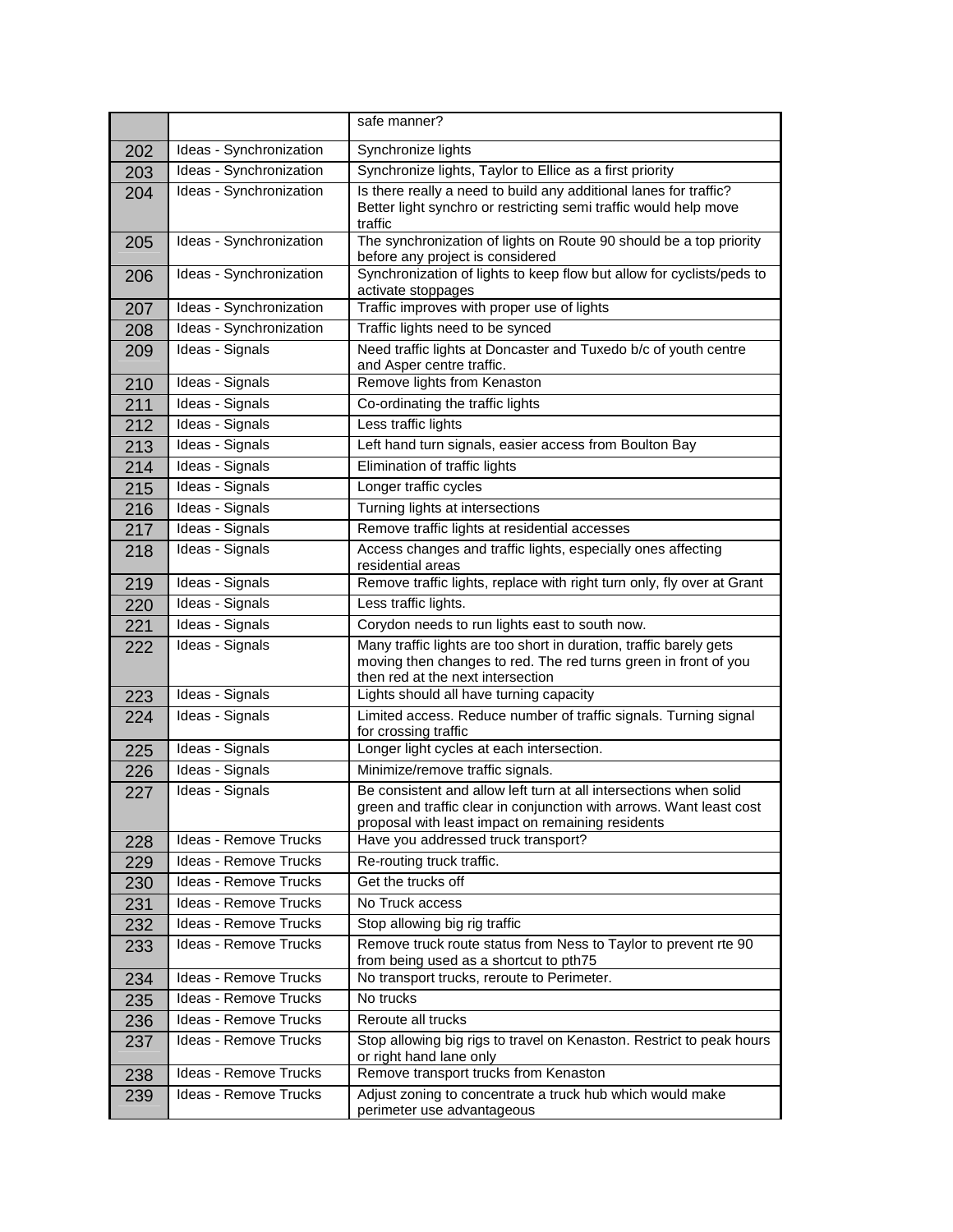| 240 | Ideas - Remove Trucks        | My neighbours and I have a problem when the big rig trucks drive<br>north past our homes causing them to shake.                                                                                                                                                                                                                                                                         |
|-----|------------------------------|-----------------------------------------------------------------------------------------------------------------------------------------------------------------------------------------------------------------------------------------------------------------------------------------------------------------------------------------------------------------------------------------|
| 241 | Ideas - Remove Trucks        | Get the truck traffic reduced                                                                                                                                                                                                                                                                                                                                                           |
| 242 | <b>Ideas - Remove Trucks</b> | No heavy truck traffic                                                                                                                                                                                                                                                                                                                                                                  |
| 243 | Ideas - Remove Trucks        | Make it a non heavy truck route. Add ped over or underpasses.<br>Block off Carpathia at Kenaston to prevent access through traffic.<br>Make it a dead end and add trees and landscaping.                                                                                                                                                                                                |
| 244 | Ideas - Remove Trucks        | Make it a non heavy truck route. Add ped over or underpasses.<br>Block off Carpathia at Kenaston to prevent access through traffic.<br>Make it a dead end and add trees and landscaping.                                                                                                                                                                                                |
| 245 | <b>Ideas - Remove Trucks</b> | Eliminate the large heavy truck traffic, intermodal is now in<br>Transcona, re-route the truck traffic via the perimeter or Moray<br>Blvd. Eliminate/sync lights.                                                                                                                                                                                                                       |
| 246 | Ideas - Remove Trucks        | Truck Traffic should be routed to the Perimeter (noise, pollution,<br>damage to road, traffic flow)                                                                                                                                                                                                                                                                                     |
| 247 | Ideas - Remove Trucks        | <b>Restrict Semi-traffic</b>                                                                                                                                                                                                                                                                                                                                                            |
| 248 | <b>Ideas - Remove Trucks</b> | Transport of Freight for airport would be better accommodated by<br>access to perimeter from Saskatchewan Ave                                                                                                                                                                                                                                                                           |
| 249 | <b>Ideas - Remove Trucks</b> | Try to limit large truck traffic by making them use perimeter and<br>don't put IKEA on route 90                                                                                                                                                                                                                                                                                         |
| 250 | Ideas - Remove Trucks        | Reroute transport trucks to Perimeter Highway. Especially if route<br>90 widened - will bring more trucks                                                                                                                                                                                                                                                                               |
| 251 | Ideas - Freeway Concept      | Currently as the "inner loop" its setup is embarrassing.                                                                                                                                                                                                                                                                                                                                |
| 252 | Ideas - Freeway Concept      | I prefer grade separations to allow full movement of traffic                                                                                                                                                                                                                                                                                                                            |
| 253 | Ideas - Freeway Concept      | This route should be considered as an inner ring road. Limited<br>traffic signals. Not shared with non motorized traffic                                                                                                                                                                                                                                                                |
| 254 | Ideas - Freeway Concept      | Eliminate some traffic lights, close off crossing traffic, use merge<br>lanes on and off rte 90                                                                                                                                                                                                                                                                                         |
| 255 | Ideas - Freeway Concept      | Less stop lights, 70 km/h, grade separations, berms, billboards,<br>highway signage                                                                                                                                                                                                                                                                                                     |
| 256 | Ideas - Freeway Concept      | Tunnel under Kenaston (no exits at smaller streets just Grant and<br>Kenaston)                                                                                                                                                                                                                                                                                                          |
| 257 | Ideas - Freeway Concept      | Key to have high speed route without traffic lights. Access to a<br>high speed route can be achieved by accessing major access<br>roads via merge lanes                                                                                                                                                                                                                                 |
| 258 | Ideas - Freeway Concept      | Do not turn into freeway                                                                                                                                                                                                                                                                                                                                                                |
| 259 | Ideas - Freeway Concept      | Grade separations (go over academy)                                                                                                                                                                                                                                                                                                                                                     |
| 260 | Ideas - Freeway Concept      | Grade separation at intersections                                                                                                                                                                                                                                                                                                                                                       |
| 261 | Ideas - Freeway Concept      | Grade separation at major intersections                                                                                                                                                                                                                                                                                                                                                 |
| 262 | Ideas - Freeway concept      | I live on the west side of Centennial and I didn't purchase my<br>property on a freeway so I do not want Route 90 as my back lane                                                                                                                                                                                                                                                       |
| 263 | Ideas - Freeway concept      | Another option is a flyover. Existing streets like Corydon would just<br>cross under. Very expensive though                                                                                                                                                                                                                                                                             |
| 264 | Ideas - Freeway Concept      | Tunnel Would be better, quiet and maybe cheaper. Would remove<br>long distance traffic.                                                                                                                                                                                                                                                                                                 |
| 265 | Ideas - Freeway Concept      | Why not a freeway? City should be planning 30-50 years ahead.                                                                                                                                                                                                                                                                                                                           |
| 266 | Ideas - Freeway Concept      | How long have we lived with rte90 like this? We have an excellent<br>opportunity to buy/expropriate/acquire land to build it properly with<br>grade separations. Build something that Winnipeg can grow and<br>expand with not just because "Waverley west is being developed".<br>Make it a ring road Highway. Build the separations now as they will<br>not be cheaper in the future. |
| 267 | Ideas - Interchange          | It might not be cost effective, but an interchange could be<br>considered for Kenaston and Grant. If there wasn't a traffic light<br>there to halt traffic, things would flow more smoothly as traffic gets<br>better after Grant heading SB. It would be nice to have an area for<br>scooters to travel on since the speed limit is so high                                            |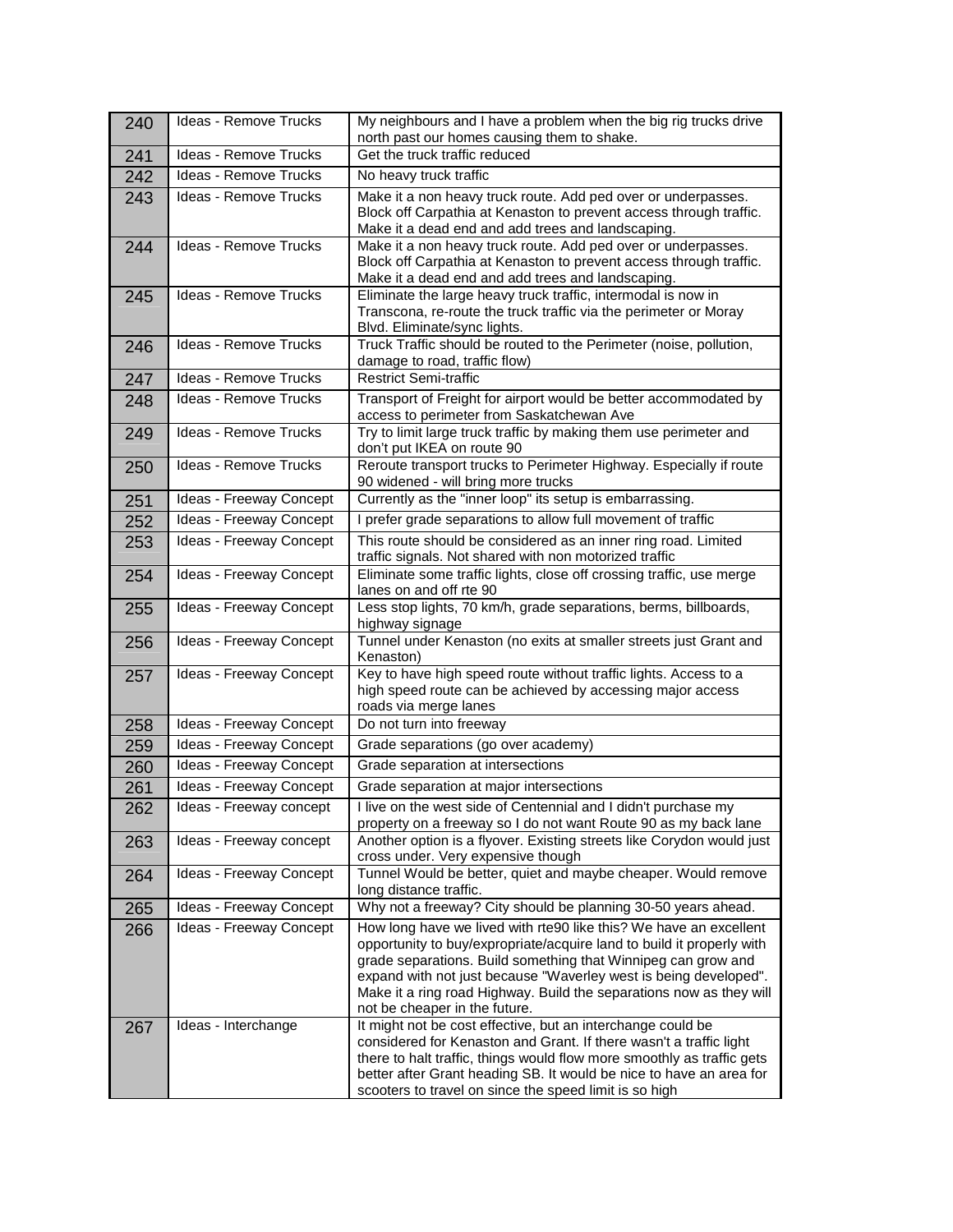| 268 | Ideas - Interchange          | How about a flyover from McGillivray to Academy                                                                                                                                                                                                                  |
|-----|------------------------------|------------------------------------------------------------------------------------------------------------------------------------------------------------------------------------------------------------------------------------------------------------------|
| 269 | Ideas - Service Roads        | More service lanes, crosswalks                                                                                                                                                                                                                                   |
| 270 | Ideas - Service Roads        | Add service roads. Reduce cross streets and traffic lights                                                                                                                                                                                                       |
| 271 | <b>Ideas - Service Roads</b> | Service roads to have access to residential areas, commercial<br>businesses, etc. Show some vision.                                                                                                                                                              |
| 272 | Ideas - Service Roads        | Service road lanes by big retail or 3 lanes                                                                                                                                                                                                                      |
| 273 | <b>Ideas - Service Roads</b> | Back access for apartments between Taylor and Grant                                                                                                                                                                                                              |
| 274 | <b>Ideas - Service Roads</b> | Exits behind buildings on Kenaston                                                                                                                                                                                                                               |
| 275 | Ideas - Service roads        | Residents on east side of Kenaston definitely need access roads<br>to get in and out. What about emergency vehicles?                                                                                                                                             |
| 276 | Ideas - Service Roads        | Access roads are an excellent way to achieve this. Look at other<br>cities for examples of high speed routes ie: Regina Calgary<br>Saskatoon                                                                                                                     |
| 277 | <b>Ideas - Service Roads</b> | There is no need of service roads at all                                                                                                                                                                                                                         |
| 278 | Ideas - Traffic Calming      | Traffic calming.                                                                                                                                                                                                                                                 |
| 279 | Ideas - Traffic Calming      | Traffic calming.                                                                                                                                                                                                                                                 |
| 280 | Ideas - Traffic Calming      | <b>Traffic Calming</b>                                                                                                                                                                                                                                           |
| 281 | Ideas - Traffic Calming      | Traffic calming, rather than increase speed and flow, moderate it.<br>Access??                                                                                                                                                                                   |
| 282 | Ideas - Traffic Calming      | Traffic calming                                                                                                                                                                                                                                                  |
| 283 | Ideas - Traffic Calming      | Calm areas that will be used to bypass Kenaston                                                                                                                                                                                                                  |
| 284 | Ideas - Traffic Calming      | Traffic calming = Always good                                                                                                                                                                                                                                    |
| 285 | Ideas - Traffic Calming      | More traffic calming                                                                                                                                                                                                                                             |
| 286 | Ideas - Traffic Calming      | Traffic calming                                                                                                                                                                                                                                                  |
| 287 | Ideas - Traffic Calming      | <b>Traffic Calming</b>                                                                                                                                                                                                                                           |
| 288 | Ideas - Traffic Calming      | <b>Traffic Calming</b>                                                                                                                                                                                                                                           |
| 289 | Ideas - Traffic Calming      | Further traffic calming on Centennial                                                                                                                                                                                                                            |
| 290 | Ideas - Traffic Calming      | Traffic calming                                                                                                                                                                                                                                                  |
| 291 | Ideas - Turn Lanes           | Blocking left hand turns at uncontrolled intersections                                                                                                                                                                                                           |
| 292 | Ideas - Turn Lanes           | Keep left turn lanes on Tuxedo, Corydon, Grant and Taylor                                                                                                                                                                                                        |
| 293 | Ideas - Turn Lanes           | Left hand turns on Corydon and Tuxedo                                                                                                                                                                                                                            |
| 294 | Ideas - Turn Lanes           | Left turn lanes for people living in the area, keeps traffic flowing                                                                                                                                                                                             |
| 295 | Ideas - Turn Lanes           | Turning lights, turning lanes                                                                                                                                                                                                                                    |
| 296 | Ideas - Turn Lanes           | Storage lanes for turning                                                                                                                                                                                                                                        |
| 297 | Ideas - Turn Lanes           | It would be nice if roads could be widened, but the most important<br>areas to be widened are the areas where cars pull off to the<br>left/right sides for turning at Corydon, Grant and Tuxedo. Even if<br>these areas were elongated traffic would flow better |
| 298 | Ideas - Turn Lanes           | High speed merge and exit lanes                                                                                                                                                                                                                                  |
| 299 | Ideas - Turn Lanes           | Left hand turn lanes and lights at every intersection                                                                                                                                                                                                            |
| 300 | Ideas - Turn Limits          | No left or right turns onto Beaverbrook/Centennial. Eliminate<br>Option 5.                                                                                                                                                                                       |
| 301 | Ideas - Yield Lanes          | Yield lanes at all 4 corners of controlled intersections                                                                                                                                                                                                         |
| 302 | Ideas - Landscaping          | Landscaping that fits with the character of River Heights                                                                                                                                                                                                        |
| 303 | Ideas - Landscaping          | Berm or landscaping to decrease noise                                                                                                                                                                                                                            |
| 304 | Ideas - Landscaping          | Smooth flow of traffic. Be attractive as it will be a major route once<br><b>IKEA</b> is here                                                                                                                                                                    |
| 305 | Ideas - Landscaping          | Keep it safer and more attractive. (Tired of Winnipeg understating<br>its beauty)                                                                                                                                                                                |
| 306 | Ideas - Speed Limit          | Traffic Speed should not increase.                                                                                                                                                                                                                               |
| 307 | Ideas - Landscaping          | Should enhance Winnipeg's treed beauty. Do not make another<br>Pembina hwy (Freeway)                                                                                                                                                                             |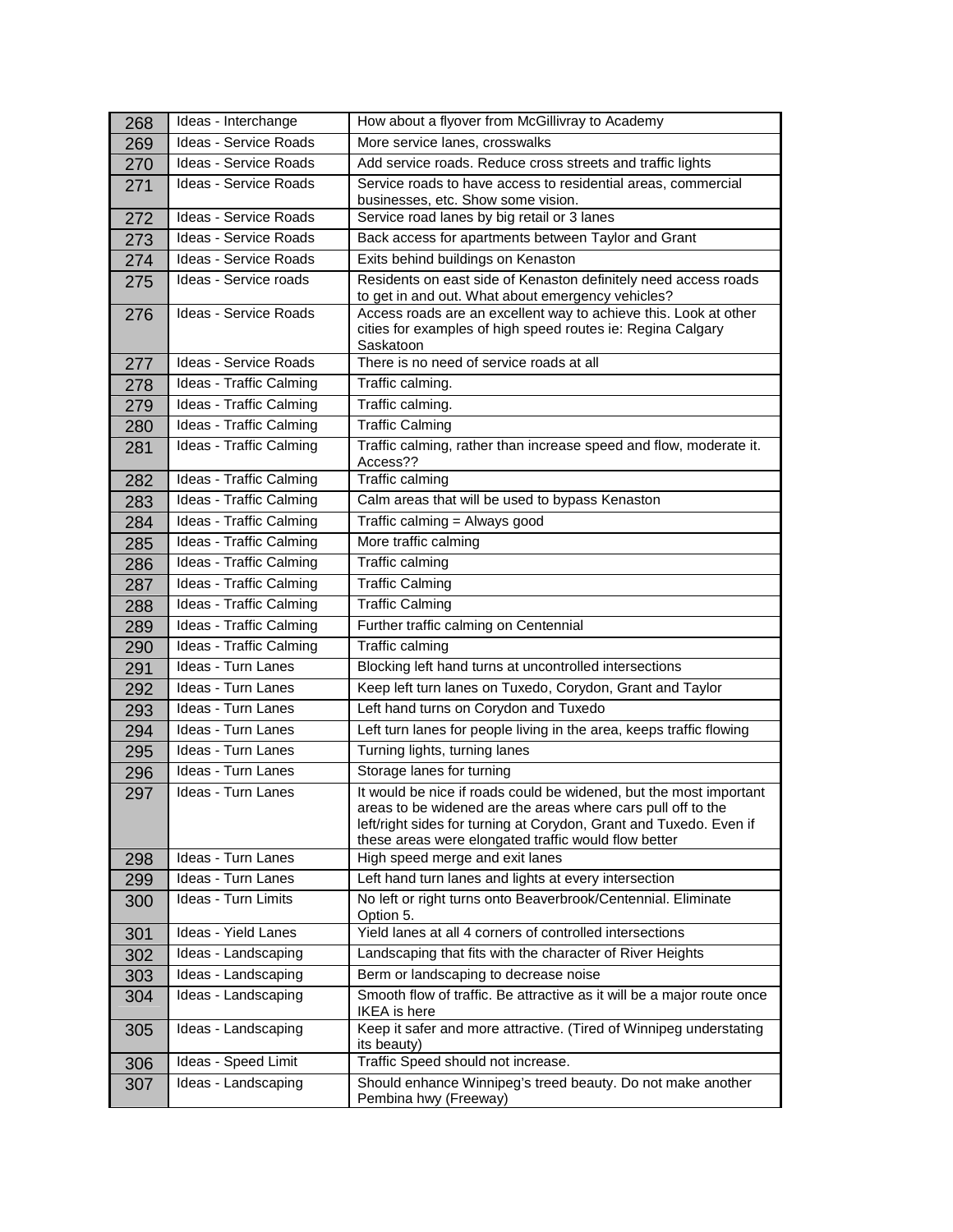| 308 | Ideas - Landscaping            | Traffic calming can be integrated by treed landscape                                                                                                                                                                                                                                                                                                                                                                                                                                                                                                                                                |
|-----|--------------------------------|-----------------------------------------------------------------------------------------------------------------------------------------------------------------------------------------------------------------------------------------------------------------------------------------------------------------------------------------------------------------------------------------------------------------------------------------------------------------------------------------------------------------------------------------------------------------------------------------------------|
| 309 | Ideas - Landscaping            | Strive to look like Charleswood Parkway                                                                                                                                                                                                                                                                                                                                                                                                                                                                                                                                                             |
| 310 | Ideas - Sound Walls            | Proper walls and landscaping                                                                                                                                                                                                                                                                                                                                                                                                                                                                                                                                                                        |
| 311 | Ideas - Sound Walls            | Using sound barrier walls                                                                                                                                                                                                                                                                                                                                                                                                                                                                                                                                                                           |
| 312 | <b>Ideas - Sound Walls</b>     | Sound barriers of some sort                                                                                                                                                                                                                                                                                                                                                                                                                                                                                                                                                                         |
| 313 | Ideas - Speed Limits           | Increase speed limit                                                                                                                                                                                                                                                                                                                                                                                                                                                                                                                                                                                |
| 314 | Ideas - Speed Limits           | Increase speed limit to 60                                                                                                                                                                                                                                                                                                                                                                                                                                                                                                                                                                          |
| 315 | Ideas - Speed Limits           | Maintain 50km/h speed limit, traffic already goes 60-70. Increasing<br>it will mean they will go 70-80. Look at safety factor at 50km/h                                                                                                                                                                                                                                                                                                                                                                                                                                                             |
| 316 | Ideas - Speed Limits           | One speed limit throughout                                                                                                                                                                                                                                                                                                                                                                                                                                                                                                                                                                          |
| 317 | Ideas - Speed Limits           | Speed limit at 50                                                                                                                                                                                                                                                                                                                                                                                                                                                                                                                                                                                   |
| 318 | Ideas - Speed Limits           | Traffic speed higher                                                                                                                                                                                                                                                                                                                                                                                                                                                                                                                                                                                |
| 319 | Ideas - 3-Way Split            | 3 way vs 2 way split. 3 NB in morning, 3 SB in evening                                                                                                                                                                                                                                                                                                                                                                                                                                                                                                                                              |
| 320 | Ideas - Alignment              | Straightening of south and of St. James Bridge                                                                                                                                                                                                                                                                                                                                                                                                                                                                                                                                                      |
| 321 | Ideas - Alignment              | Ease the SB curve off the bridge                                                                                                                                                                                                                                                                                                                                                                                                                                                                                                                                                                    |
| 322 | Ideas - Berms                  | Berms to reduce noise on adjacent properties                                                                                                                                                                                                                                                                                                                                                                                                                                                                                                                                                        |
| 323 | Ideas - Landscaping            | Adequate noise buffers (Greenscaping)                                                                                                                                                                                                                                                                                                                                                                                                                                                                                                                                                               |
| 324 | Ideas - Lighting               | Better lighting                                                                                                                                                                                                                                                                                                                                                                                                                                                                                                                                                                                     |
| 325 | Ideas - Limit Access           | Close all access to route 90 except Grant, Taylor, etc.                                                                                                                                                                                                                                                                                                                                                                                                                                                                                                                                             |
| 326 | Ideas - Limit Access           | Cut off Academy west at Route 90                                                                                                                                                                                                                                                                                                                                                                                                                                                                                                                                                                    |
| 327 | Ideas - LRT                    | An LRT line                                                                                                                                                                                                                                                                                                                                                                                                                                                                                                                                                                                         |
| 328 | Ideas - Merge Lanes            | Provide merge lanes that allow traffic to maintain speed.                                                                                                                                                                                                                                                                                                                                                                                                                                                                                                                                           |
| 329 | Ideas - No Turns               | Do not allow left turns at several location. Eg - Tuxedo                                                                                                                                                                                                                                                                                                                                                                                                                                                                                                                                            |
| 330 | <b>Ideas - Noise Reduction</b> | Noise suppression                                                                                                                                                                                                                                                                                                                                                                                                                                                                                                                                                                                   |
| 331 | <b>Ideas - Noise Walls</b>     | Noise abatement and landscaping                                                                                                                                                                                                                                                                                                                                                                                                                                                                                                                                                                     |
| 332 | Ideas - Noise Walls            | Some kind of buffer should be between Route 90 and residential<br>housing to reduce noise                                                                                                                                                                                                                                                                                                                                                                                                                                                                                                           |
| 333 | <b>Ideas - Noise Walls</b>     | Noise abatement - berms, landscaping etc.                                                                                                                                                                                                                                                                                                                                                                                                                                                                                                                                                           |
| 334 | Ideas - Ped Crossing           | Pedestrian crossings                                                                                                                                                                                                                                                                                                                                                                                                                                                                                                                                                                                |
| 335 | Ideas - Ped Crossing           | Pedestrian river crossing                                                                                                                                                                                                                                                                                                                                                                                                                                                                                                                                                                           |
| 336 | Ideas - Reduce Access          | Limit vehicle access of interchange on Academy Tuxedo Lockston                                                                                                                                                                                                                                                                                                                                                                                                                                                                                                                                      |
| 337 | Ideas - Reduce Access          | Reduce connections to side streets                                                                                                                                                                                                                                                                                                                                                                                                                                                                                                                                                                  |
| 338 | Ideas - Reduce Access          | Closing off the end of Carpathia onto Kenaston because it is<br>dangerous (northside)                                                                                                                                                                                                                                                                                                                                                                                                                                                                                                               |
| 339 | Ideas - Reduce Parking         | Reduced Parking on Academy especially during peak hours                                                                                                                                                                                                                                                                                                                                                                                                                                                                                                                                             |
| 340 | Ideas - Restrict Turns         | Take away all left turn options where traffic flow is halted by left<br>turning arrow                                                                                                                                                                                                                                                                                                                                                                                                                                                                                                               |
| 341 | Ideas - School Buses           | Keep School buses off Academy West of Kenaston                                                                                                                                                                                                                                                                                                                                                                                                                                                                                                                                                      |
| 342 | Ideas - TDM                    | Traffic Management is the key                                                                                                                                                                                                                                                                                                                                                                                                                                                                                                                                                                       |
| 343 | Ideas - Think Big              | I feel this is a unique opportunity to significantly improve out<br>standing as a transportation hub. I am disappointed by Winnipeg's<br>lack of vision/ future planning when construction and maintaining<br>roads. Recent examples include the relatively new Kenaston<br>shopping area - which was recently built from scratch and had<br>such potential. Similarly Polo Park. Please aim to make this a high<br>speed traffic corridor. Minimize/avoid traffic lights. They are not the<br>solution at every intersection. Consider merge lanes, round-abouts<br>or simply blocking streets off |
| 344 | <b>Transit General Support</b> | Transit is most important in order to reduce vehicular traffic                                                                                                                                                                                                                                                                                                                                                                                                                                                                                                                                      |
| 345 | <b>Transit General Support</b> | A separate bus lane would be great                                                                                                                                                                                                                                                                                                                                                                                                                                                                                                                                                                  |
| 346 | <b>Transit General Support</b> | But in a way that it does not disrupt the flow of other traffic. Which<br>for example on Arlington between Sargeant and Ellice is a                                                                                                                                                                                                                                                                                                                                                                                                                                                                 |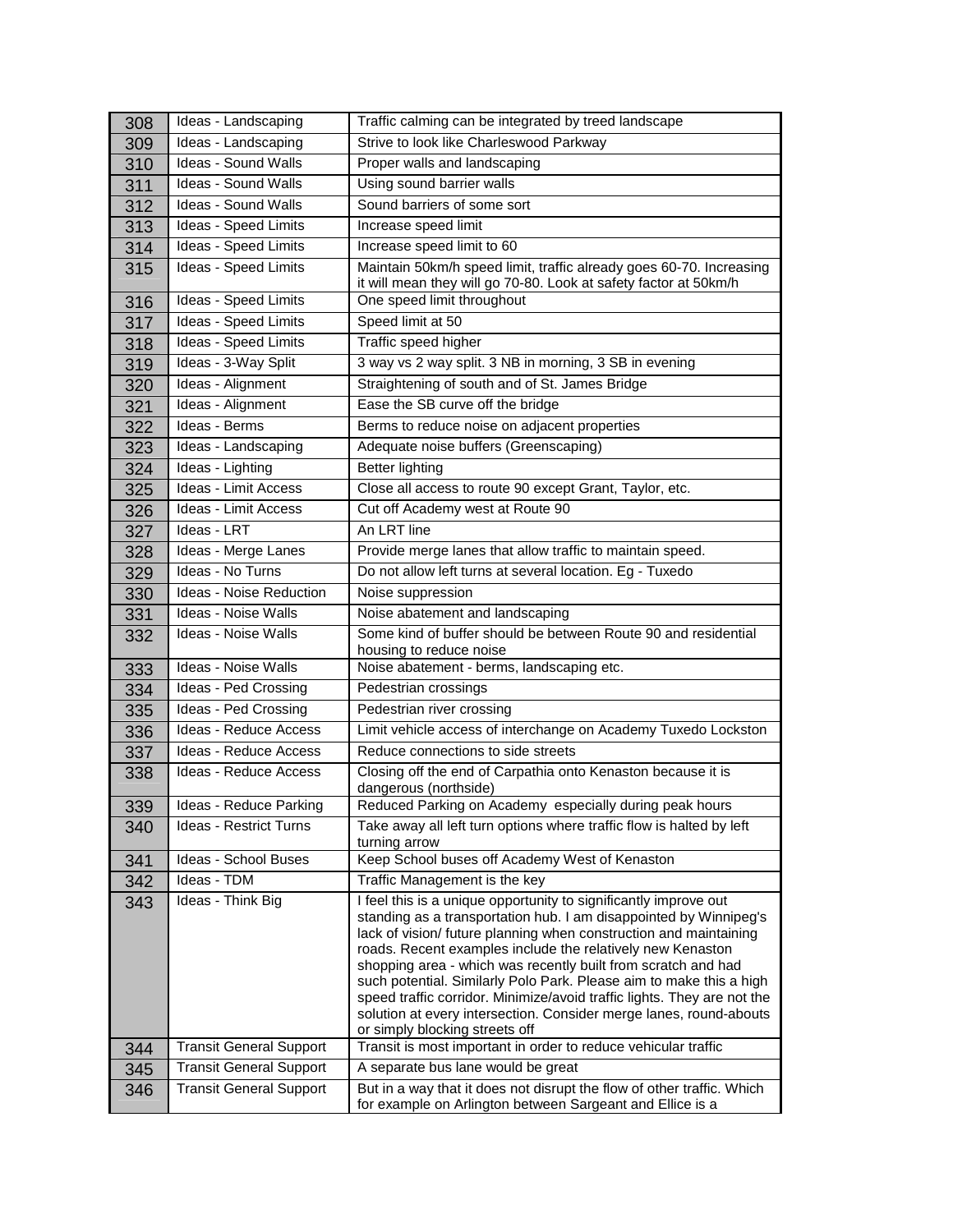|     |                                       | constant problem                                                                                                                                                                                              |
|-----|---------------------------------------|---------------------------------------------------------------------------------------------------------------------------------------------------------------------------------------------------------------|
| 347 | <b>Transit General Support</b>        | Traffic flows have peaked - mass transit needs to be address.                                                                                                                                                 |
| 348 | <b>Transit General Support</b>        | Boulton Bay is home to 100s of seniors, many don't drive                                                                                                                                                      |
| 349 | <b>Transit General Support</b>        | Unless something improves city wide transit improvements on                                                                                                                                                   |
|     |                                       | Kenaston area a waste of money                                                                                                                                                                                |
| 350 | <b>Transit General Support</b>        | I work north of McGillivray; bus travel is terrible. This would be a<br>place to start.                                                                                                                       |
| 351 | <b>Transit General Support</b>        | Would make sense to do so depending on need. Would be good to<br>have separate bus loops to not stop traffic                                                                                                  |
| 352 | <b>Transit General Support</b>        | A lot of older adults live in the condos between Taylor and Grant                                                                                                                                             |
| 353 | <b>Transit General Support</b>        | Always have to plan for the future                                                                                                                                                                            |
| 354 | <b>Transit General Support</b>        | Good routes increase ridership, make transit solution irresistible                                                                                                                                            |
| 355 | <b>Transit General Support</b>        | I think that it is a major route used for people to get to work and if<br>there was a bus dedicated to rte90 it would make less traffic on the<br>road and help in getting people to their final destination. |
| 356 | <b>Transit General Support</b>        | Improved transit might reduce dependency on cars                                                                                                                                                              |
| 357 | <b>Transit General Support</b>        | Limited upgrade. Even with improvements in transit service, most<br>people will travel by car                                                                                                                 |
| 358 | <b>Transit General Support</b>        | Long Overdue                                                                                                                                                                                                  |
| 359 | <b>Transit General Support</b>        | Sustainable transport is key                                                                                                                                                                                  |
| 360 | <b>Transit General Support</b>        | Transit is the way of the future                                                                                                                                                                              |
| 361 | <b>Transit General Support</b>        | Transit should be a priority to access the development along route<br>90                                                                                                                                      |
| 362 | <b>Transit General Support</b>        | Why not?                                                                                                                                                                                                      |
| 363 | <b>Transit General Support</b>        | Will improve with road improvements                                                                                                                                                                           |
| 364 | <b>Transit Difficulties</b>           | Route 90 approaching, humpback style bridge, buses and<br>heavyweight transports transfer weight into the roadway causing<br>bridge to shake and my house shudder violently                                   |
| 365 | <b>Transit Difficulties</b>           | Buses currently stuck in traffic                                                                                                                                                                              |
| 366 | <b>Transit Difficulties</b>           | Only takes one bus to run entire length of route 90 until<br>McGillivray. 2 hours bus with transfers is unacceptable for a<br>10 minute car ride                                                              |
| 367 | <b>Transit Difficulties</b>           | The transit link from Linden Woods are really bad to get to the<br>Polo Park area                                                                                                                             |
| 368 | <b>Transit Ideas - Bus</b><br>Islands | Provide for bus islands                                                                                                                                                                                       |
| 369 | Transit Ideas - Bus Lanes             | Bus lanes required                                                                                                                                                                                            |
| 370 | Transit Ideas - Bus Lanes             | Bus lanes required                                                                                                                                                                                            |
| 371 | Transit Ideas - Bus Lanes             | AT - bus lanes, bus priority to encourage people to use as faster<br>green solution                                                                                                                           |
| 372 | Transit Ideas - Bus stops             | Cut outs for bus stops                                                                                                                                                                                        |
| 373 | Transit Ideas - Bus Stops             | Except for heated bus shelters service along route 90 is good                                                                                                                                                 |
| 374 | Transit Ideas - Bus Stops             | Except for heated bus shelters service along route 90 is good                                                                                                                                                 |
| 375 | Transit Ideas - Bus Stops             | Eliminate bus stop on the south ramp to the bridge going north                                                                                                                                                |
| 376 | Transit Ideas - Bus Stops             | Recessed bus stops                                                                                                                                                                                            |
| 377 | Transit Ideas - CN Rail               | Relocate transit to former rail ROW. Eliminate bus traffic from rte<br>90 (possible LRT and park like appearance)                                                                                             |
| 378 | Transit Ideas - CN Rail               | Should be light rail using CN ROW to McGillivray, eventually to U<br>of M                                                                                                                                     |
| 379 | Transit Ideas - CN Rail               | Relocate to former rail ROW                                                                                                                                                                                   |
| 380 | Transit Ideas - CN Rail               | Where does rapid transit fit into this plan? Short term: bus cut outs.<br>Rapid transit on old rail line                                                                                                      |
| 381 | Transit Ideas - Express               | Only express busses                                                                                                                                                                                           |
| 382 | Transit Ideas - Express               | Express                                                                                                                                                                                                       |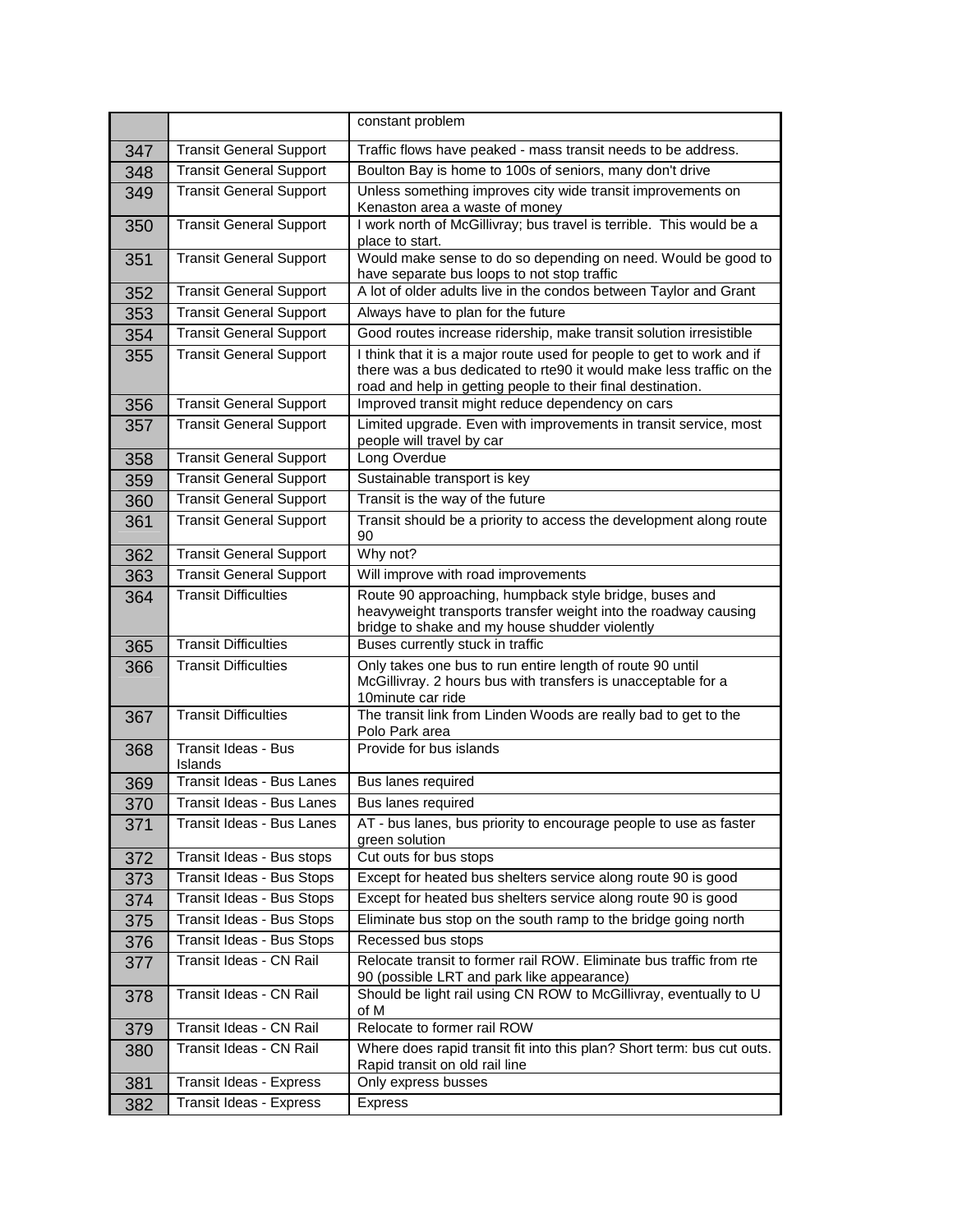| 383 | Transit Ideas - Express                    | Express buses with fewer stops and pull off areas for buses.                                                                                                                                                                                                                                                                                                                                                                                                                                                                                                                   |
|-----|--------------------------------------------|--------------------------------------------------------------------------------------------------------------------------------------------------------------------------------------------------------------------------------------------------------------------------------------------------------------------------------------------------------------------------------------------------------------------------------------------------------------------------------------------------------------------------------------------------------------------------------|
| 384 | Transit Ideas - Express                    | The Stretch should be express routes                                                                                                                                                                                                                                                                                                                                                                                                                                                                                                                                           |
| 385 | Transit Ideas - More<br>Service            | Poor service to Kenaston/McGillivray development                                                                                                                                                                                                                                                                                                                                                                                                                                                                                                                               |
| 386 | <b>Transit Ideas - More</b><br>Service     | Our transit system is so poorly supported (freq. And hours of<br>duration) that other than 9-5 use, transit use is discouraged                                                                                                                                                                                                                                                                                                                                                                                                                                                 |
| 387 | Transit Ideas - More<br>Service            | More buses, but no need for improvements to road                                                                                                                                                                                                                                                                                                                                                                                                                                                                                                                               |
| 388 | Transit Ideas - More<br>Service            | More frequent service in off peak hours                                                                                                                                                                                                                                                                                                                                                                                                                                                                                                                                        |
| 389 | <b>Transit Ideas - More</b><br>Service     | More transit during the day                                                                                                                                                                                                                                                                                                                                                                                                                                                                                                                                                    |
| 390 | Transit Ideas - More<br>Service            | New bus routes                                                                                                                                                                                                                                                                                                                                                                                                                                                                                                                                                                 |
| 391 | Transit Ideas - More<br>Service            | No bus past Grant and Kenaston except Waverley weekday                                                                                                                                                                                                                                                                                                                                                                                                                                                                                                                         |
| 392 | Transit Ideas - More<br>Service            | Probably - there should be one bus that goes along all of route 90                                                                                                                                                                                                                                                                                                                                                                                                                                                                                                             |
| 393 | <b>Transit Ideas - More</b><br>Service     | Transit bus 78 and 79 should be one bus to eliminate transfer at<br>Polo Park as it now takes 1/2 hour longer by bus from McGillivray<br>to Logan than by car (20mins) 700am vs 735am                                                                                                                                                                                                                                                                                                                                                                                          |
| 394 | Transit Ideas - More<br>Service            | Why does the 66 and 78 come one after the other?                                                                                                                                                                                                                                                                                                                                                                                                                                                                                                                               |
| 395 | Transit Ideas - No<br>Diamond              | Not a diamond lanes                                                                                                                                                                                                                                                                                                                                                                                                                                                                                                                                                            |
| 396 | Transit Ideas - Park &<br>Ride             | Park and bus options could be examined. Kapyong Barracks and<br>empty housing would be excellent parking                                                                                                                                                                                                                                                                                                                                                                                                                                                                       |
| 397 | <b>Transit Ideas - Priority</b><br>Signals | <b>Priority Signals</b>                                                                                                                                                                                                                                                                                                                                                                                                                                                                                                                                                        |
| 398 | <b>Transit Ideas - Pullouts</b>            | <b>Bus pullouts</b>                                                                                                                                                                                                                                                                                                                                                                                                                                                                                                                                                            |
| 399 | Transit Ideas - Rapid<br>Transit           | A diamond lane - yes - eventually rapid transit                                                                                                                                                                                                                                                                                                                                                                                                                                                                                                                                |
| 400 | Transit Ideas - Rapid<br><b>Transit</b>    | But also buses, rapid transit is not incorporated                                                                                                                                                                                                                                                                                                                                                                                                                                                                                                                              |
| 401 | Transit Ideas - Rapid<br>Transit           | The future will probably require an LRT line at minimum from<br>Portage south to new district                                                                                                                                                                                                                                                                                                                                                                                                                                                                                  |
| 402 | Transit Ideas - Rapid<br>Transit           | RRC, Airport, Polo Park, Kapyong and IKEA developments,<br>Kenaston/McGillivray, Waverley West and the U of M all line up in<br>a dense active corridor; with 25-40% of retail business; post<br>secondary students; 40000 more residents in Waverley west;<br>millions more sq ft of development in Kapyong and IKEA. I think a<br>good quality rapid transit network for this corridor is a necessity<br>and no thought about it seems to have been considered. As<br>important as a proper route for cars and trucks is, proper transit<br>infrastructure is also important |
| 403 | Transit Ideas - Rapid<br>Transit           | Take Rapid Transit into consideration                                                                                                                                                                                                                                                                                                                                                                                                                                                                                                                                          |
| 404 | Transit Ideas - Rapid<br>Transit           | Future allowance for rapid transit                                                                                                                                                                                                                                                                                                                                                                                                                                                                                                                                             |
| 405 | Transit Ideas - Rapid<br>Transit           | Like proposed SW corridor                                                                                                                                                                                                                                                                                                                                                                                                                                                                                                                                                      |
| 406 | Transit Ideas - Rapid<br>Transit           | Use old Railway ROW for rapid transit, even if it means<br>expropriating some buildings. Plan ahead.                                                                                                                                                                                                                                                                                                                                                                                                                                                                           |
| 407 | Transit Ideas - Rapid<br>Transit           | Emphasize bus lanes and rapid transit                                                                                                                                                                                                                                                                                                                                                                                                                                                                                                                                          |
| 408 | Transit Ideas - Rapid<br>Transit           | Why not have dedicated bus lane for rapid transit. I'ld favour<br>overhead wires for electric trolley buses. It is buses that cause<br>delays                                                                                                                                                                                                                                                                                                                                                                                                                                  |
| 409 | Transit Ideas - Rapid                      | Rapid rail transit (use the rail lines)                                                                                                                                                                                                                                                                                                                                                                                                                                                                                                                                        |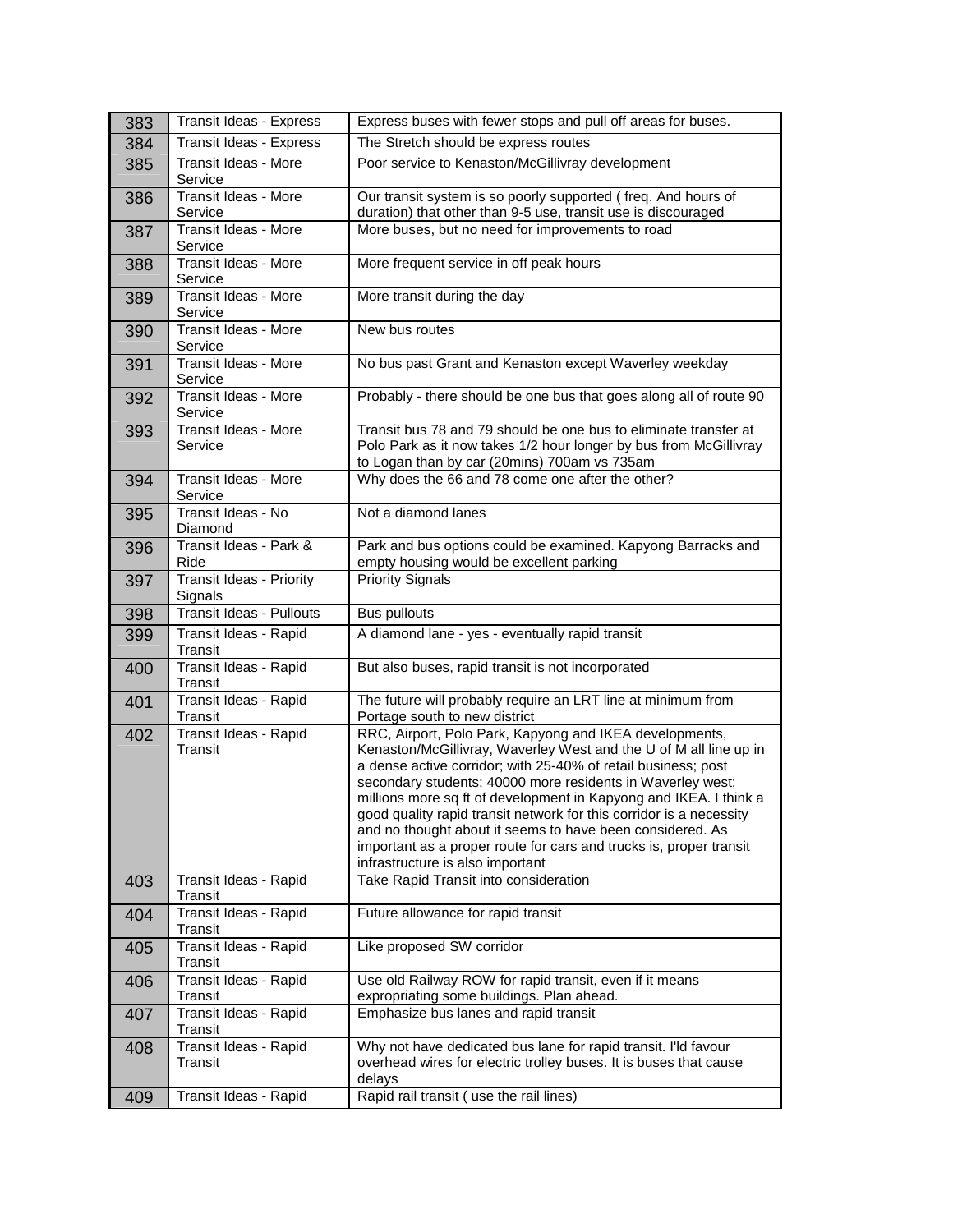|     | Transit                                 |                                                                                                                                                                              |
|-----|-----------------------------------------|------------------------------------------------------------------------------------------------------------------------------------------------------------------------------|
| 410 | Transit Ideas - Rapid<br><b>Transit</b> | A dedicated transit way                                                                                                                                                      |
| 411 | <b>Transit Ideas - Service</b><br>Road  | Not unless they are on a service road, stops the flow of traffic                                                                                                             |
| 412 | Transit Ideas - Timing                  | Buses between 930am and 4pm                                                                                                                                                  |
| 413 | Transit Ideas - Timing                  | Buses currently follow each other. Spread timings out.                                                                                                                       |
| 414 | <b>Transit No Improvements</b>          | Unless something improves city wide irregular, isolated<br>improvements are limited in value.                                                                                |
| 415 | Transit No Improvements                 | Already sufficient                                                                                                                                                           |
| 416 | AT Alternate routes                     | Existing CN rail track can be used for non-vehicular traffic                                                                                                                 |
| 417 | AT Alternate routes                     | Ideally the ped and bike traffic would not have to put up with<br>exhaust fumes                                                                                              |
| 418 | <b>AT</b> Alternate routes              | But cyclists need a route, but they need a space away from the<br>traffic - Parallel location - A back lane west of existing route 90                                        |
| 419 | AT Alternate routes                     | People traffic doesn't belong on a highway. Non vehicular traffic<br>should have its own corridor through less car travelled routes                                          |
| 420 | <b>AT Difficulty</b>                    | Too much traffic and large trucks for safe biking                                                                                                                            |
| 421 | <b>AT Difficulty</b>                    | Its not a priority for the city. I asked about getting a bus shelter on<br>the west side of Kenaston 2 years ago - response was theres not<br>enough ridership to warrant it |
| 422 | <b>AT Difficulty</b>                    | Too much traffic and large trucks for safe biking                                                                                                                            |
| 423 | <b>AT Difficulty</b>                    | Peds avoid this route if they can                                                                                                                                            |
| 424 | <b>AT Difficulty</b>                    | Would you want to walk or cycle on Route 90 in future with all the<br>carbon monoxide pollution not me.                                                                      |
| 425 | <b>AT Difficulty</b>                    | Would still be too narrow. Who wants to be hit by a big rig?                                                                                                                 |
| 426 | <b>AT Difficulty</b>                    | Try crossing the street or better yet, try riding a bike down<br>Kenaston                                                                                                    |
| 427 | <b>AT Difficulty</b>                    | Not good at this time                                                                                                                                                        |
| 428 | <b>AT Difficulty</b>                    | Major arterial with as much traffic as Portage and Pembina                                                                                                                   |
| 429 | <b>AT Difficulty</b>                    | I ride a bike as a primary mode of transportation and find route 90<br>to be extremely dangerous                                                                             |
| 430 | <b>AT Difficulty</b>                    | Have you ever tried to have a healthy stroll on Kenaston?                                                                                                                    |
| 431 | <b>AT Difficulty</b>                    | Cyclists are not welcome and AT must be incorporated. AT is<br>growing rapidly                                                                                               |
| 432 | <b>AT Difficulty</b>                    | Current sidewalks OK for Peds. Cyclists take their lives in their<br>hands on roads.                                                                                         |
| 433 | <b>AT Difficulty</b>                    | Biking on Kenaston is very dangerous                                                                                                                                         |
| 434 | <b>AT Difficulty</b>                    | Bike accessibility is almost non-existent and hazardous                                                                                                                      |
| 435 | <b>AT Difficulty</b>                    | Unsafe for cyclists                                                                                                                                                          |
| 436 | <b>AT Difficulty</b>                    | Cyclists ride on the sidewalk                                                                                                                                                |
| 437 | <b>AT Difficulty</b>                    | Cyclists ignore pedestrians especially coming off bridge at very<br>high speed, hit a couple of times, one newspaper boy knocked<br>unconscious                              |
| 438 | AT General Opposition                   | There is very little cycle or Ped traffic on route 90 now                                                                                                                    |
| 439 | AT General Opposition                   | Get bikes off road                                                                                                                                                           |
| 440 | AT General Opposition                   | These should be the only transportation on the road [no AT].                                                                                                                 |
| 441 | AT General Opposition                   | This should be high speed, limited access                                                                                                                                    |
| 442 | AT General Opposition                   | There has been too much emphasis place on AT in my opinion.<br>The population is 700,000 what is the percent of at - 2% at best.                                             |
| 443 | AT General Opposition                   | Pedestrians and cyclists should not be part of the problem                                                                                                                   |
| 444 | AT General Opposition                   | It is already difficult to live next to Kenaston without making it wider                                                                                                     |
| 445 | AT General Support                      | It would be nice if it can be done but vehicular traffic should be<br>given more priority                                                                                    |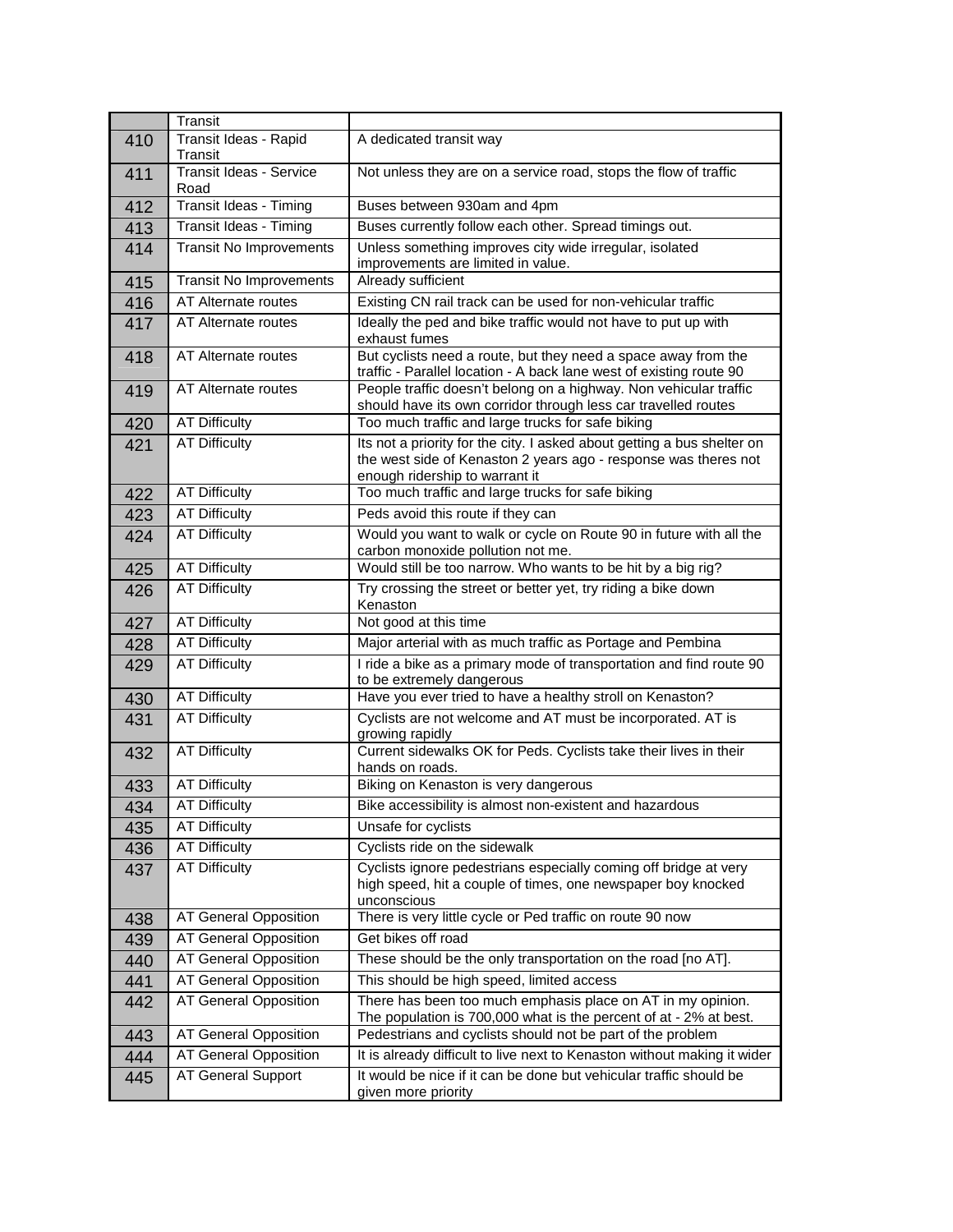| 446 | <b>AT General Support</b>      | But not at the expense of residents on east side of Kenaston                                                                                   |
|-----|--------------------------------|------------------------------------------------------------------------------------------------------------------------------------------------|
| 447 | AT General Support             | Incorporate AT and green space                                                                                                                 |
| 448 | AT General Support             | Making it safer for pedestrians and cyclists. Reducing traffic<br>pollution, not making it easier to continue our addiction to cars            |
| 449 | AT General Support             | Design and build for all modes of traffic. Use separate facility for<br>AT                                                                     |
| 450 | AT General Support             | Active transportation and connecting Waverley West to the Polo<br>Park area                                                                    |
| 451 | AT General Support             | Impact on AT                                                                                                                                   |
| 452 | <b>AT General Support</b>      | Improve for non-vehicular traffic                                                                                                              |
| 453 | <b>AT General Support</b>      | You do one you also do them all [Non-vehicular support]                                                                                        |
| 454 | AT General Support             | Widen only to allow for AT                                                                                                                     |
| 455 | <b>AT General Support</b>      | To lessen dangers                                                                                                                              |
| 456 | AT General Support             | This will generate more bike traffic and help the environment                                                                                  |
| 457 | <b>AT General Support</b>      | Long Overdue                                                                                                                                   |
| 458 | <b>AT General Support</b>      | Instead of accepting vehicles as the only option, the usage would<br>increase significantly.                                                   |
| 459 | <b>AT General Support</b>      | In a way that protects peds and bikes                                                                                                          |
| 460 | <b>AT General Support</b>      | If you are going to radically change the area wouldn't this be the<br>right time to do it?                                                     |
| 461 | <b>AT General Support</b>      | I walk and bike on a regular basis                                                                                                             |
| 462 | <b>AT General Support</b>      | For school children and shopping, ie Corydon and Grant crossing<br>of Kenaston                                                                 |
| 463 | AT General Support             | Definitely, city needs to support sustainable transport strategies                                                                             |
| 464 | <b>AT General Support</b>      | AT needs to be improved in all areas, especially with an upgrade                                                                               |
| 465 | <b>AT General Support</b>      | We need to stop designing for the single occupant vehicle - the car<br>should not be the driving force to design. We need good<br>alternatives |
| 466 | AT General Support             | Absolutely                                                                                                                                     |
| 467 | <b>AT General Support</b>      | Why not at the same time, although no as high a priority as<br>vehicular traffic.                                                              |
| 468 | AT General Support             | All new major thoroughfares should have bicycle lanes                                                                                          |
| 469 | <b>AT General Support</b>      | Consider safety first for pedestrians, cyclists and drivers                                                                                    |
| 470 | AT General Support             | More walkability design                                                                                                                        |
| 471 | AT Ideas - Alternate<br>Routes | Need alternate route for cyclists                                                                                                              |
| 472 | AT Ideas - Alternate<br>Routes | Use part of old CN route from Polo Park to Taylor                                                                                              |
| 473 | AT Ideas - Alternate<br>Routes | Use old rail line for bike path                                                                                                                |
| 474 | AT Ideas - Alternate<br>Routes | This should have been done on the CN line before the city sold the<br>land to Canadian Tire                                                    |
| 475 | AT Ideas - Alternate<br>Routes | Route 90 is a major city thoroughfare for vehicular traffic.<br>Cyclists/peds can go to side streets.                                          |
| 476 | AT Ideas - Alternate<br>Routes | Parallel, not on Route 90                                                                                                                      |
| 477 | AT Ideas - Alternate<br>Routes | No bike lanes, use vacant rail line                                                                                                            |
| 478 | AT Ideas - Alternate<br>Routes | Cyclists could be accommodated on alternate routes                                                                                             |
| 479 | AT Ideas - Alternate<br>Routes | Cyclists and peds should not be using this route. A railway bridge<br>already exists for cyclists                                              |
| 480 | AT Ideas - Alternate<br>Routes | Cyclists and Pedestrians should be routed to adjoining streets                                                                                 |
| 481 | AT Ideas - Alternate<br>Routes | Abandoned rail line could be designed for AT                                                                                                   |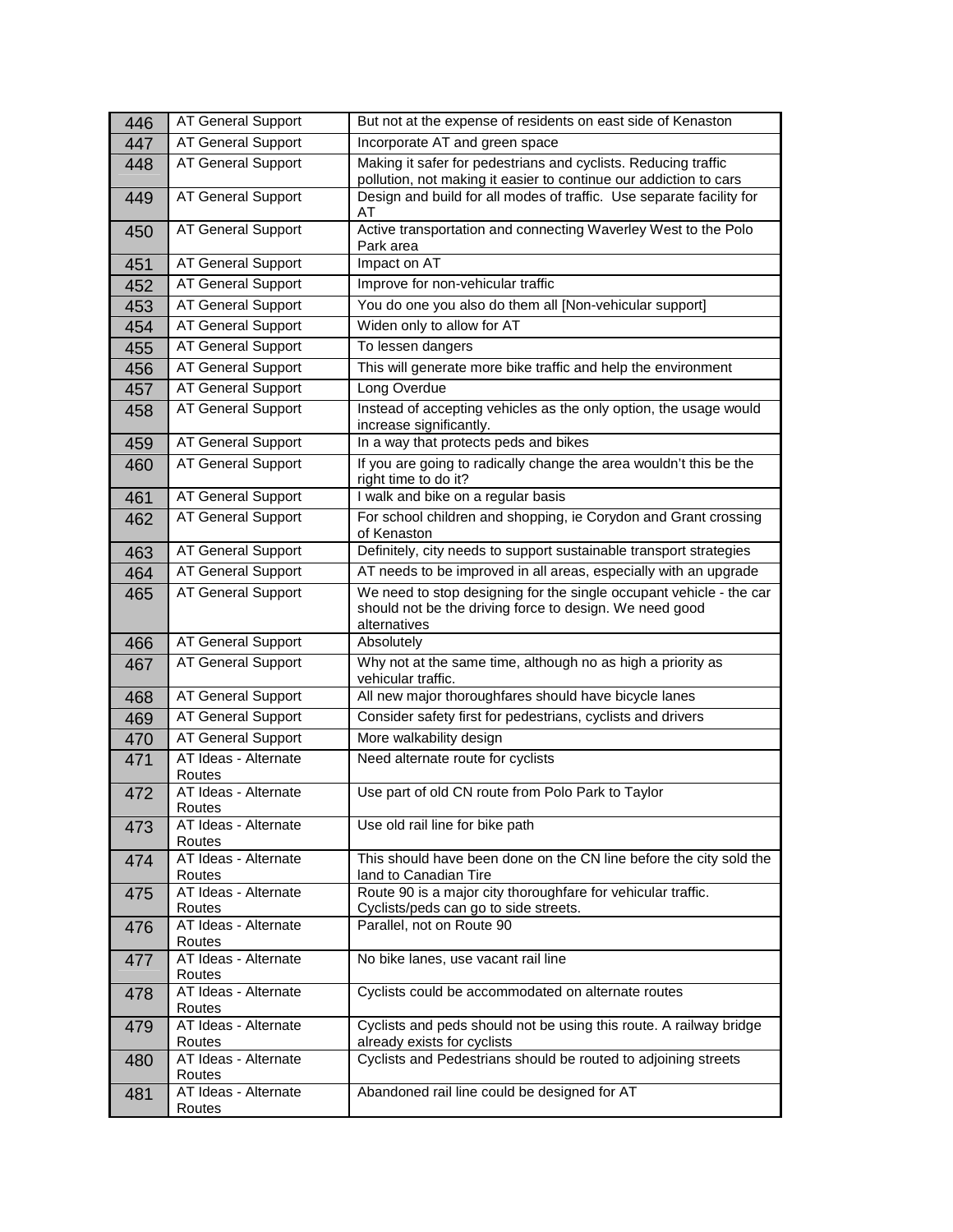| 482 | AT Ideas - Alternate<br>Routes | Cyclists should not be allowed on Route 90                                                                                                                                                 |
|-----|--------------------------------|--------------------------------------------------------------------------------------------------------------------------------------------------------------------------------------------|
| 483 | AT Ideas - Alternate<br>Routes | There are many alternate routes                                                                                                                                                            |
| 484 | AT Ideas - Alternate<br>Routes | I believe ped/cylist traffic should be separate (Given a wide berth)                                                                                                                       |
| 485 | AT Ideas - Alternate           | Bike path away from Kenaston                                                                                                                                                               |
| 486 | Routes<br>AT Ideas - Alternate | Move pedestrian walk from St. James bridge to CN Rail bridge                                                                                                                               |
|     | Routes                         | (out of the wind)                                                                                                                                                                          |
| 487 | AT Ideas - Alternate<br>Routes | Ideally an AT route along the former CN rail line                                                                                                                                          |
| 488 | AT Ideas - Alternate<br>Routes | Maintaining green space. Ie CN Rail property and light rail transit<br>route                                                                                                               |
| 489 | AT Ideas - Alternate<br>Routes | Utilizing the old CN lines                                                                                                                                                                 |
| 490 | AT Ideas - Pathways            | Old CN line should be turned into an AT corridor. This would<br>promote and make AT a viable and usable option                                                                             |
| 491 | AT Ideas - Pathways            | Hopefully some other expropriated ROW can be used for                                                                                                                                      |
|     |                                | walkway/bike path                                                                                                                                                                          |
| 492 | AT Ideas - Pathways            | Wider walkway to accommodate peds and bikes on St. James<br>bridge                                                                                                                         |
| 493 | AT Ideas - Pathways            | Sidewalks and bicycle lanes SB and NB                                                                                                                                                      |
| 494 | AT Ideas - Pathways            | Bike path to aid non motorized vehicle connection to Bishop<br>Grandin, University                                                                                                         |
| 495 | AT Ideas - Pathways            | Walking and cycling path to University of Manitoba                                                                                                                                         |
| 496 | AT Ideas - Pathways            | Separate Bike lane from vehicles and peds                                                                                                                                                  |
| 497 | AT Ideas - Pathways            | Need bike paths                                                                                                                                                                            |
| 498 | AT Ideas - Pathways            | Bike paths could be implemented                                                                                                                                                            |
| 499 | AT Ideas - Pathways            | Bike path should be constructed on west side                                                                                                                                               |
| 500 | AT Ideas - Pathways            | Bike path                                                                                                                                                                                  |
| 501 | AT Ideas - Pathways            | Also expand connecting cycle paths                                                                                                                                                         |
| 502 | AT Ideas - Pathways            | Should widen existing Kenaston, don't use CN line.                                                                                                                                         |
| 503 | AT Ideas - Pathways            | Separating pedestrian and cycle traffic along what is basically a<br>freeway                                                                                                               |
| 504 | AT Ideas - Pathways            | Pedestrian and cycling pathways. Better traffic                                                                                                                                            |
| 505 | AT Ideas - Pathways            | A bicycle boulevard                                                                                                                                                                        |
| 506 | AT Ideas - Pathways            | Bike/walking path on former CN Rail line                                                                                                                                                   |
| 507 | AT Ideas - Ped Crossing        | Considerations for ped crossings. Bikes should be separate for<br>their safety.                                                                                                            |
| 508 | AT Ideas - Ped Crossing        | Better/wider sidewalks, speed limit consistency                                                                                                                                            |
| 509 | AT Ideas - Ped Crossing        | But well away from rte 90. How about overpasses?                                                                                                                                           |
| 510 | AT Ideas - Ped Crossing        | Crossings are required at Academy, Tuxedo, Corydon and Ness<br>(Over or Under0                                                                                                             |
| 511 | AT Ideas - Ped Crossing        | Crossings are required at Academy, Tuxedo, Corydon and Ness<br>(Over or Under0                                                                                                             |
| 512 | AT Ideas - Ped Crossing        | No bikes should be allowed on Kenaston whatsoever. School<br>children should not cross Kenaston in the middle of a block                                                                   |
| 513 | AT Ideas - Ped Crossing        | Add pedestrian overpass walkways at the major intersections of<br>Grant, Corydon, and possibly Taylor. Coordinate lights so that<br>traffic moves more like the highway that it really is. |
| 514 | AT Ideas - Ped Crossing        | Obtain sufficient land to provide for future overpass and entry and<br>exit ramps at major intersections                                                                                   |
| 515 | AT Ideas - Ped Crossing        | Improve pedestrian and cycle crossing of the Assiniboine River                                                                                                                             |
| 516 | AT Ideas - Ped Crossing        | Under or overpass for peds at Boulton                                                                                                                                                      |
|     |                                |                                                                                                                                                                                            |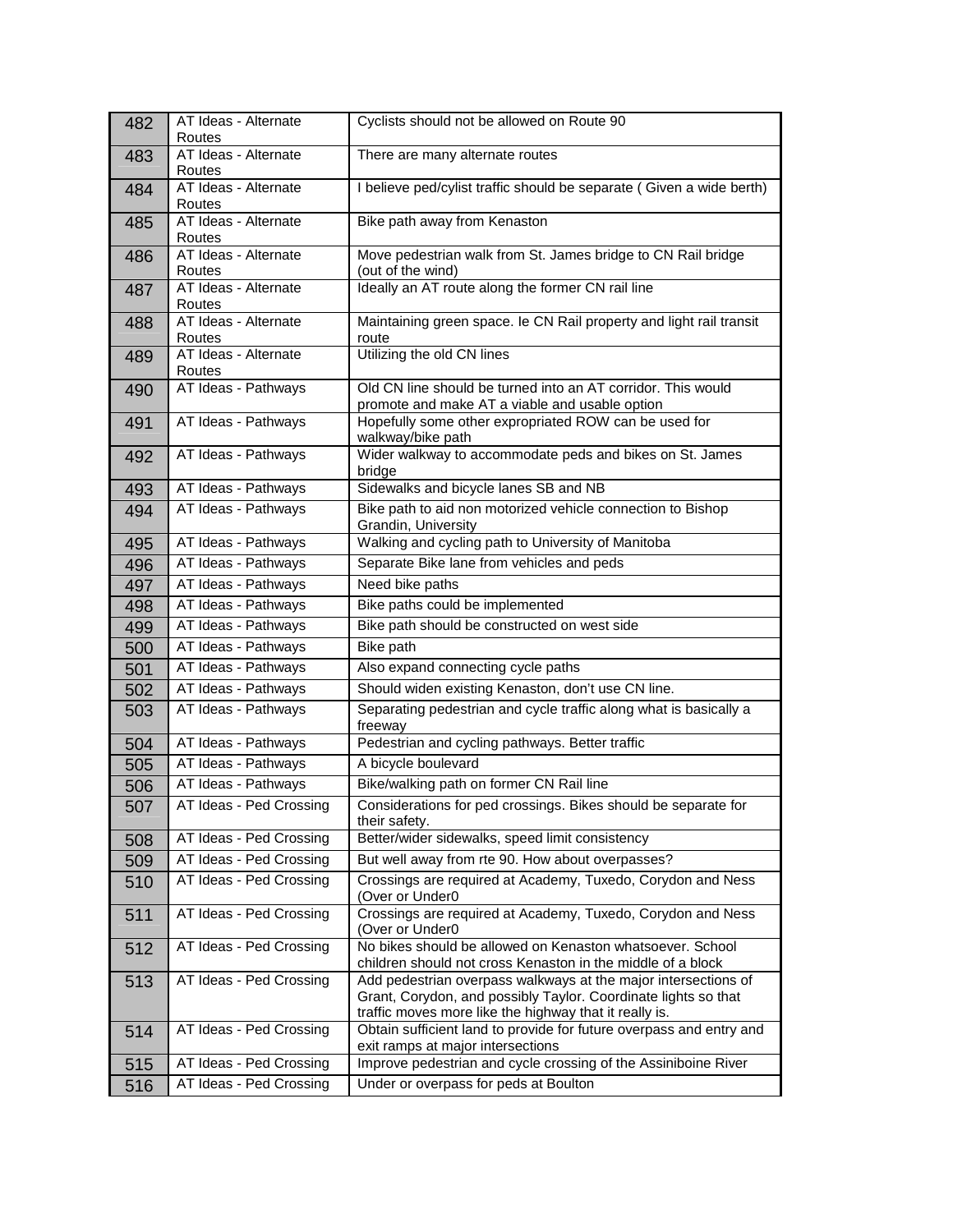| 517 | AT Ideas - Ped Crossing | Obtain sufficient land to provide for future overpass and entry and<br>exit ramps at major intersections                                                     |
|-----|-------------------------|--------------------------------------------------------------------------------------------------------------------------------------------------------------|
| 518 | AT Ideas - Ped Crossing | Improve pedestrian and cycle crossing of the Assiniboine River                                                                                               |
| 519 | AT Ideas - Ped Crossing | Under or overpass for peds at Boulton                                                                                                                        |
| 520 | AT Ideas - Ped Crossing | Sidewalks not used much on overpass                                                                                                                          |
| 521 | AT Ideas - Ped Crossing | Crossing made easier                                                                                                                                         |
| 522 | AT Ideas - Ped Crossing | Eliminate cross intersections and provide merge lanes on and off<br>only                                                                                     |
| 523 | AT Ideas - Ped Crossing | Must have low slope walking bridge wide enough for person and<br>bike                                                                                        |
| 524 | AT Ideas - Pathways     | Currently no connection between older (Wellington) and new<br>(Linden Woods) Trail system                                                                    |
| 525 | AT Land Requirement     | Need additional ROW                                                                                                                                          |
| 526 | AT Land Requirement     | If the option has adequate ROW                                                                                                                               |
| 527 | AT Ideas - Pathways     | <b>Bike paths</b>                                                                                                                                            |
| 528 | Access                  | Easy Access                                                                                                                                                  |
| 529 | Access                  | Access from residences and condominiums                                                                                                                      |
| 530 | Access                  | Access to route 90 from Portage                                                                                                                              |
| 531 | Access                  | Access changes                                                                                                                                               |
| 532 | Access                  | Access                                                                                                                                                       |
| 533 | Access                  | Access from condos onto Route 90 is difficult now and that is our<br>only access                                                                             |
| 534 | Access                  | Access changes, Planning?                                                                                                                                    |
| 535 | Access                  | Access changes                                                                                                                                               |
| 536 | Access                  | Alternate access for the condos on the east side of Kenaston<br>between Grant and Taylor would help safety concerns                                          |
| 537 | Access                  | Ease of use, lots of places to turn off without lights                                                                                                       |
| 538 | Access                  | Get rid of access from Fulham, Willow, Carpathia and army<br>housing streets. Put in noise attenuation. Get things moving faster<br>and more safely.         |
| 539 | Access                  | The access from residential side streets should be eliminated.<br>Only have access from Academy, Corydon, Grant and Taylor                                   |
| 540 | Access                  | Access changes (put in bays on Fulham, Willow, Carpathia and<br>army housing streets. Put in noise attenuation. Get things moving<br>faster and more safely. |
| 541 | Access                  | North-South service road on old rail line for local access                                                                                                   |
| 542 | Access                  | Cut down on access points, traffic calming to keep speeds in<br>check                                                                                        |
| 543 | Access                  | Access changes                                                                                                                                               |
| 544 | CN Line                 | I think using the CN line in some capacity would be beneficial                                                                                               |
| 545 | CN Line                 | Possible access to condos from old CN track area                                                                                                             |
| 546 | Cost                    | However the cost would be prohibitive and lengthy if it's done<br>correctly.                                                                                 |
| 547 | Cost                    | If at all possible. How much will it cost?                                                                                                                   |
| 548 | Cost                    | Cost effectiveness                                                                                                                                           |
| 549 | Cost                    | Cost of expropriating houses                                                                                                                                 |
| 550 | Cost                    | Built in infrastructure deficits are eliminated                                                                                                              |
| 551 | Cost                    | Cost to taxpayers                                                                                                                                            |
| 552 | DND Land                | They should be looking at the vacant military land first and<br>foremost                                                                                     |
| 553 | DND Land                | Use Kapyong Barracks land which is sitting empty for years now                                                                                               |
| 554 | DND Land                | Use former barracks to widen                                                                                                                                 |
| 555 | DND Land                | Negotiations should be made to obtain the army lands before a                                                                                                |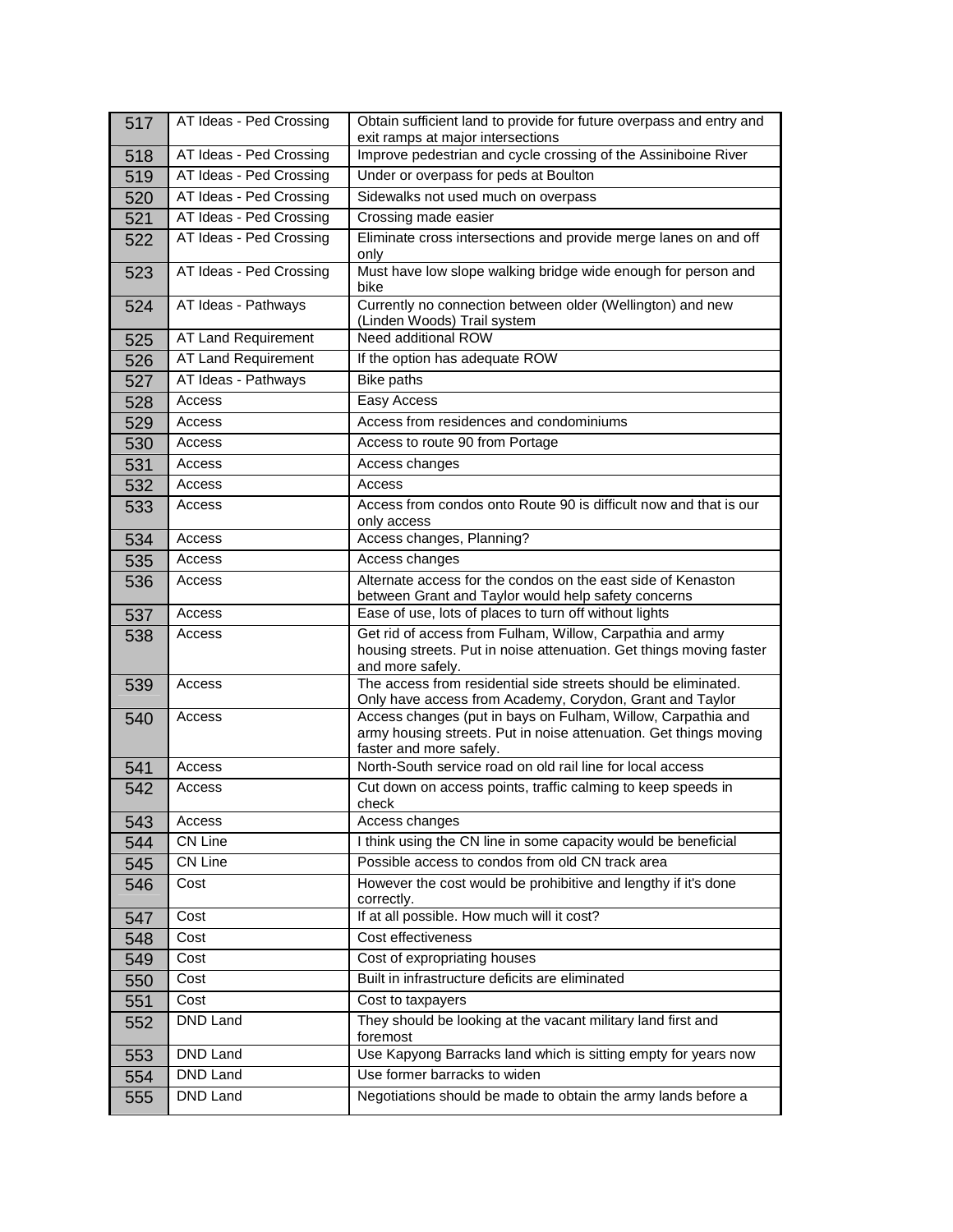|     |                       | firm plan is made.                                                                                                                                                                                                                                                                                              |
|-----|-----------------------|-----------------------------------------------------------------------------------------------------------------------------------------------------------------------------------------------------------------------------------------------------------------------------------------------------------------|
| 556 | DND Land              | If armed forces houses have to be moved, then use as infill<br>houses in core area                                                                                                                                                                                                                              |
| 557 | DND Land              | If they went from Tuxedo road to Taylor using Kapyong house<br>property and barracks land it would ease the congestion north of<br>those with improvement to lights                                                                                                                                             |
| 558 | DND Land              | Unless army land can be used to expand 3 lanes each way it<br>should not be changed                                                                                                                                                                                                                             |
| 559 | DND Land              | Use DND Property                                                                                                                                                                                                                                                                                                |
| 560 | <b>DND Land</b>       | Widen road from Tuxedo to Taylor using Kapyong houses and<br>Barracks property then you would not need to build a new St.<br>James bridge or take private housing, saving millions and leaving<br>the existing area and neighbourhood as is                                                                     |
| 561 | <b>DND Land</b>       | Widen Kenaston from Tuxedo road to Taylor Using Kapyong<br>houses and Barracks. You would then not need to build a new St.<br>James Bridge or take private housing from St. James bridge to<br>Tuxedo road. This would save millions of tax payer dollars and<br>minimize the impact on existing neighbourhoods |
| 562 | Due diligence         | Do your homework                                                                                                                                                                                                                                                                                                |
| 563 | Due Diligence         | Plan looking 50 years ahead                                                                                                                                                                                                                                                                                     |
| 564 | Due diligence         | Think 50 years from now. Add four lanes not two.                                                                                                                                                                                                                                                                |
| 565 | Due Diligence         | When this project is completed for 2 extra lanes we will need 4<br>extra lanes                                                                                                                                                                                                                                  |
| 566 | Due Diligence         | Study entire route 90, if widened what happens north of Portage,<br>just as congested                                                                                                                                                                                                                           |
| 567 | Due Diligence         | I hope that the plans take the long term into account and not just<br>the near future so that we are not talking a bout another expansion<br>in 10 years from now.                                                                                                                                              |
| 568 | Due diligence         | The ultimate usage must be studied and costed. Efficient traffic<br>flow is a must                                                                                                                                                                                                                              |
| 569 | Due Diligence         | Half Measures are illogical, buy up plenty of property and do it<br>right                                                                                                                                                                                                                                       |
| 570 | Due Diligence         | Lets give this serious thought with the future in mind. A long term<br>plan is required. City planners are paid to do this.                                                                                                                                                                                     |
| 571 | Enforcement           | No police enforcement of existing regulations ie, No right turn<br>Wellington onto Academy in am, Academy west of Kenaston not a<br>truck route.                                                                                                                                                                |
| 572 | Expropriation         | How can expropriation of houses happen while this is on hold<br>federally?                                                                                                                                                                                                                                      |
| 573 | Expropriation         | Expropriate all the land needed for future and current needs, so it<br>doesn't have to be redone in the future. Whatever is the smartest<br>option according to the experts.                                                                                                                                    |
| 574 | Funding               | Approach federal govt for funding.                                                                                                                                                                                                                                                                              |
| 575 | Noise                 | Too much noise and too many accidents                                                                                                                                                                                                                                                                           |
| 576 | Noise                 | Noise reduction                                                                                                                                                                                                                                                                                                 |
| 577 | Noise                 | Please do something about the noise for residents who live close<br>to Kenaston and close to the bridge. Do something visionary that<br>will be appreciated.                                                                                                                                                    |
| 578 | Noise                 | Noise and safety                                                                                                                                                                                                                                                                                                |
| 579 | Noise                 | Noise level, homes around area                                                                                                                                                                                                                                                                                  |
| 580 | <b>Other Projects</b> | Other options like extending Charleswood Parkway to Wilkes and<br>widening Wilkes to Route 90. Build overpass at Waverley.                                                                                                                                                                                      |
| 581 | <b>Other Projects</b> | Waverley overpass should be done at same time                                                                                                                                                                                                                                                                   |
| 582 | <b>Other Projects</b> | Sterling Lyon and route 90 should be interchange                                                                                                                                                                                                                                                                |
| 583 | <b>Other Projects</b> | Expand the scope to include St. Matthews                                                                                                                                                                                                                                                                        |
| 584 | Other projects        | Obtaining land for future improvements such as overpass                                                                                                                                                                                                                                                         |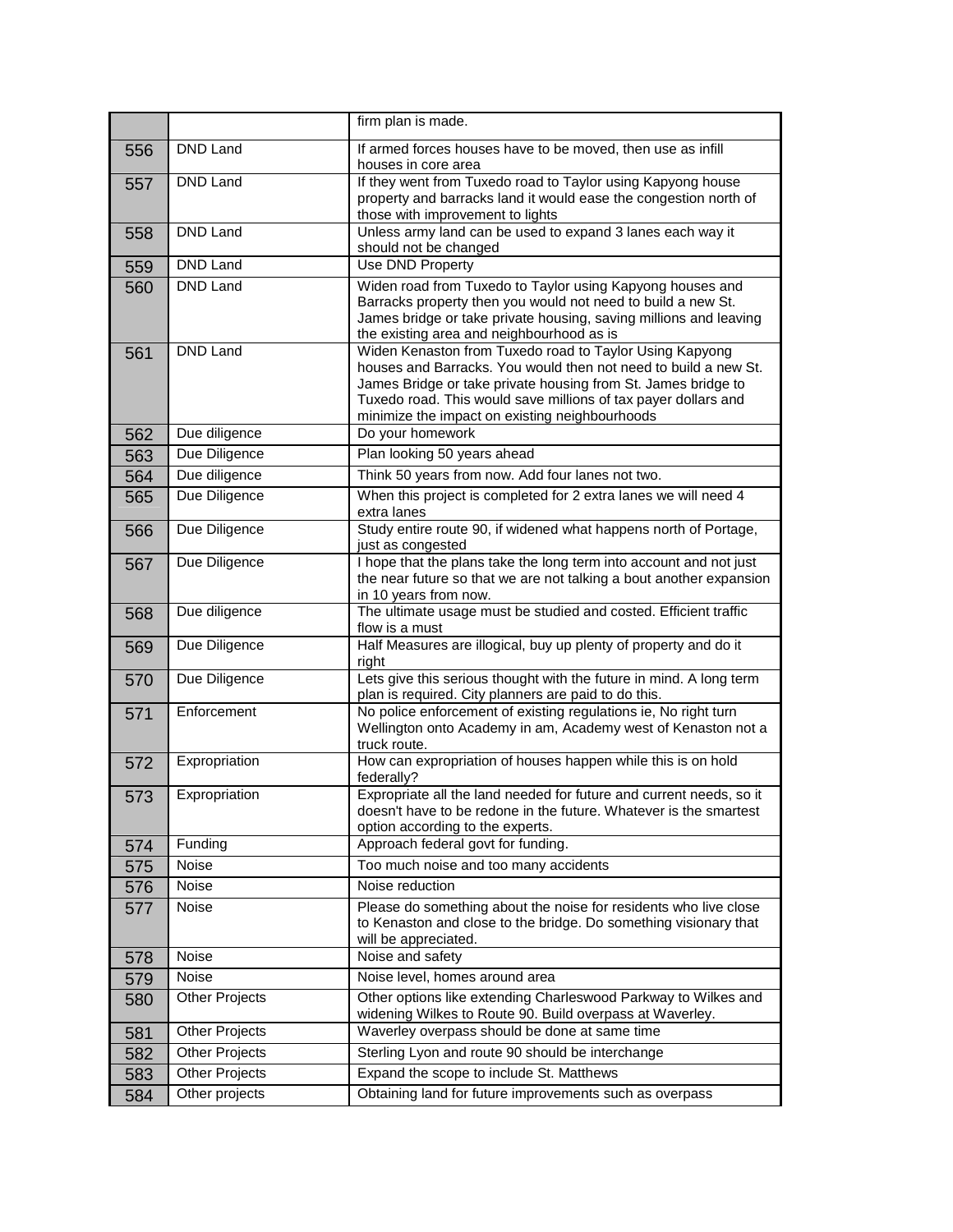| 585        | <b>Other Projects</b> | Include improvements to other routes (McGillivray 3 lanes to 2<br>lanes to 1 lane to 2 lanes)                                      |
|------------|-----------------------|------------------------------------------------------------------------------------------------------------------------------------|
| 586        | <b>Other Projects</b> | Put an overpass at Waverley and expend Charleswood Parkway                                                                         |
|            |                       | before doing route 90. Decide on the future of Kapyong before                                                                      |
|            |                       | doing anything                                                                                                                     |
| 587        | Other projects        | Traffic volumes not changing in last 14 years, major route 90                                                                      |
|            |                       | bottlenecks are around McGillivray. Commercial Traffic in future                                                                   |
|            |                       | planned for inland port with routes to perimeter. Biggest bottleneck                                                               |
|            |                       | CN mainline, now resolved                                                                                                          |
| 588        | Other projects        | Why was Sterling Lyon.rte90 not an interchange with right egress<br>facilities.                                                    |
| 589        | Other projects        | Charleswood Freeway good example of city planning                                                                                  |
| 590        | <b>Other Projects</b> | You should consider improvements to McGillivray left turn area at                                                                  |
|            |                       | Rte90 intersection                                                                                                                 |
| 591        | <b>Other Projects</b> | Why not push some of this traffic towards the Moray bridge and<br>extend Moray through the old golf coarse to Bishop Grandin.      |
| 592        | Other projects        | Traffic lights and driver training. There should be an underpass on                                                                |
|            |                       | Waverley                                                                                                                           |
| 593        | <b>Other Projects</b> | Don't add to the problem by building IKEA on route 90                                                                              |
| 594        | Other projects        | Use Charleswood Pkwy as example of sensible and attractive                                                                         |
|            |                       | planning                                                                                                                           |
| 595        | <b>Other Projects</b> | Why not finish Bishop Grandin to Charleswood Bridge to relieve                                                                     |
|            |                       | traffic on Kenaston. Rail line is probably toxic. Has anyone done<br>an environmental assessment?                                  |
| 596        | Pedestrian            | West side of bridge - Peds should be protected better from cyclists                                                                |
|            |                       | and from spinning crashes near the south sharp curve. There is no                                                                  |
|            |                       | barrier for peds.                                                                                                                  |
| 597        | Pedestrian            | Noise, Safety for Peds                                                                                                             |
| 598        | Pedestrian            | How the kids get across 6 lanes of traffic to attend Carpathia                                                                     |
|            |                       | school.                                                                                                                            |
| 599        | Pedestrian            | Limit Pedestrian Traffic                                                                                                           |
| 600        | Pedestrian            | For the many pedestrians walking off the bridge, Portage Ave<br>traffic ignore Peds. The signage for peds is minimal (UK for tips) |
| 601        | Pop. Growth           | Keep Waverley west in mind - future increases in traffic                                                                           |
| 602        | Pop. Growth           | Future needs                                                                                                                       |
| 603        | Pop. Growth           | Also looking to future growth, not just past and present                                                                           |
| 604        | Pop. Growth           | Address current and future needs (Centre-Port, Waverley West)                                                                      |
| 605        | Pop. Growth           | Future growth. The ease of traffic to move smoothly without                                                                        |
|            |                       | disruption or stops leads to savings on fuel and wear and tear.                                                                    |
| 606        | Process               | Will there be another meeting before going ahead with this                                                                         |
|            |                       | project?                                                                                                                           |
| 607        | Process               | I hope this process is more than mere window dressing                                                                              |
| 608        | <b>Process</b>        | Why was housing construction allowed to begin when this problem                                                                    |
|            | Process               | was evident<br>When will the final option be made?                                                                                 |
| 609<br>610 | Process               | When is this going to happen, if I have to sell when will it be?                                                                   |
|            | Process               | This process is unacceptable as a citizen. We need a town hall                                                                     |
| 611        |                       | meeting where people can voice their concerns.                                                                                     |
| 612        | Process               | Process needs to be made clear - concerned home owners need                                                                        |
|            |                       | to be informed. I don't want to be living next to another Bishop                                                                   |
|            |                       | Grandin.                                                                                                                           |
| 613        | Process               | The process needs to be as straight forward and transparent as<br>possible or it will encounter heavy resistance.                  |
| 614        | Process               | Decision should be based on sound factual information and not by                                                                   |
|            |                       | political decisions                                                                                                                |
| 615        | Process               | When would expropriation begin on the west side of Kenaston at                                                                     |
|            |                       | the bridge area?                                                                                                                   |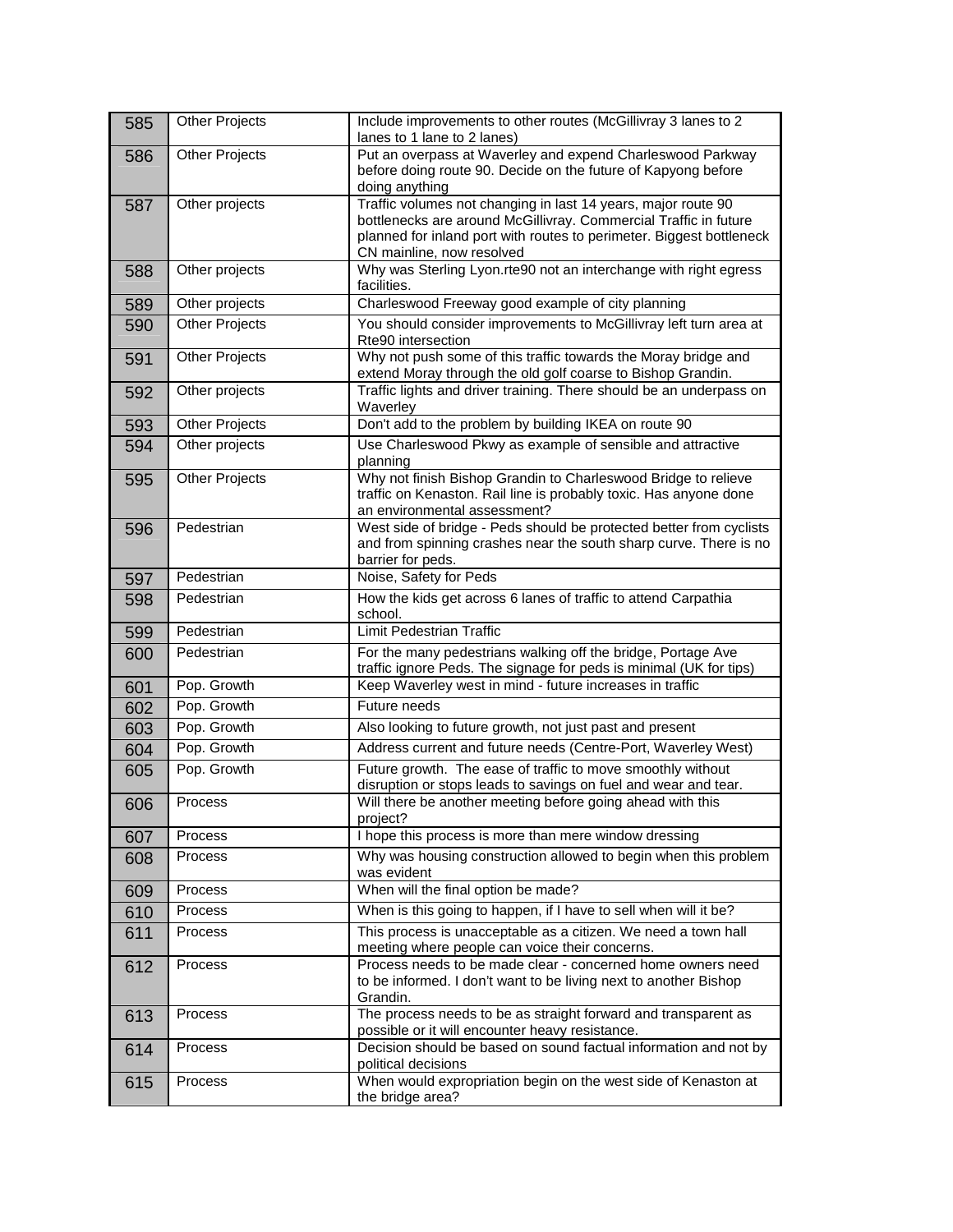| 616 | <b>Property Value</b> | Be mindful of people living on route 90 and don't degrade property<br>values                                                      |
|-----|-----------------------|-----------------------------------------------------------------------------------------------------------------------------------|
| 617 | Property Value        | The value of our home will go down substantially                                                                                  |
| 618 | <b>Property Value</b> | impact on non-expropriated properties value                                                                                       |
| 619 | Property Value        | The impact on people who own the homes in the area.                                                                               |
| 620 | <b>Property Value</b> | Homeowners who will have lose value of homes, have to borrow to<br>acquire homes, loss of lifestyle                               |
| 621 | Property Value        | Minimize disruption to long-standing private residences. Utilize<br>DND housing/Kapyong to the max.                               |
| 622 | <b>Property Value</b> | Adequate consulting of property owners and compensation. Will it<br>be sufficient in 20 years? Involve all groups in consultation |
| 623 | <b>Property Value</b> | Loss of property value and decrease in safety of family oriented<br>area.                                                         |
| 624 | <b>Property Value</b> | Want city to guarantee property values given impact associated<br>with upgrade                                                    |
| 625 | <b>Property Value</b> | Property value concerns                                                                                                           |
| 626 | <b>Property Value</b> | If any of this happens the value of our home will never be the<br>same.                                                           |
| 627 | <b>Property Value</b> | Will the city guarantee the value of my home at the time of any<br>alteration?                                                    |
| 628 | Reconstruction        | Upgrade road quality to reduce vibrations                                                                                         |
| 629 | Other/Unknown         | <b>Special Lanes</b>                                                                                                              |
| 630 | Other/Unknown         | Right now transit shares with the traffic all right (I ride the bus)                                                              |
| 631 | Other/Unknown         | But we also will have up to 300 new residents by summer.                                                                          |
| 632 | Other/Unknown         | Thinking of the peds walking possibly to the stores and cycling as I<br>have been trained to ride with traffic                    |
| 633 | Other/Unknown         | Sharrows on road - PR gesture (no room)                                                                                           |
| 634 | Other/Unknown         | Access/Egress                                                                                                                     |
| 635 | Other/Unknown         | Don't ride the bus                                                                                                                |
| 636 | Other/Unknown         | Again, a perfectly good rail line was ripped out to "upgrade transit"                                                             |
| 637 | Other/Unknown         | From Academy to McGillivray                                                                                                       |
| 638 | Other/Unknown         | I do not use transit                                                                                                              |
| 639 | Other/Unknown         | Not familiar with current level of service on route90                                                                             |
| 640 | Other/Unknown         | Not intrusive in our lives                                                                                                        |
| 641 | Other/Unknown         | Homes                                                                                                                             |
| 642 | Other/Unknown         | I think the politicians should listen to the city planners                                                                        |
| 643 | Other/Unknown         | Realism                                                                                                                           |
| 644 | Other/Unknown         | What makes the most sense for all needs                                                                                           |
| 645 | Other/Unknown         | All                                                                                                                               |
| 646 | Other/Unknown         | Better construction material to reduce number of potholes                                                                         |
| 647 | Other/Unknown         | All of the above                                                                                                                  |
| 648 | Other/Unknown         | Efficiently, safely                                                                                                               |
| 649 | Other/Unknown         | I don't take the bus on Route 90                                                                                                  |
| 650 | Other/Unknown         | Why has the proposal been brought forward without all the pieces<br>and possible costs?                                           |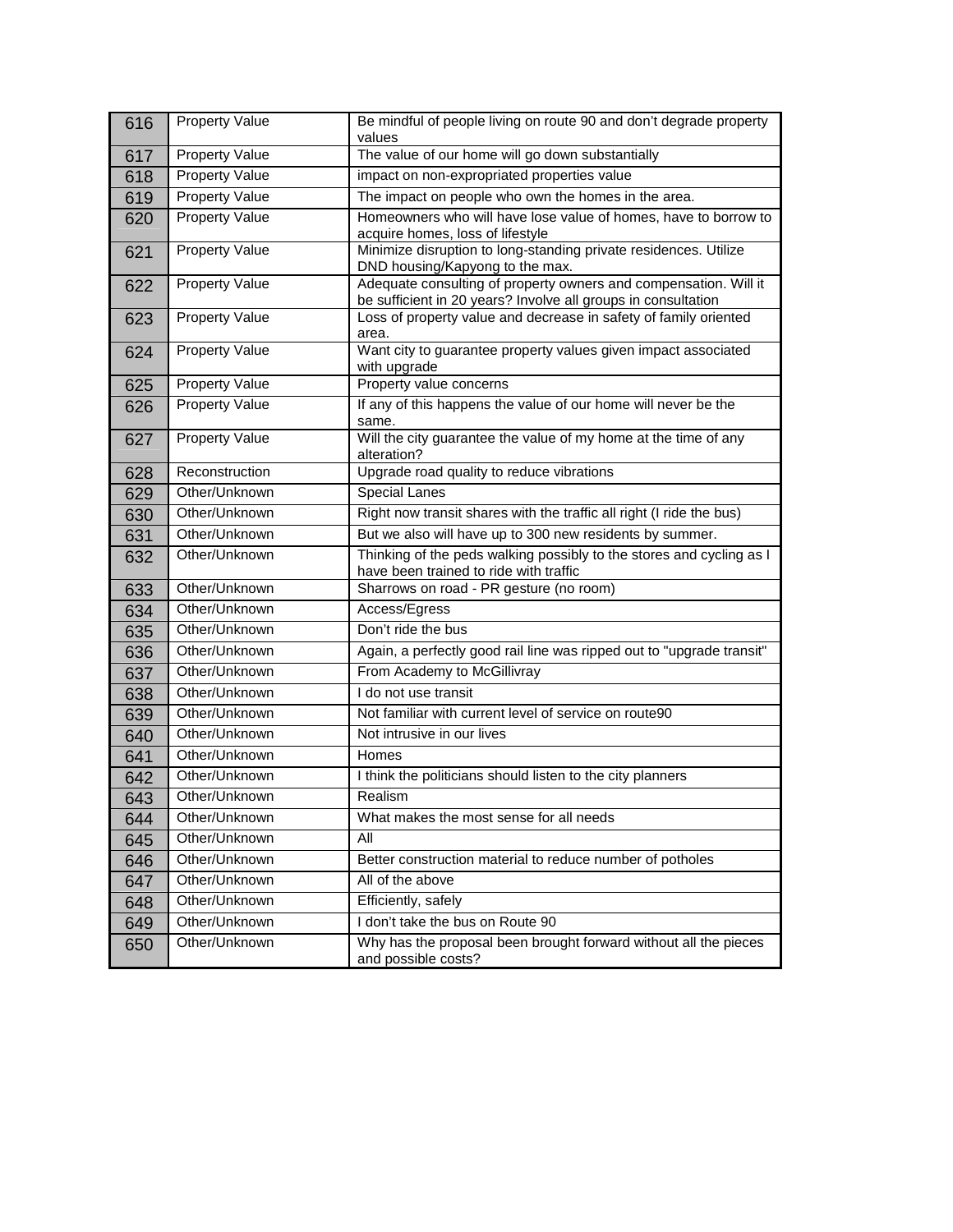## **APPENDIX G – Raw Data Open House 1 – St. James Bridge Comments**

| <b>Item</b> | <b>Topic</b>           | <b>Comment</b>                                                                                                                                                                                                               |
|-------------|------------------------|------------------------------------------------------------------------------------------------------------------------------------------------------------------------------------------------------------------------------|
| 651         | Merging Weaving        | Lots of accidents. Movement from lane to lane exiting to<br>Academy.                                                                                                                                                         |
| 652         | <b>Merging Weaving</b> | Merging lanes at both points going south are dangerous and<br>backlogged                                                                                                                                                     |
| 653         | Merging Weaving        | Academy on ramp N to west side of 90 north for left turn at<br>Ness. Kenaston N to Kintyre exit                                                                                                                              |
| 654         | Merging Weaving        | Merging into right lane when entering N from Academy.                                                                                                                                                                        |
| 655         | Merging Weaving        | Very difficult driving north and changing lanes to go east on<br>Portage Avenue                                                                                                                                              |
| 656         | Merging Weaving        | Bottle necked, change merging from Academy, Route 90 to<br>Portage                                                                                                                                                           |
| 657         | Merging weaving        | Should have less weaving manoeuvres                                                                                                                                                                                          |
| 658         | Merging Weaving        | NB Academy entrance on to Route 90 dangerous                                                                                                                                                                                 |
| 659         | Merging Weaving        | Too many lane changes in short distance                                                                                                                                                                                      |
| 660         | Merging Weaving        | No Accel. Lanes SB                                                                                                                                                                                                           |
| 661         | <b>Merging Weaving</b> | Too much lane changing                                                                                                                                                                                                       |
| 662         | Merging Weaving        | Exit southbound onto Academy is problematic                                                                                                                                                                                  |
| 663         | <b>Merging Weaving</b> | Extend merge lane or make lane from Portage south to<br>Kenaston south. No real merge lane today                                                                                                                             |
| 664         | Merging Weaving        | Heading SB before Academy is dangerous in snowy/wet<br>conditions                                                                                                                                                            |
| 665         | Merging Weaving        | Lots of drivers changing lanes, especially during rush hour                                                                                                                                                                  |
| 666         | Merging Weaving        | Merging and Weaving concerns.                                                                                                                                                                                                |
| 667         | <b>Merging Weaving</b> | Very dangerous to cross three lanes of traffic from the route 90<br>south exit to the Academy exit                                                                                                                           |
| 668         | Merging Weaving        | Merging to get to Academy, sharp curves, slippery during winter<br>season.                                                                                                                                                   |
| 669         | Merging Weaving        | Entering bridge from Kenaston going north and changing lanes<br>to go Portage EB is very dangerous because of Academy merge<br>onto bridge                                                                                   |
| 670         | <b>Merging Weaving</b> | The bridge bottlenecks at the south end. Changing to the east<br>Portage Ave. exit lane can be difficult when you access the<br>bridge from Kenaston going north.                                                            |
| 671         | Merging Weaving        | The ramp merge from Portage West doesn't work - Winnipeg<br>drivers need to tbe taught to merge. Changing lanes from the<br>West Portage ramp merge to the Academy road exit is difficult<br>and tight - rethinking required |
| 672         | Merging Weaving        | Going Northbound over the St. James bridge it is very difficult<br>and at times very dangerous to get into the Kintyre ramp exit<br>lane because it is also an entry lane coming from Academy.                               |
| 673         | <b>Bridge Capacity</b> | Will the bridge be able to handle the increased vehicular traffic                                                                                                                                                            |
| 674         | <b>Bridge Capacity</b> | Even if you increase the number of lanes on the roadway, the<br>number of lanes on th bridge are not discussed                                                                                                               |
| 675         | <b>Bridge Capacity</b> | 3 Lanes required at all points                                                                                                                                                                                               |
| 676         | <b>Bridge Capacity</b> | No longer adequate to meet existing traffic patterns, will get<br>worse with Waverley west.                                                                                                                                  |
| 677         | <b>Bridge Capacity</b> | Make it wider                                                                                                                                                                                                                |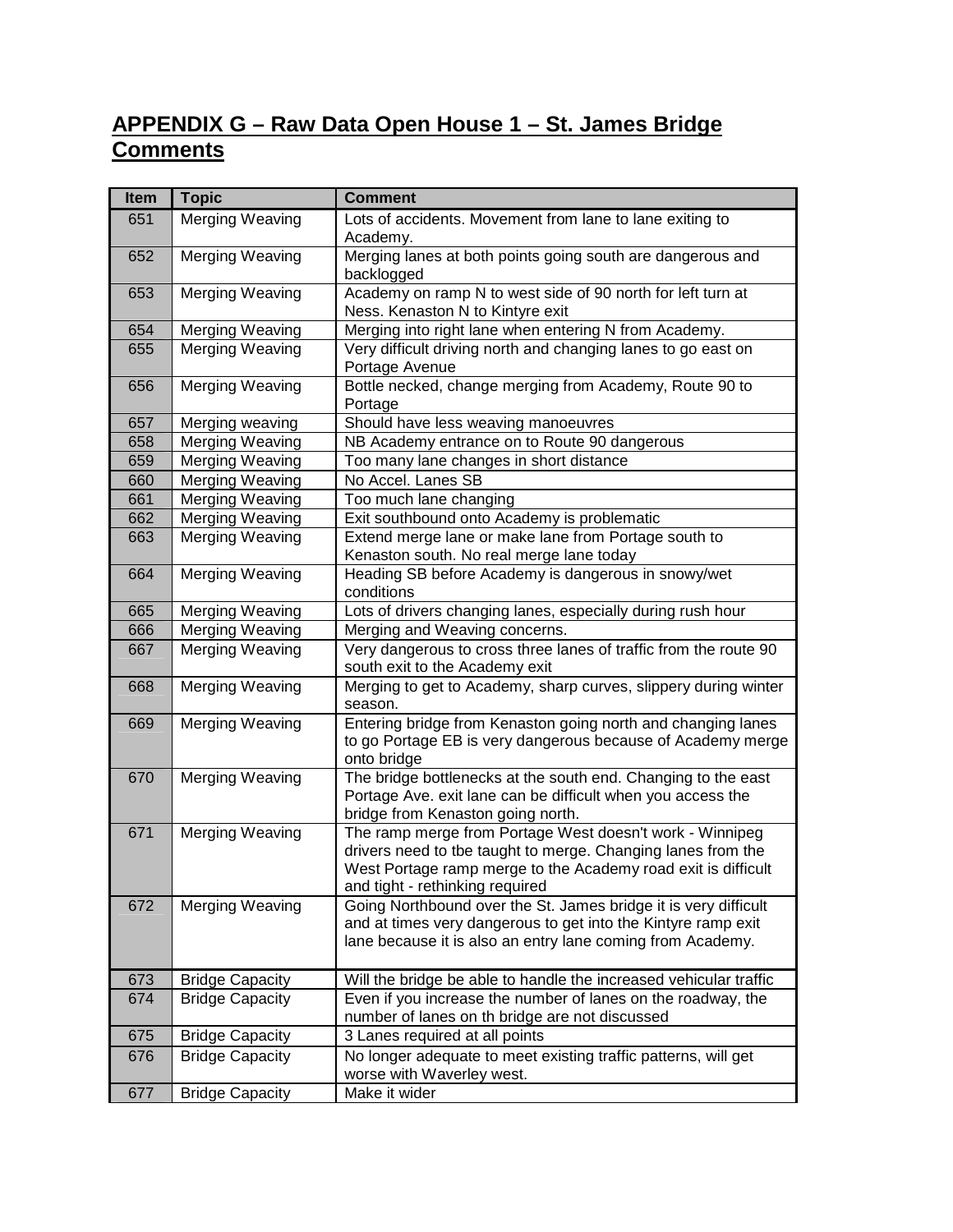| 678 | <b>Bridge Capacity</b> | If the number of lanes increases, bridge needs to accommodate,<br>cannot be a bottleneck        |
|-----|------------------------|-------------------------------------------------------------------------------------------------|
| 679 | <b>Bridge Capacity</b> | Perhaps if the bridge worked well Kenaston would not need to<br>be widened                      |
| 680 | <b>Bridge Capacity</b> | Needs to be replaced                                                                            |
| 681 | <b>Bridge Capacity</b> | Improve NB flow                                                                                 |
| 682 | <b>Bridge Capacity</b> | More lanes on bridge                                                                            |
| 683 | <b>Bridge Capacity</b> | Too few lanes                                                                                   |
| 684 | <b>Bridge Capacity</b> | Widening the bridge                                                                             |
| 685 | <b>Bridge Capacity</b> | Unless new spans are built, adding lanes on rte 90 will not                                     |
|     |                        | lessen congestion                                                                               |
| 686 | <b>Bridge Capacity</b> | Could be widened a lane or two or independent structure on<br>east side near old rail bridge    |
| 687 | <b>Bridge Capacity</b> | Will the bridge be able to handle the increased vehicular traffic                               |
| 688 | <b>Bridge Capacity</b> | With the onramp approaching the rest of the bridge (both ways).<br>The bridge should be widened |
| 689 | <b>Bridge Capacity</b> | Only two lanes wide NB just north of Academy                                                    |
| 690 | <b>Bridge Capacity</b> | Add more lanes, improve bridge design                                                           |
| 691 | <b>Bridge Capacity</b> | More lanes should be added to the bridge.                                                       |
| 692 | <b>Bridge Capacity</b> | Currently the bridge is inadequate and changes/enlargement                                      |
|     |                        | should be considered as part of this plan.                                                      |
| 693 | <b>Bridge Capacity</b> | Bottle neck on Academy side                                                                     |
| 694 | <b>Bridge Capacity</b> | Should be widened                                                                               |
| 695 | Alignment              | Poor alignment.                                                                                 |
| 696 | Alignment              | <b>Straighten Access</b>                                                                        |
| 697 | Alignment              | The west bridge should be rebuilt to straighten the curve at                                    |
|     |                        | Academy                                                                                         |
| 698 | Alignment              | Could it be straightened?                                                                       |
| 699 | Alignment              | SB curve onto Kenaston needs to be straightened                                                 |
| 700 | Alignment              | Needs to be widened. Too narrow and curved                                                      |
| 701 | Alignment              | Awkward heading south at the end of the bridge                                                  |
| 702 | Alignment              | The angle to access from the south                                                              |
| 703 | Alignment              | Needs to be straightened                                                                        |
| 704 | Alignment              | SB on the downslope, the right hand bend needs better grading.                                  |
|     |                        | Too many cars on the boulevard in winter.                                                       |
| 705 | Alignment              | SB onto Kenaston - curve is too tight                                                           |
| 706 | Alignment              | Many accidents at foot of bridge. Unsafe for homeowners.                                        |
| 707 | Alignment              | Eliminate sharp curve on SB exit. Lengthen on rams SB                                           |
| 708 | Alignment              | Exit off bridge to rte 90 South way too tight - especially<br>dangerous in winter               |
| 709 | Alignment              | Too narrow at Academy turn off.                                                                 |
| 710 | Alignment              | If Kenaston expanded, make SB curve less sharp                                                  |
| 711 | <b>AT Facilities</b>   | Too narrow for the traffic, not pedestrian and cyclist friendly                                 |
| 712 | <b>AT Facilities</b>   | Pedestrian walkway is brutal. Either a separate bridge for                                      |
|     |                        | people and cyclists or a more appropriate approach.                                             |
| 713 | <b>AT Facilities</b>   | Must have cycling and pedestrian traffic                                                        |
| 714 | <b>AT Facilities</b>   | Already very busy, not safe for pedestrians                                                     |
| 715 | <b>AT Facilities</b>   | Make it pedestrian friendly                                                                     |
| 716 | <b>AT Facilities</b>   | Cycling and peds                                                                                |
| 717 | <b>AT Facilities</b>   | Preserve AT easement                                                                            |
| 718 | <b>AT Facilities</b>   | Not safe for cyclists                                                                           |
| 719 | <b>AT Facilities</b>   | Not ped or bike friendly                                                                        |
| 720 | Academy                | Remove lights at Academy, protect community in this area                                        |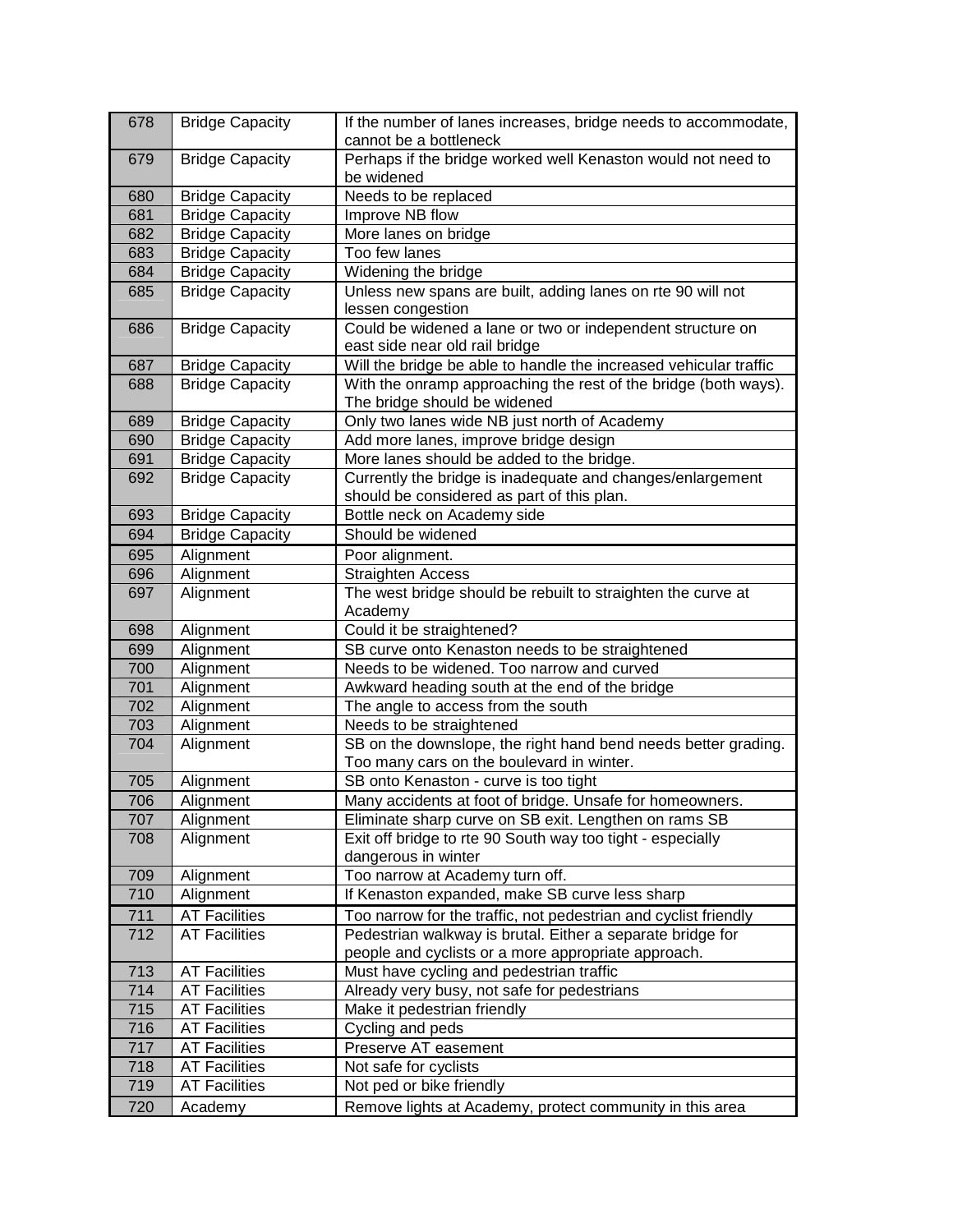| 721 | Academy                | Bottleneck NB Academy                                                  |
|-----|------------------------|------------------------------------------------------------------------|
| 722 | Academy                | Bottleneck where Academy on ramp merges NB                             |
| 723 | Academy                | Replace or modify SB bridge, add overhead lane for Portage             |
|     |                        | avenue east traffic to academy.                                        |
| 724 | Academy                | If you restrict access from Academy, you will cause irrevocable        |
|     |                        | problems in River Heights                                              |
| 725 | Academy                | Suggest no right or left turn onto Academy from Kenaston NB            |
| 726 | Academy                | Academy off ramp                                                       |
| 727 | Access                 | Easy Access                                                            |
| 728 | Access                 | The access from Portage west to route 90 south is terrible             |
| 729 | Access                 | Open a lane coming off St. James Bridge onto Lockwood. River           |
|     |                        | Heights traffic could use Kingsway, Grosvenor and Corydon off          |
|     |                        | of Lockwood. Grosvenor would have to be opened at Lockwood.            |
| 730 | Lifespan               | The anticipated life remaining.                                        |
| 731 | Lifespan               | Concern that it will crumble and fall down.                            |
| 732 | Lifespan               | Age of bridge itself                                                   |
| 733 | Rebuild                | Widened and redone. Old with bad access                                |
| 734 | Rebuild                | Most of the problems are at the St. James Bridge                       |
| 735 | Rebuild                | The old bridge needs to be replaced                                    |
| 736 | Speed limit            | It is foolish to have a higher speed limit over this short section. It |
|     |                        | is a horror to walk over                                               |
| 737 | Speed limit            | Speed limit should be 60 max                                           |
| 738 | <b>General Support</b> | Only if you increase lanes on route 90                                 |
| 739 | <b>General Support</b> | This is the key to any Kenaston development                            |
| 740 | Design                 | No, but original design unorthodox                                     |
| 741 | Design                 | Design an attractive structure                                         |
| 742 | Construction           | Build a car bridge at empress to allow moderate traffic flow           |
|     |                        | during re-construction. View from bridge blocked by concrete           |
|     |                        | walls.                                                                 |
| 743 | Cost                   | Cost                                                                   |
| 744 | <b>DND Land</b>        | Would not have to be widened if property from Tuxedo road to           |
|     |                        | Taylor was widened.                                                    |
| 745 | Flatten                | If a new bridge is built, take the arc out of it and make it flat      |
| 746 | General Impact         | My neighbourhood would be affected - My home of 55 years               |
| 747 | Noise                  | I live close to Kenaston and Im concerned about the noise and          |
|     |                        | proximity of my property                                               |
| 748 | Other                  | The only way to the airport!                                           |
| 749 | Process                | How long will construction affect traffic?                             |
| 750 | Property value         | Live close to bridge on Academy may lose property or property<br>value |
| 751 |                        | Bridge barriers should be higher to prevent people from                |
|     | Safety                 | throwing trash onto the walking pedestrians and river                  |
| 752 | Seperate Lanes         | Should be more accessible with separate lanes for trucks and           |
|     |                        | buses                                                                  |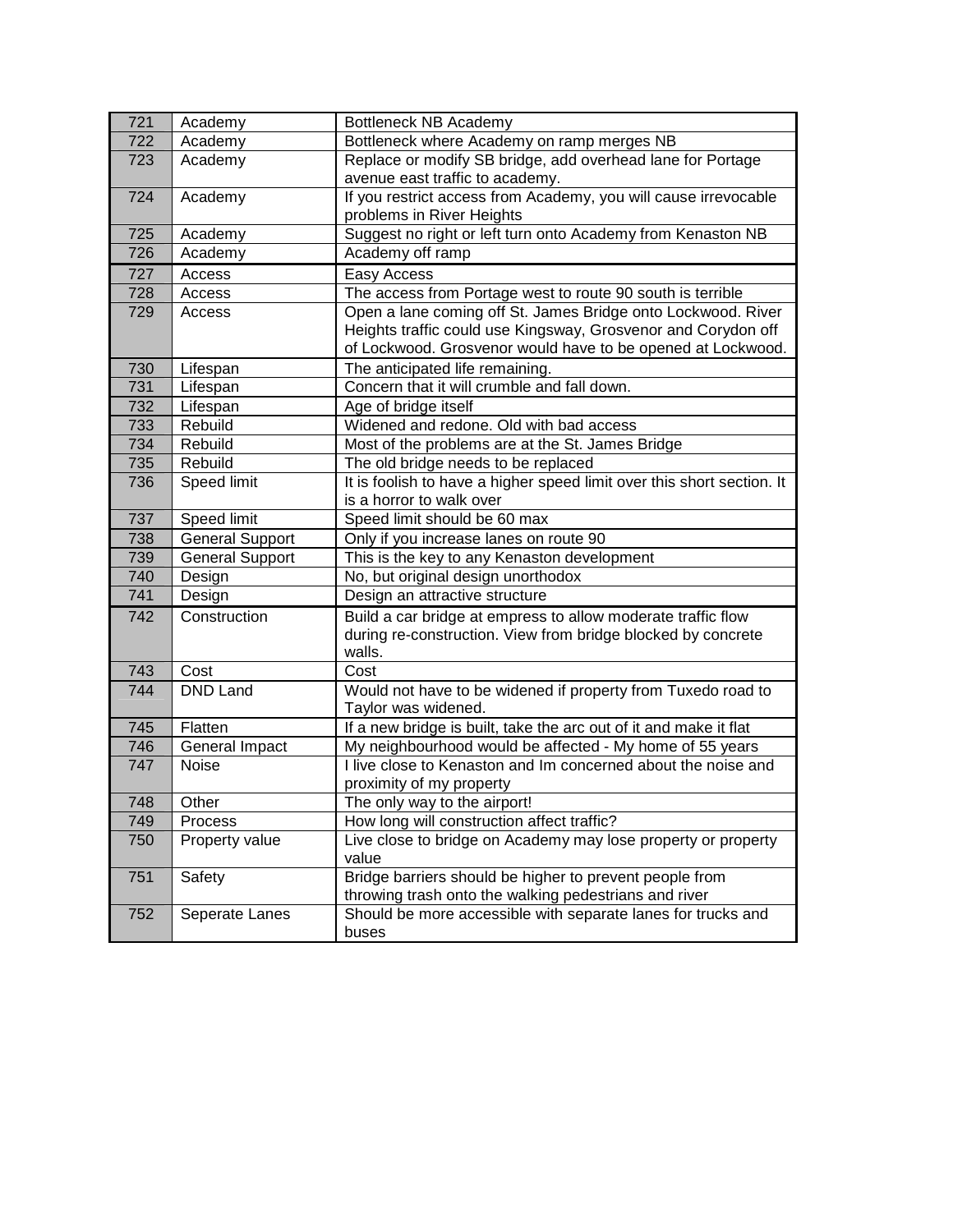## **APPENDIX H – Raw Data Open House 1 – Portage Interchange Comments**

| <b>Item</b> | <b>Topic</b>           | <b>Comment</b>                                                                                                                                                      |
|-------------|------------------------|---------------------------------------------------------------------------------------------------------------------------------------------------------------------|
| 753         | Merging Weaving        | Portage heading south is an entry to avoid                                                                                                                          |
| 754         | Merging Weaving        | Merging and Weaving                                                                                                                                                 |
| 755         | Merging Weaving        | Replace yields with true merge lanes, move exit for Portage east to<br>same as west                                                                                 |
| 756         | Merging Weaving        | I always hold my breath to move from the Kenaston lanes onto the off<br>ramp by Jet Car Wash                                                                        |
| 757         | <b>Merging Weaving</b> | EB to SB route 90, vision is difficult, backs up quickly                                                                                                            |
| 758         | Merging Weaving        | Educate people to ease into traffic coming off Portage to go South on<br>Route90                                                                                    |
| 759         | <b>Merging Weaving</b> | EB Portage to 90S dangerous at night. No access from Portage E to<br>90N. Portage E to 90 N dangerous to get to Ness for left turn.                                 |
| 760         | Merging Weaving        | Entering to go south on route 90very difficult, needs merge lanes                                                                                                   |
| 761         | Merging Weaving        | Merge lanes are too short                                                                                                                                           |
| 762         | <b>Merging Weaving</b> | Entrance onto route 90 south is too tight                                                                                                                           |
| 763         | Merging Weaving        | The access from Portage EB to Kenaston SB is dangerous                                                                                                              |
| 764         | Merging Weaving        | Access from Portage to Kenaston SB is horrible (visible)                                                                                                            |
| 765         | Merging Weaving        | Yes, poorly designed. Dangerous trying to get off. Route 90 - merging<br>cars coming from Academy                                                                   |
| 766         | Merging Weaving        | Merge lane Portage Ave SB is a real hazard                                                                                                                          |
| 767         | Merging Weaving        | Educate the public what merging traffic means.                                                                                                                      |
| 768         | Merging Weaving        | Driver education on how to use merge lanes                                                                                                                          |
| 769         | <b>Merging Weaving</b> | Route 90 access from Portage - Dangerous                                                                                                                            |
| 770         | Merging Weaving        | SB exit onto route 90 very dangerous. Also NB onto route 90. Poor exit<br>from route 90 on to Portage.                                                              |
| 771         | Merging Weaving        | Merges to SB lane too short with poor visibility                                                                                                                    |
| 772         | Merging Weaving        | Merging and Weaving                                                                                                                                                 |
| 773         | Merging Weaving        | Ramp from portage east to route 90 south is too short                                                                                                               |
| 774         | Merging Weaving        | Short merge lanes, Queen street stop sign                                                                                                                           |
| 775         | <b>Merging Weaving</b> | Merge lanes from Portage avenue are non-existent, don't allow room<br>to see traffic coming or to speed up to enter route 90                                        |
| 776         | Merging Weaving        | Better line of sight accessing rte 90                                                                                                                               |
| 777         | Merging Weaving        | Dangerous intermingling of lanes from Stafford and rte 90                                                                                                           |
| 778         | Merging Weaving        | Storage lanes used for merging traffic should be extended to permit<br>accel. To merge with rte90 traffic                                                           |
| 779         | Merging Weaving        | NB ramp from Portage Academy intersection, SB off of Portage                                                                                                        |
| 780         | Merging Weaving        | Extend the merge lanes to at least 2x the length it is already                                                                                                      |
| 781         | Merging Weaving        | Curve at the south end SB ramps don't have accel Lane                                                                                                               |
| 782         | Merging Weaving        | Turnoffs from Portage WB onto route 90 S, as well as Portage EB to rte<br>90 S are dangerous. They require a better view of the traffic they have<br>to merge with. |
| 783         | Merging Weaving        | Lengthen on ramps                                                                                                                                                   |
| 784         | Merging Weaving        | Entrance from off Portage ave W onto Rte 90 way to short for Academy<br>exit                                                                                        |
| 785         | Merging Weaving        | Turning off Portage Ave west to travel south to Academy road and<br>changing lanes dicey during peak traffic times                                                  |
| 786         | Merging Weaving        | EB onto Portage confusing                                                                                                                                           |
| 787         | Merging Weaving        | Entering Kenaston from Portage (going east) is also very dangerous -<br>poor visibility)                                                                            |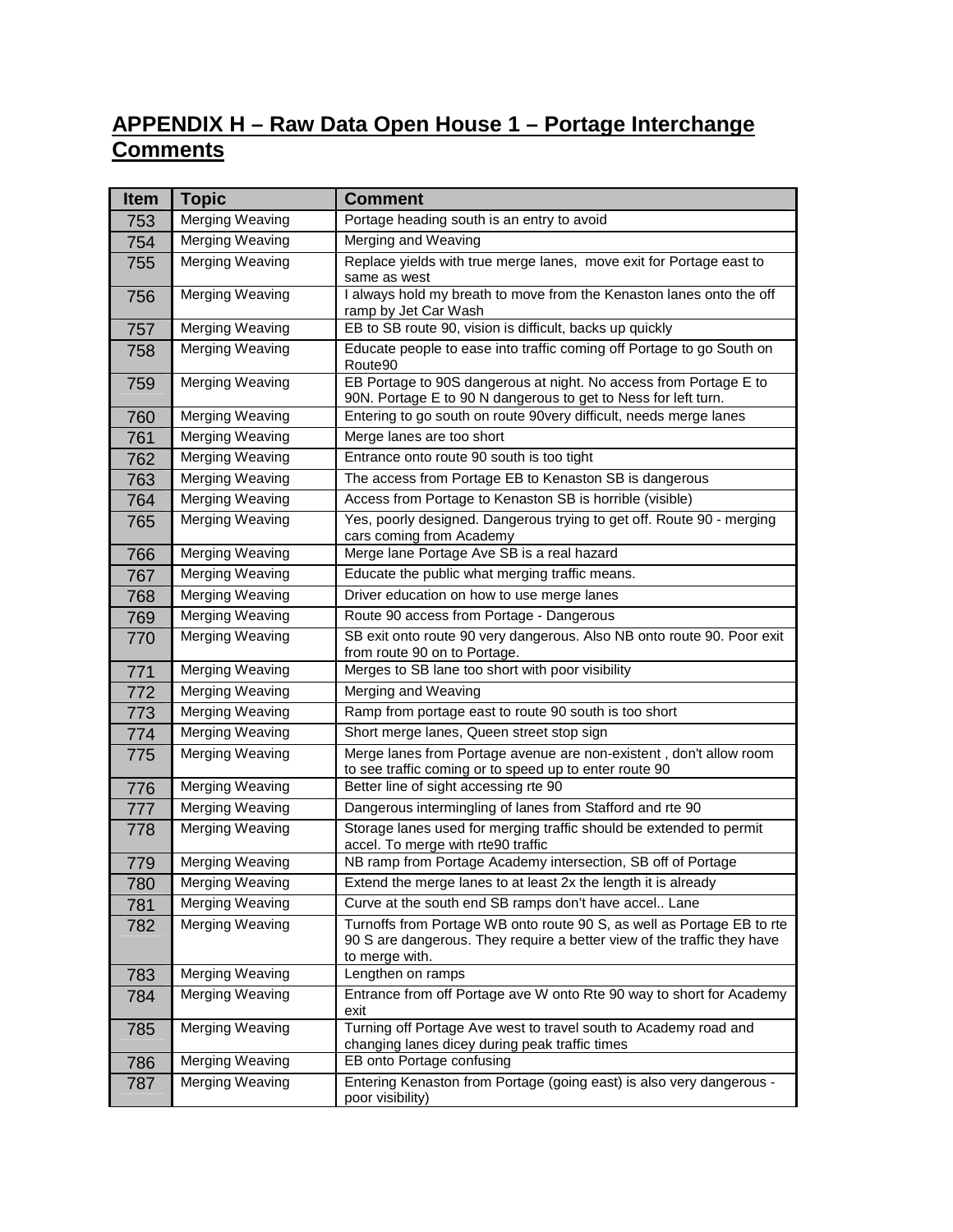| 788        | <b>Merging Weaving</b>            | What about ness? Portage east turn off lane being the same lane as<br>Academy exit.                                                                                                                                                                                          |
|------------|-----------------------------------|------------------------------------------------------------------------------------------------------------------------------------------------------------------------------------------------------------------------------------------------------------------------------|
| 789        | Merging Weaving                   | WB Portage on rte 90 S is dangerous                                                                                                                                                                                                                                          |
| 790        | <b>Merging Weaving</b>            | Lack of proper merge lanes for Portage traffic moving south onto<br>Kenaston. Bottleneck at kintyre and Portage                                                                                                                                                              |
| 791        | Merging Weaving                   | Lack of proper merge lanes for Portage traffic moving south onto<br>Kenaston. Bottleneck at kintyre and Portage                                                                                                                                                              |
| 792        | Merging Weaving                   | Merging can be difficult and can back up                                                                                                                                                                                                                                     |
| 793        | <b>Traffic</b><br>Flow/Congestion | Not controlled properly                                                                                                                                                                                                                                                      |
| 794        | <b>Traffic</b><br>Flow/Congestion | It's a bottleneck and needs to be widened                                                                                                                                                                                                                                    |
| 795        | <b>Traffic</b><br>Flow/Congestion | Competing traffic demands, NB 90 vehicles waiting to go eastbound on<br>Portage.                                                                                                                                                                                             |
| 796        | <b>Traffic</b><br>Flow/Congestion | Congested at rush hour                                                                                                                                                                                                                                                       |
| 797        | <b>Traffic</b><br>Flow/Congestion | Both approaches going south get congested                                                                                                                                                                                                                                    |
| 798        | <b>Traffic</b><br>Flow/Congestion | Something to help the flow from the Kintyre ramp onto Portage during<br>rush hour. Maybe entry lights onto Portage Ave that sync with the light<br>at St. James street so that the cars on the ramp need not slow almost<br>to a halt as they yield to Portage traffic flow. |
| 799        | Access                            | Access to Route 90 not good                                                                                                                                                                                                                                                  |
| 800        | Access                            | Improved access please                                                                                                                                                                                                                                                       |
| 801        | Access - EB to NB                 | No access to rte 90 north when travelling EB                                                                                                                                                                                                                                 |
| 802        | Access - Portage East             | Access to Portage east is bad Viscount Gort in the way, Bottleneck                                                                                                                                                                                                           |
| 803        | Access - SB to Portage            | SB rte90 to Portage must be improved                                                                                                                                                                                                                                         |
| 804        | Access - To Portage               | Widen entry onto portage if required                                                                                                                                                                                                                                         |
| 805        | Access - Signals                  | Why not consider having a stop and go light at the bottom of the merge<br>lanes to remove accidents                                                                                                                                                                          |
| 806        | <b>General Support</b>            | Improve                                                                                                                                                                                                                                                                      |
| 807        | <b>General Support</b>            | Do whatever is needed                                                                                                                                                                                                                                                        |
| 808        | <b>General Support</b>            | Probably needs some improvement                                                                                                                                                                                                                                              |
| 809        | Alignment                         | Bottleneck on off-ramps. Blind corner on the far southbound ramp                                                                                                                                                                                                             |
| 810        | Alignment                         | Angle on NB exit heading west is too tight especially in winter                                                                                                                                                                                                              |
| 811        | AT difficulty                     | Not safe for cyclists                                                                                                                                                                                                                                                        |
| 812        | <b>AT Facilities</b>              | Yes, it is dangerous for peds and vehicles in the winter                                                                                                                                                                                                                     |
| 813        | <b>AT Facilities</b>              | Very difficult for a bike to cross Portage                                                                                                                                                                                                                                   |
| 814        | Safety                            | I almost get killed there everyday                                                                                                                                                                                                                                           |
| 815        | Safety                            | Safety                                                                                                                                                                                                                                                                       |
| 816        | signals                           | Need lights                                                                                                                                                                                                                                                                  |
| 817        | signals                           | Very busy at rush hour                                                                                                                                                                                                                                                       |
| 818        | Cloverleaf                        | Maintain cloverleaf                                                                                                                                                                                                                                                          |
| 819        | Congestion                        | that is always crowded/congested in the am                                                                                                                                                                                                                                   |
| 820        | Cost                              | cost                                                                                                                                                                                                                                                                         |
| 821        |                                   |                                                                                                                                                                                                                                                                              |
|            | Design                            | Ridiculous design shoehorned into a small area.                                                                                                                                                                                                                              |
| 822        | No change                         | It works                                                                                                                                                                                                                                                                     |
| 823        | Other/Unknown                     | Proper in                                                                                                                                                                                                                                                                    |
| 824        | Other/Unknown                     | Could be better defined                                                                                                                                                                                                                                                      |
| 825        | Process                           | Property is within project, want to know what will happen                                                                                                                                                                                                                    |
| 826<br>827 | Roundabout<br>Transit             | Upgrade to a roundabout<br>Give buses priority, it's a bottleneck!                                                                                                                                                                                                           |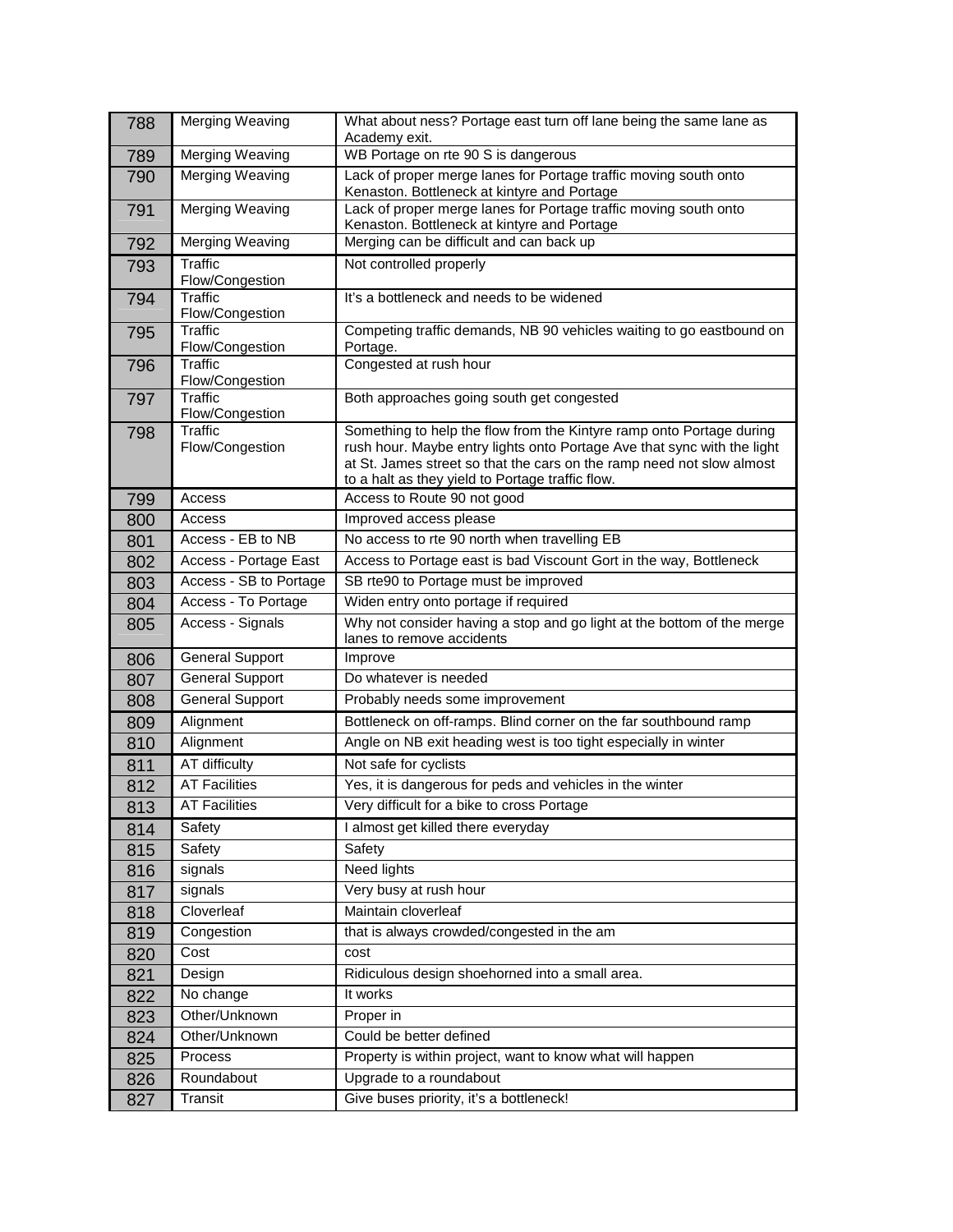| o∠o | Gort<br>Viscount | Viscount Gort has to go |
|-----|------------------|-------------------------|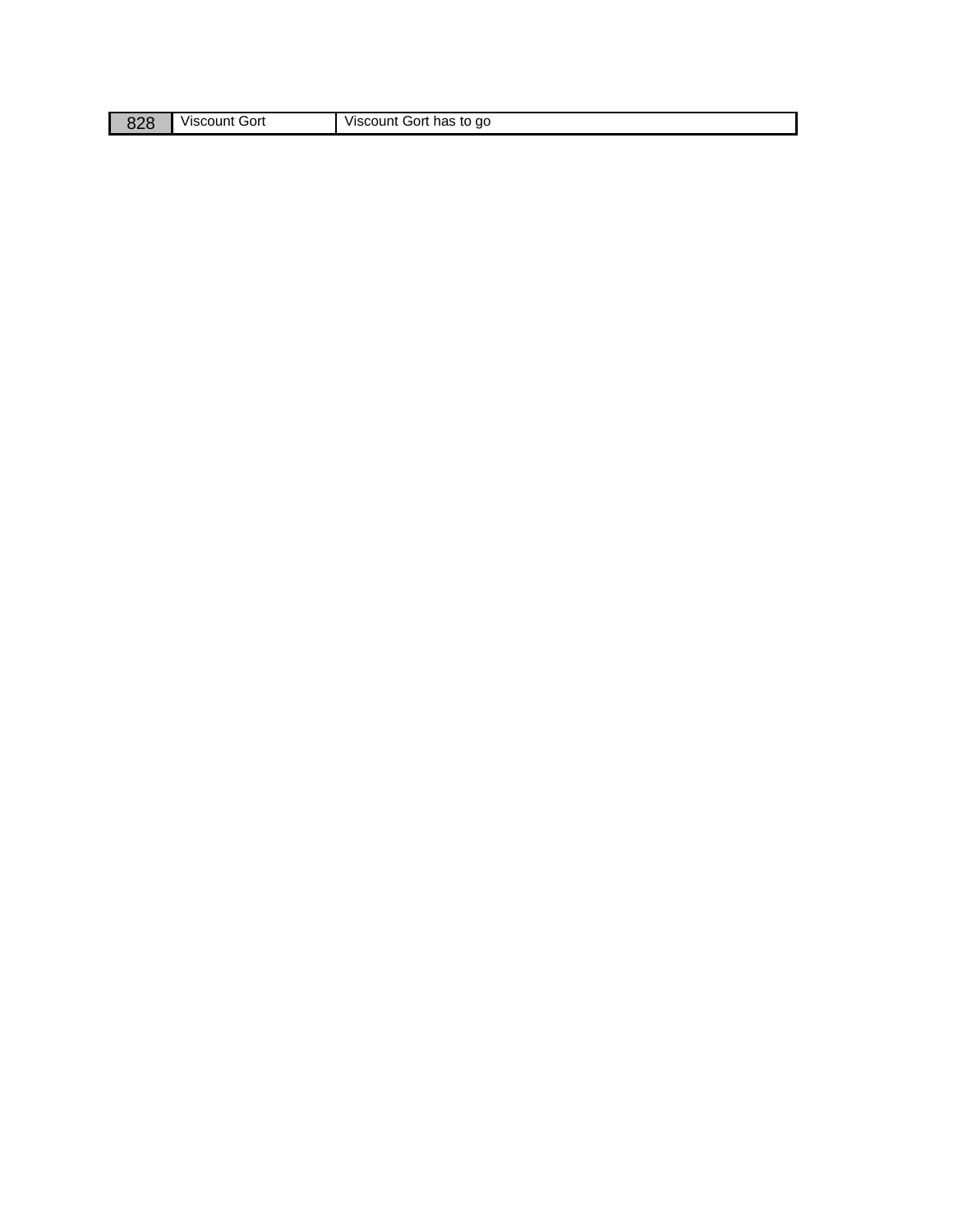## **APPENDIX I – Raw Data Open House 1 – Options Comments**

|     | <b>OPTION 1</b>                                                                                                                                                                                                                                                                                                                   |
|-----|-----------------------------------------------------------------------------------------------------------------------------------------------------------------------------------------------------------------------------------------------------------------------------------------------------------------------------------|
| 829 | O1: Canada post and youth center affected, not desired.                                                                                                                                                                                                                                                                           |
| 830 | O1: Does not address future traffic volumes, only fixes current volume.                                                                                                                                                                                                                                                           |
| 831 | O1: Limited.                                                                                                                                                                                                                                                                                                                      |
| 832 | O1: Home values would drastically decrease. Children trying to cross route 90 would be at much<br>greater risk.                                                                                                                                                                                                                   |
| 833 | O1: Although residents would not lose their homes, increased traffic would result in a vast increase<br>noise and air pollution.                                                                                                                                                                                                  |
| 834 | O1: But what about the buildings being built now and in the future                                                                                                                                                                                                                                                                |
| 835 | O1: Very intrusive.                                                                                                                                                                                                                                                                                                               |
| 836 | O1: No connectivity for AT along west side.                                                                                                                                                                                                                                                                                       |
| 837 | O1, O2, O3, O4: Roadway was never designed to accommodate this type of traffic.                                                                                                                                                                                                                                                   |
| 838 | O1, O2, O3, O4: All involve increasing traffic flow and increase peoples reliance on cars. All affect<br>air quality. City should not plan based on IKEA and Waverley West and develop a mass transit<br>strategy that will make it easy to give up cars. Trucks need to be off the corridor.                                     |
| 839 | O1: Not worth pursuing if option 2 makes bridge access easier.                                                                                                                                                                                                                                                                    |
| 840 | O1: Youth centre in the way!                                                                                                                                                                                                                                                                                                      |
| 841 | O1: Affects least amount of people.                                                                                                                                                                                                                                                                                               |
| 842 | O1: This or Option 4 make the most sense as far as impact on local residents.                                                                                                                                                                                                                                                     |
| 843 | O1: This option makes sense as it widens the side with least amount of existing houses and back<br>lanes                                                                                                                                                                                                                          |
| 844 | O1: Houses on west side are worthless.                                                                                                                                                                                                                                                                                            |
| 845 | O1: DND land acquisition is far better than private home acquisition                                                                                                                                                                                                                                                              |
| 846 | O1: Don't be afraid of the Politics, least impact on the community                                                                                                                                                                                                                                                                |
| 847 | O1: Effective negotiations should make this doable.                                                                                                                                                                                                                                                                               |
| 848 | O1: Go ahead, option 1 is the only option.                                                                                                                                                                                                                                                                                        |
| 849 | O1: Impacts the least number of privately owned homes.                                                                                                                                                                                                                                                                            |
| 850 | O1: Do not rush this project. Wait for the Kapyong property to become available and negotiate with<br>the federal government for the good of everyone. Fewer people will be forced out of their homes.<br>Make sure there are service roads for people living along the east side. How will emergency<br>vehicles get in and out? |
| 851 | O1: Least neighbourhood impact. ie. very few properties effected by expropriation. It is already a<br>highway so little effect on adjacent property values. Does not create another division of<br>communities.                                                                                                                   |
| 852 | O1: Many military houses are empty, so less people would be affected.                                                                                                                                                                                                                                                             |
| 853 | O1: More reasonable decision due to less private expropriation, unsafe for peds, bikes, very<br>unattractive.                                                                                                                                                                                                                     |
| 854 | O1: The land on the west side is mostly not owned by individuals so would impact the least<br>homeowners.                                                                                                                                                                                                                         |
| 855 | O1: Go big.                                                                                                                                                                                                                                                                                                                       |
| 856 | O1: Good compromise, least expensive.                                                                                                                                                                                                                                                                                             |
| 857 | O1: Has the least impact on the least people.                                                                                                                                                                                                                                                                                     |
| 858 | O1: I like it.                                                                                                                                                                                                                                                                                                                    |
| 859 | O1: Imposes least on private homes.                                                                                                                                                                                                                                                                                               |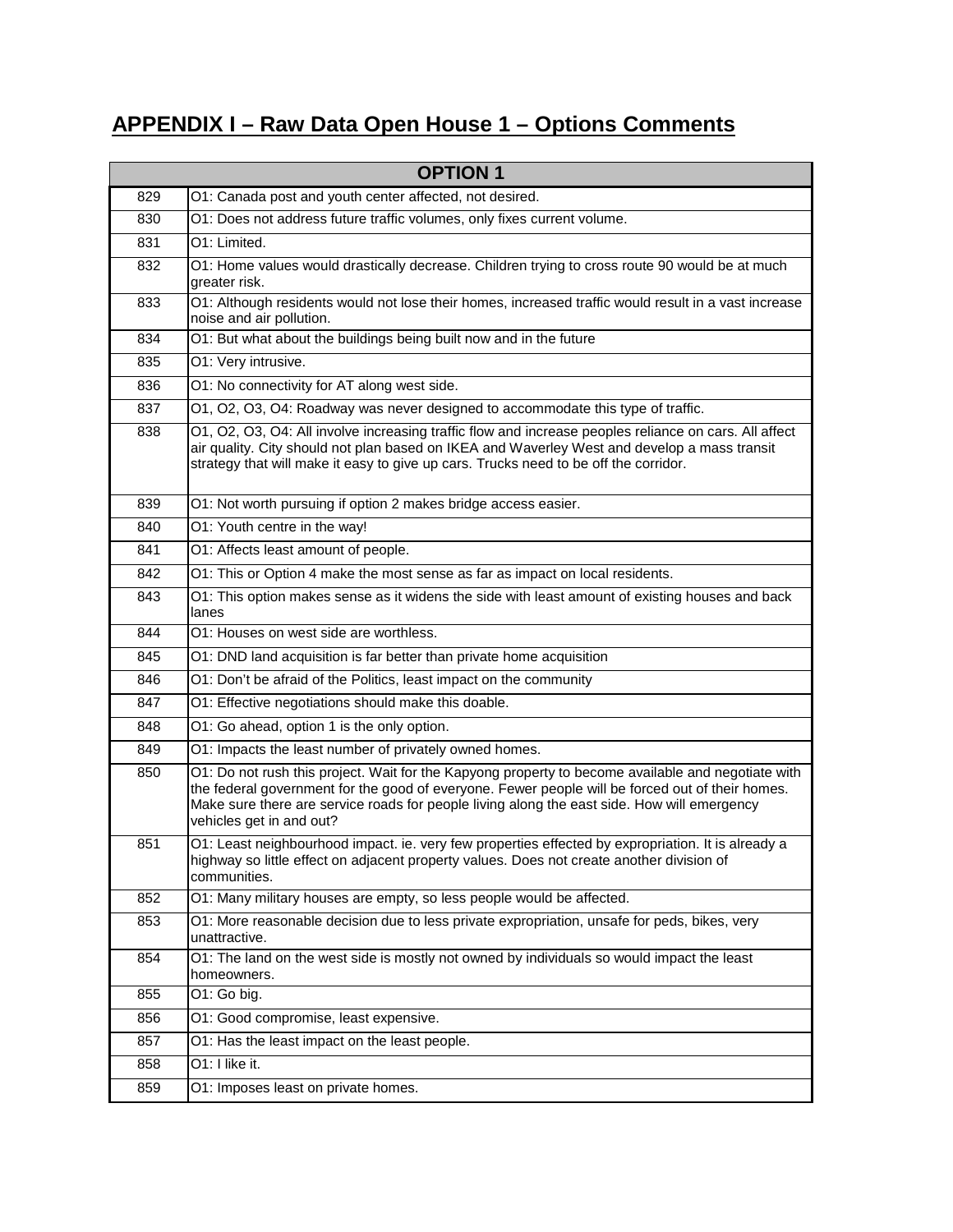| 860 | O1: Least disruption, expropriation.                                                                                                                                                                                                                                                                                             |
|-----|----------------------------------------------------------------------------------------------------------------------------------------------------------------------------------------------------------------------------------------------------------------------------------------------------------------------------------|
| 861 | O1: Makes the most sense.                                                                                                                                                                                                                                                                                                        |
| 862 | O1: Most logical                                                                                                                                                                                                                                                                                                                 |
| 863 | O1: Less displacement of people due to number of apts and condos than option                                                                                                                                                                                                                                                     |
| 864 | O1: The only option we would agree to readily. We would probably sell if any other options are<br>chosen by the city.                                                                                                                                                                                                            |
| 865 | O1: This is preference.                                                                                                                                                                                                                                                                                                          |
| 866 | O1: Use Kapyong Property east side property excessive cost.                                                                                                                                                                                                                                                                      |
| 867 | O1: Use Kapyong property. This will not involve excessive costs of obtaining properties on east side<br>of Kenaston.                                                                                                                                                                                                             |
| 868 | O1: Seems to impact fewer residents.                                                                                                                                                                                                                                                                                             |
| 869 | O1: Landscape to decrease noise                                                                                                                                                                                                                                                                                                  |
| 870 | O1: Make some sort of access road to Academy and close roads from Willow north to Fulham (at<br>rte 90)                                                                                                                                                                                                                          |
| 871 | O1: Is this more or less cost effective than option 4?                                                                                                                                                                                                                                                                           |
| 872 | O1: Wait until the army lands are available before doing anything                                                                                                                                                                                                                                                                |
| 873 | O1: reduce extent of widening and place AT route on CN line, but then concerns of intersecting AT<br>route with Academy, Kingsway, Grosvenor, Corydon etc. Ensure safe ped crossing for children from<br>west of Kenaston to get to Carpathia school.                                                                            |
| 874 | O1: Mostly military housing and commercial property impact.                                                                                                                                                                                                                                                                      |
| 875 | O1, O2: If traffic is to be sped up, both sides, north and south will have to be widened.                                                                                                                                                                                                                                        |
| 876 | O1: This option could work if all development is on west side of Kenaston. Current east lane should<br>be kept as service access road and new street constructed on west side                                                                                                                                                    |
| 877 | O1-O5: Protect communities, support landscaping, sustainable transportation and berms/walls to<br>protect communities.                                                                                                                                                                                                           |
| 878 | O1, O2, O3, O4, O5: All are bad - Effort should go towards Moray extension                                                                                                                                                                                                                                                       |
| 879 | O1: Connecting to the bridge might be a problem.                                                                                                                                                                                                                                                                                 |
| 880 | O1: Because of the empty military housing - there is some viability to this option but we should buy<br>into the city of Vancouver's mentality and not widen Kenaston - Fix its access points, sync the<br>lights, eliminate trucks, build ped bridges, but do not widen streets. Streets do not make for viable<br>communities. |
|     | <b>OPTION 2</b>                                                                                                                                                                                                                                                                                                                  |
| 881 | O2: A lot of property acquisition, extensive damage to condo.                                                                                                                                                                                                                                                                    |
| 882 | O2: Affects way to many residents                                                                                                                                                                                                                                                                                                |
| 883 | O2: meh                                                                                                                                                                                                                                                                                                                          |
| 884 | O2: Many 2 storey beautiful homes would be lost. It would be impossible for these residents to find<br>equivalent housing in the city without having to borrow large sums of money. With the economic<br>downturn, this would destroy their lifestyle.                                                                           |
| 885 | O2: Condos on south end of Kenaston increases the difficulty and cost significantly. Also ignores<br>most efficient use of existing surplus army barracks                                                                                                                                                                        |
| 886 | O2: Does not address future traffic volumes, only fixes current volume.                                                                                                                                                                                                                                                          |
| 887 | O2: Expropriation of too many homes, berms required                                                                                                                                                                                                                                                                              |
| 888 | O2: extreme negative impact on neighbourhood.                                                                                                                                                                                                                                                                                    |
| 889 | O2: Limited                                                                                                                                                                                                                                                                                                                      |
| 890 | O2: Extremely undesirable option, which simply impacts to many Winnipeggers                                                                                                                                                                                                                                                      |
| 891 | O2: No                                                                                                                                                                                                                                                                                                                           |
| 892 | O2: Many high density apt. buildings would be removed. Many people impacted.                                                                                                                                                                                                                                                     |
| 893 | O2: No connectivity for AT along east side.                                                                                                                                                                                                                                                                                      |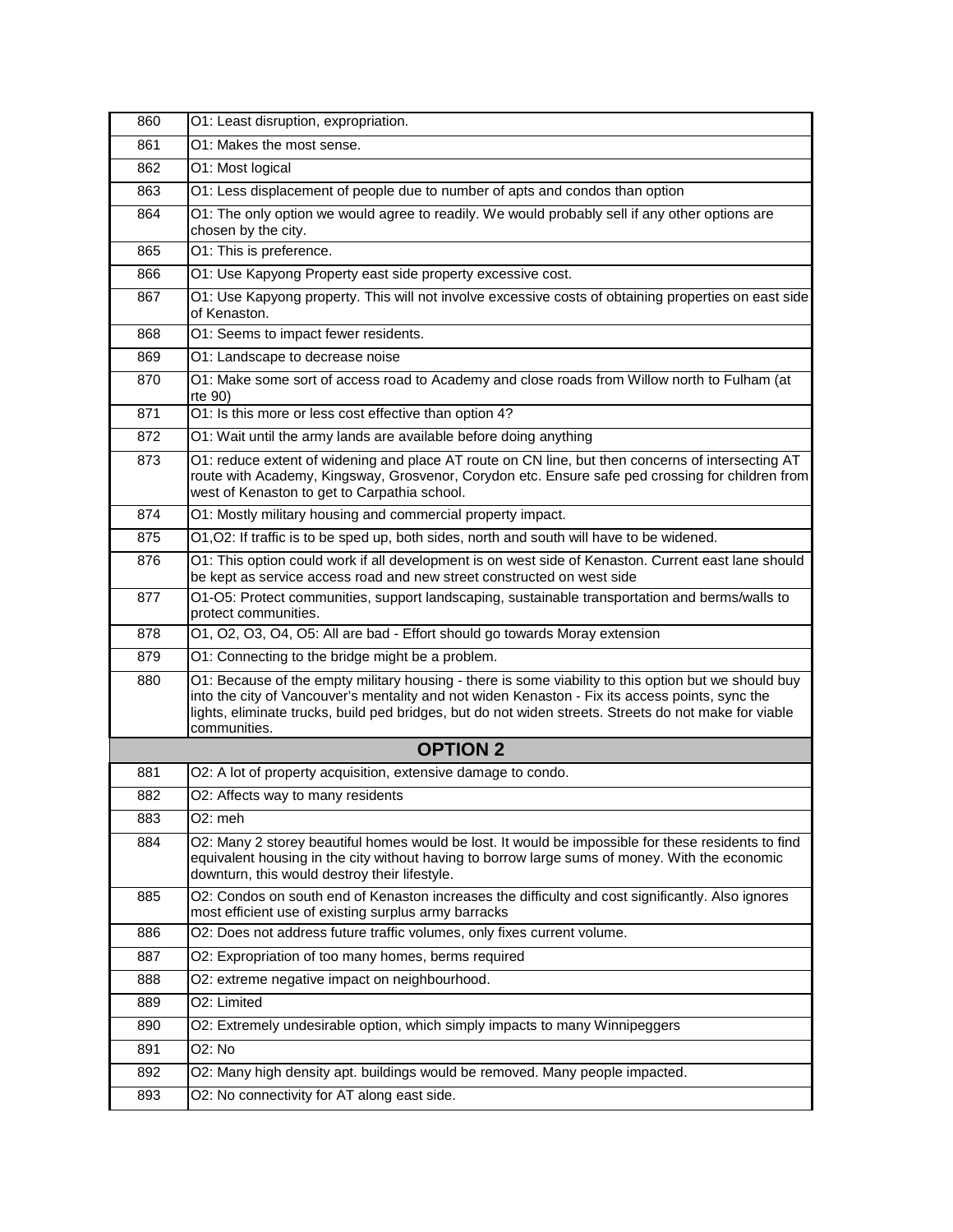| 894 | O2: Not an option                                                                                                                                                                                                                                                                             |
|-----|-----------------------------------------------------------------------------------------------------------------------------------------------------------------------------------------------------------------------------------------------------------------------------------------------|
| 895 | O2: Property to be expropriated too expensive = too much burden on taxpayers.                                                                                                                                                                                                                 |
| 896 | O2: Too developed.                                                                                                                                                                                                                                                                            |
| 897 | O2: Too much destruction of buildings and Condos.                                                                                                                                                                                                                                             |
| 898 | O2: Way too much displacement?                                                                                                                                                                                                                                                                |
| 899 | O2: Will destroy my property value.                                                                                                                                                                                                                                                           |
| 900 | O2: Will sell our home. Do not want Kenaston closer to our home (Carpathia).                                                                                                                                                                                                                  |
| 901 | O1, O2, O3, O4: Roadway was never designed to accommodate this type of traffic.                                                                                                                                                                                                               |
| 902 | O2: Do not consider! Way too much expropriation of commercial and higher density property<br>required.                                                                                                                                                                                        |
| 903 | O2: Would require destruction of too much commercial property and condos.                                                                                                                                                                                                                     |
| 904 | O1, O2, O3, O4: Roadway was never designed to accommodate this type of traffic.                                                                                                                                                                                                               |
| 905 | O2: Way too many properties effected by expropriation.                                                                                                                                                                                                                                        |
| 906 | O2, O3, O4: Too expensive, unsafe for peds, very unattractive.                                                                                                                                                                                                                                |
| 907 | O2, O3, O4, O5: Strongly oppose, however, should one of these be selected, you must ensure a<br>substantial berm is constructed, complete a fence and plant a large number of mature spruce trees<br>to protect our neighborhood.                                                             |
| 908 | O1, O2, O3, O4: All involve increasing traffic flow and increase peoples reliance on cars. All effect<br>air quality. City should not plan based on IKEA and Waverley West and develop a mass transit<br>strategy that will make it easy to give up cars. Trucks need to be off the corridor. |
| 909 | O2: Too much private property acquisition.                                                                                                                                                                                                                                                    |
| 910 | O <sub>2</sub> : Go big                                                                                                                                                                                                                                                                       |
| 911 | O2: It seems like the east side does not run into public buildings, better bridge alignment.                                                                                                                                                                                                  |
| 912 | O2: Probably the easiest option.                                                                                                                                                                                                                                                              |
| 913 | 02: OK.                                                                                                                                                                                                                                                                                       |
| 914 | O2: Reasonable option.                                                                                                                                                                                                                                                                        |
| 915 | O2: Is this more or less cost effective than option 4?                                                                                                                                                                                                                                        |
| 916 | O2: Eliminate Academy west access at Kenaston to stop traffic cutting through (Happens when<br>Wellington Cres is blocked off). Strongly favour wall not berm                                                                                                                                 |
| 917 | O2: Landscaping ++, Noise Abatement ++                                                                                                                                                                                                                                                        |
| 918 | O2: Leave intact.                                                                                                                                                                                                                                                                             |
| 919 | O2: Only if there is a beautiful nature berm behind my house.                                                                                                                                                                                                                                 |
| 920 | O1, O2: If traffic is to be sped up, both sides, north and south will have to be widened.                                                                                                                                                                                                     |
|     | <b>OPTION 3</b>                                                                                                                                                                                                                                                                               |
| 921 | O3 Too much property expropriated                                                                                                                                                                                                                                                             |
| 922 | O3: Does not address future traffic volumes, only fixes current volume.                                                                                                                                                                                                                       |
| 923 | O3: extreme negative impact on neighbourhood.                                                                                                                                                                                                                                                 |
| 924 | O3: Many 2 storey beautiful homes would be lost. It would be impossible for these residents to find<br>equivalent housing in the city without having to borrow large sums of money. With the economic<br>downturn, this would destroy their lifestyle.                                        |
| 925 | O3: Will sell our home. Do not want Kenaston closer to our home (Carpathia).                                                                                                                                                                                                                  |
| 926 | O3: Impacts both sides too much. Would cost less.                                                                                                                                                                                                                                             |
| 927 | O3: Many houses expropriated. No apts or condos expropriated.                                                                                                                                                                                                                                 |
| 928 | O3: No                                                                                                                                                                                                                                                                                        |
| 929 | O3: Not an option                                                                                                                                                                                                                                                                             |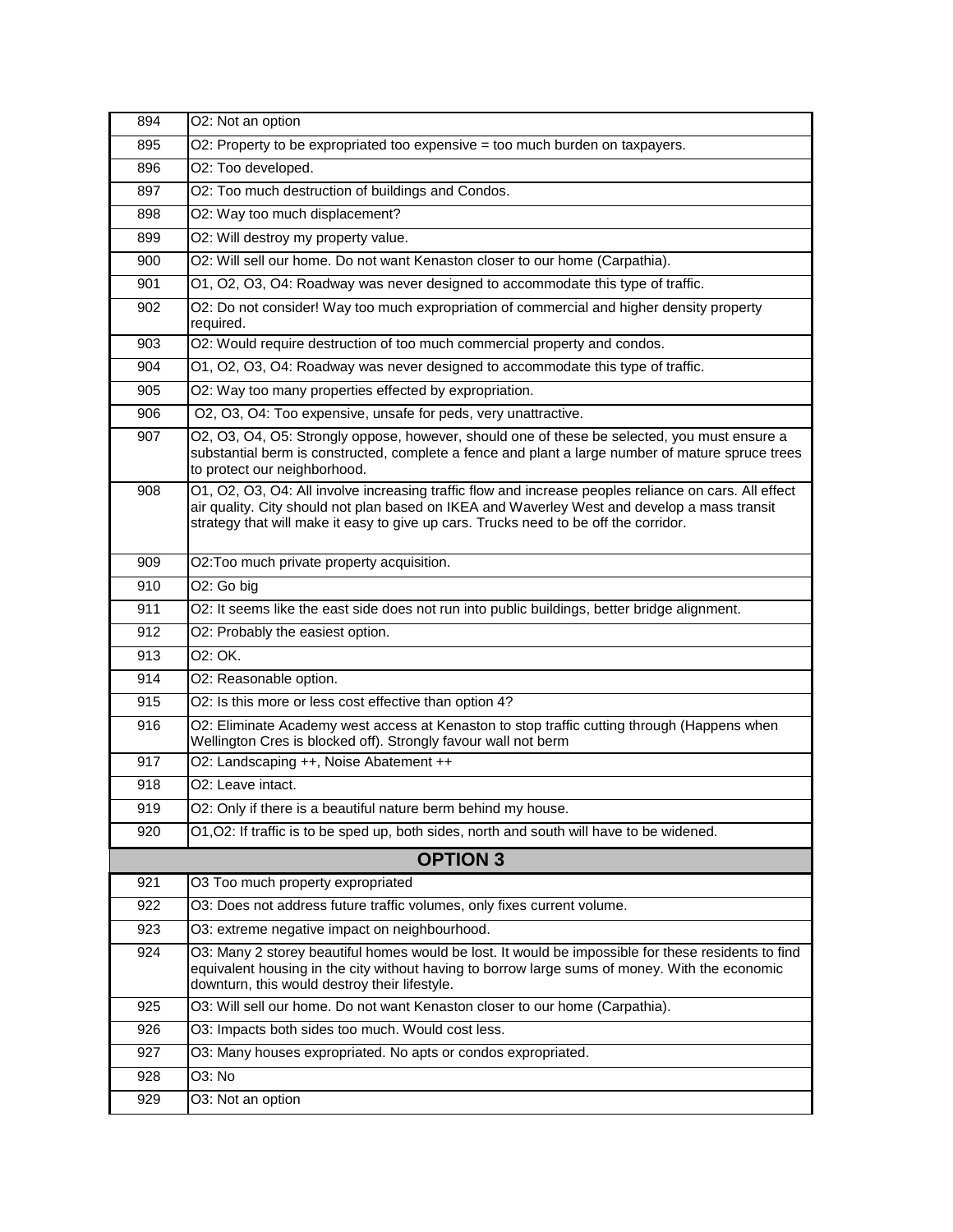| 930 | O3: Seems least practical - why rip up both sides if not necessary?                                                                                                                                                                                                                           |
|-----|-----------------------------------------------------------------------------------------------------------------------------------------------------------------------------------------------------------------------------------------------------------------------------------------------|
| 931 | O3: Too expensive.                                                                                                                                                                                                                                                                            |
| 932 | O3: Too many houses lost.                                                                                                                                                                                                                                                                     |
| 933 | O3: Too much disruption for both sides of the street                                                                                                                                                                                                                                          |
| 934 | O3: Too much impact, widening in our backyard                                                                                                                                                                                                                                                 |
| 935 | O3: Too much property acquisition.                                                                                                                                                                                                                                                            |
| 936 | O3: Impacts the second most amount of people so shouldn't be considered.                                                                                                                                                                                                                      |
| 937 | O3: Very intrusive.                                                                                                                                                                                                                                                                           |
| 938 | O2, O3, O4: Too expensive, unsafe for peds, very unattractive.                                                                                                                                                                                                                                |
| 939 | O1, O2, O3, O4: Roadway was never designed to accommodate this type of traffic.                                                                                                                                                                                                               |
| 940 | O1, O2, O3, O4: All involve increasing traffic flow and increase peoples reliance on cars. All effect<br>air quality. City should not plan based on IKEA and Waverley West and develop a mass transit<br>strategy that will make it easy to give up cars. Trucks need to be off the corridor. |
| 941 | O1, O2, O3, O4: Roadway was never designed to accommodate this type of traffic.                                                                                                                                                                                                               |
| 942 | O2, O3, O4, O5: Strongly oppose, however, should one of these be selected, you must ensure a<br>substantial berm is constructed, complete a fence and plant a large number of mature spruce trees<br>to protect our neighbourhood.                                                            |
| 943 | O3: Way too many people effected.                                                                                                                                                                                                                                                             |
| 944 | O3: Way too much displacement?                                                                                                                                                                                                                                                                |
| 945 | O3: Not feasible.                                                                                                                                                                                                                                                                             |
| 946 | O3: Widen west side only.                                                                                                                                                                                                                                                                     |
| 947 | O3: If you're going to disrupt.                                                                                                                                                                                                                                                               |
| 948 | O3: Nice wide ROW would be beneficial. I love driving on Charleswood parkway.                                                                                                                                                                                                                 |
| 949 | O3: Allows most room for service roads, sound barriers, and AT. Similar to Charleswood parkway, a<br>great integration of transport and park.                                                                                                                                                 |
| 950 | O3: AT route, berms to reduce noise, future needs can be accommodated                                                                                                                                                                                                                         |
| 951 | O3: Ultimate choice but hardest to pursue because of acquiring houses and traffic during<br>construction.                                                                                                                                                                                     |
| 952 | O3: Best option because no people lose their homes.                                                                                                                                                                                                                                           |
| 953 | O3: Do it right the first time.                                                                                                                                                                                                                                                               |
| 954 | O3: Large AT areas, green space.                                                                                                                                                                                                                                                              |
| 955 | O3: Most expensive and disruptive to properties, but best in long run. More room for future<br>expansion. Keeps traffic in one corridor                                                                                                                                                       |
| 956 | O3: Probably the best option for redevelopment as multi-use along corridor - 3 to 4 storey<br>development will provide good sound abatement opportunities.                                                                                                                                    |
| 957 | O3: Think 10 years down the road, I don't want to have to come to yet another planning session<br>later on [CHOSE THIS OPTION]                                                                                                                                                                |
| 958 | O3: Land development is key, yet no info on St. James Bridge and transit concerns. What's the big<br>picture? How can the public assets if you don't state what the concerns are? My concern is the<br>bridge and the Grant intersection.                                                     |
| 959 | O3: Needed?                                                                                                                                                                                                                                                                                   |
| 960 | O3: AT would have to move from one side to the other.                                                                                                                                                                                                                                         |
| 961 | O3: Buy All Property and develop as conditions dictate. Let residents have a choice to stay if they<br>want.                                                                                                                                                                                  |
| 962 | O3: No additional ROW options on Route 90. Place bike path on part of old CN route instead.                                                                                                                                                                                                   |
| 963 | O3: Put in service roads like already on Grant. Two tier bridge on Kenaston, commercial on top,                                                                                                                                                                                               |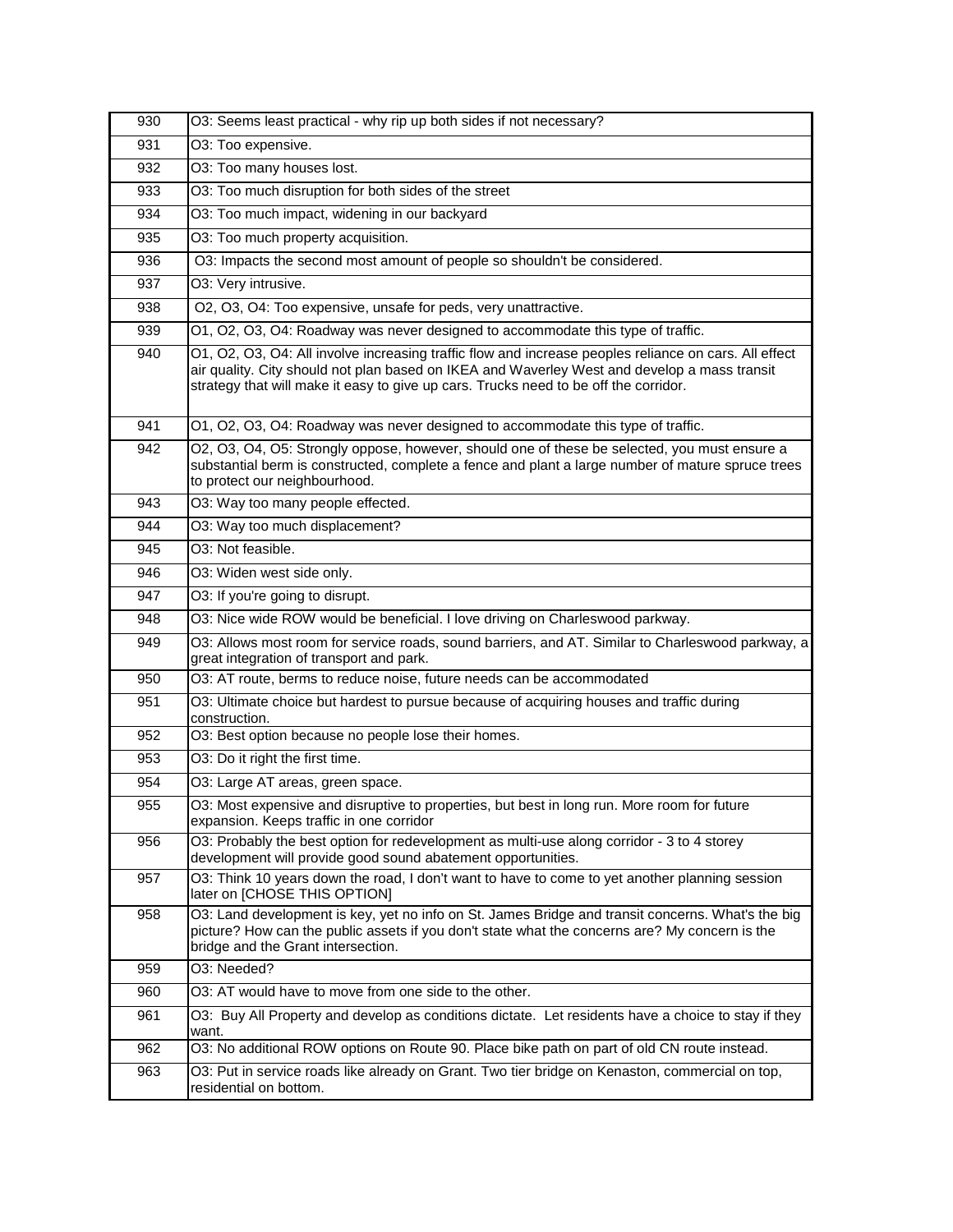| 964 | O3: Use a 32 m ROW                                                                                                                                                                                                                                                                            |
|-----|-----------------------------------------------------------------------------------------------------------------------------------------------------------------------------------------------------------------------------------------------------------------------------------------------|
| 965 | O3: Providing there is adequate green space                                                                                                                                                                                                                                                   |
| 966 | O3: Decrease the number of trucks, especially the large transport trucks. Except for the trucks<br>servicing the stores in Kenaston shopping area.                                                                                                                                            |
| 967 | O3: Forget the service road, it serves no purpose.                                                                                                                                                                                                                                            |
| 968 | O3: I don't feel it is necessary to increase the number of lanes to get better traffic flow: What slows<br>traffic is the number of controlled intersections and cars making turns off route 90.                                                                                              |
|     | <b>OPTION 4</b>                                                                                                                                                                                                                                                                               |
| 969 | O4: Curving route would be inefficient, could cause accidents.                                                                                                                                                                                                                                |
| 970 | O4: Does not address future traffic volumes, only fixes current volume.                                                                                                                                                                                                                       |
| 971 | O4: Doesn't provide opportunity to do it right (not like Moray)                                                                                                                                                                                                                               |
| 972 | O4: Many 2 storey beautiful homes would be lost. It would be impossible for these residents to find<br>equivalent housing in the city without having to borrow large sums of money. With the economic<br>downturn, this would destroy their lifestyle.                                        |
| 973 | O4: This is a mish mash.                                                                                                                                                                                                                                                                      |
| 974 | O1, O2, O3, O4: Roadway was never designed to accommodate this type of traffic.                                                                                                                                                                                                               |
| 975 | O2, O3, O4, O5: Strongly oppose, however, should one of these be selected, you must ensure a<br>substantial berm is constructed, complete a fence and plant a large number of mature spruce trees<br>to protect our neighbourhood.                                                            |
| 976 | O2, O3, O4: Too expensive, unsafe for peds, very unattractive.                                                                                                                                                                                                                                |
| 977 | O1, O2, O3, O4: All involve increasing traffic flow and increase peoples reliance on cars. All effect<br>air quality. City should not plan based on IKEA and Waverley West and develop a mass transit<br>strategy that will make it easy to give up cars. Trucks need to be off the corridor. |
| 978 | O4: More scenic but worse for snow-clearing, sliding etc                                                                                                                                                                                                                                      |
| 979 | O4: Too much disruption for both sides of the street                                                                                                                                                                                                                                          |
| 980 | O4: Best option by far.                                                                                                                                                                                                                                                                       |
| 981 | O4: Best? [RANKED 4 FIRST]                                                                                                                                                                                                                                                                    |
| 982 | O4: If option 4 is more cost effective than option 1 or 2 use option 4.                                                                                                                                                                                                                       |
| 983 | O4: impacts fewest occupied homes and set backs from existing properties are best                                                                                                                                                                                                             |
| 984 | O4: Looks good.                                                                                                                                                                                                                                                                               |
| 985 | O4: Major portion of property acquisition is government property. Affects least amount of<br>residences.                                                                                                                                                                                      |
| 986 | O4: May be ok.                                                                                                                                                                                                                                                                                |
| 987 | O4: This is the way I envisioned the project.                                                                                                                                                                                                                                                 |
| 988 | O4: If you're going to disrupt.                                                                                                                                                                                                                                                               |
| 989 | O4: No impact on Apts or condos or Canada Post or youth center.                                                                                                                                                                                                                               |
| 990 | O4: Not opposed in any way if it can be done.                                                                                                                                                                                                                                                 |
| 991 | O4: The least of all evils.                                                                                                                                                                                                                                                                   |
| 992 | O4: Uses mostly available land (empty houses).                                                                                                                                                                                                                                                |
| 993 | O4: Obviously this is the most sensible. The others are not worth commenting on. This would also<br>provide room for a decent rapid transit corridor                                                                                                                                          |
| 994 | O4: More efficient use of expropriated property.                                                                                                                                                                                                                                              |
| 995 | O4: Perhaps an alternative as less homes involved.                                                                                                                                                                                                                                            |
| 996 | O4: This option seems to impact the fewest people and will get rid of military housing. Seems least<br>costly.                                                                                                                                                                                |
| 997 | O1, O2, O3, O4: Roadway was never designed to accommodate this type of traffic.                                                                                                                                                                                                               |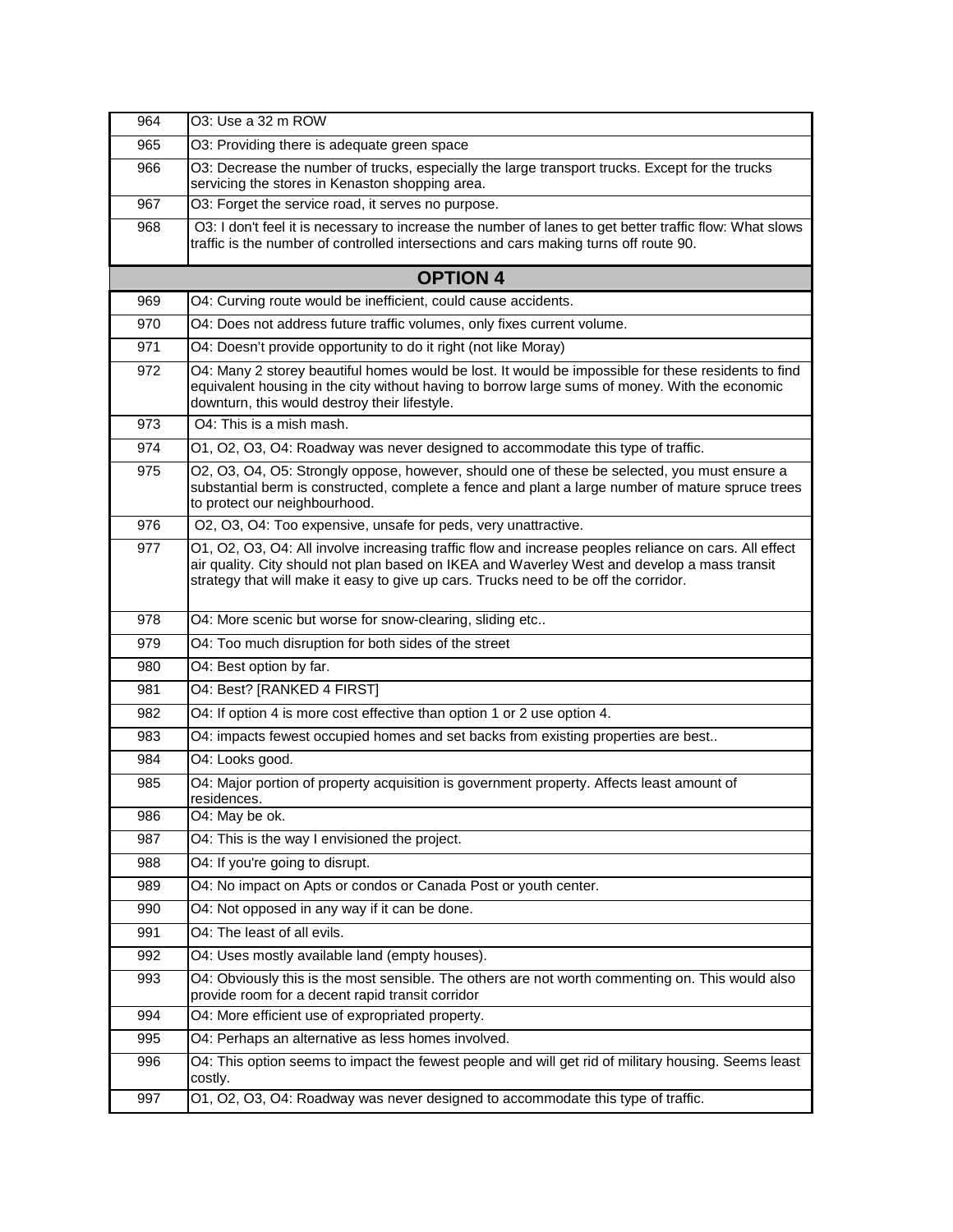| 998  | O4: I like the idea of the street not being a straight line.                                                                                                                                                                                                                                  |
|------|-----------------------------------------------------------------------------------------------------------------------------------------------------------------------------------------------------------------------------------------------------------------------------------------------|
| 999  | O4: More efficient use of expropriated property.                                                                                                                                                                                                                                              |
| 1000 | O4: East side to connect to the bridge. Up to Tuxedo its all empty housing. Very easy to take care<br>of.                                                                                                                                                                                     |
| 1001 | O4: This would reduce "drag strip" effect and have less of an impact on existing established<br>neighbourhoods.                                                                                                                                                                               |
| 1002 | O4: Least intrusive to residential owners.                                                                                                                                                                                                                                                    |
| 1003 | O4: Only to be done if land acquisition is too expensive.                                                                                                                                                                                                                                     |
| 1004 | O4: Uses Kapyong lands and fewer houses. Can make noise acceptable.                                                                                                                                                                                                                           |
| 1005 | O4: Need more information.                                                                                                                                                                                                                                                                    |
| 1006 | O4: So-so                                                                                                                                                                                                                                                                                     |
| 1007 | O4: AT would have to move from one side to the other.                                                                                                                                                                                                                                         |
| 1008 | O4: The approach to bridge is no more difficult than current, hopefully south bridge exit could be<br>straightened                                                                                                                                                                            |
| 1009 | O4: Sound barrier, few back lanes, proper lighting, fire hydrant, proper sidewalks.                                                                                                                                                                                                           |
| 1010 | O4: Make some sort of access road to Academy and close roads from Willow north to Fulham (at<br>rte 90)                                                                                                                                                                                       |
| 1011 | O4: Landscape to decrease noise                                                                                                                                                                                                                                                               |
| 1012 | O4: Move transition north to curve south of Fullham                                                                                                                                                                                                                                           |
| 1013 | O4: Ok, but will create more traffic delays during construction.                                                                                                                                                                                                                              |
| 1014 | O4: Not too many properties affected, though a lot more than option 1.                                                                                                                                                                                                                        |
| 1015 | O4: Service roads for local traffic only                                                                                                                                                                                                                                                      |
|      | <b>OPTION 5</b>                                                                                                                                                                                                                                                                               |
|      |                                                                                                                                                                                                                                                                                               |
| 1016 | O5: Impossible.                                                                                                                                                                                                                                                                               |
| 1017 | O5: Hurts people living on quiet streets                                                                                                                                                                                                                                                      |
| 1018 | O5: Area between the routes will become and island and negatively impact these homes and the<br>school                                                                                                                                                                                        |
| 1019 | O5: How are the children across the vacant corridor going to get to school? Another big street? It is<br>already dangerous. What about pedestrian traffic down Kingsway and Grosvenor? It would kill the<br>neighbourhood. Our residential neighbourhood between two large traffic corridors. |
| 1020 | O5: Creates safety issues for children going to Carpathia school. Lots on Centennial are not deep<br>so substantial noise issues.                                                                                                                                                             |
| 1021 | O5: Why?                                                                                                                                                                                                                                                                                      |
| 1022 | O5: Will destroy life for the people living on the quiet streets                                                                                                                                                                                                                              |
| 1023 | O5: Creates two high speed traffic zones. Very inconvenient when crossing on side streets                                                                                                                                                                                                     |
| 1024 | O5: Effects whole neighbourhood, destroys new buildings, creates an island of houses from<br>centennial to route 90                                                                                                                                                                           |
| 1025 | O5: Land is not available.                                                                                                                                                                                                                                                                    |
| 1026 | O5: Impacts a second area.                                                                                                                                                                                                                                                                    |
| 1027 | O5: Forget it, east side of Kenaston behind my home. Divides community, lowers property values.<br>City shouldn't buy back land from developers. Not good for transit.                                                                                                                        |
| 1028 | O5: having one way routes so far apart creates problems for turning around or accessing<br>businesses                                                                                                                                                                                         |
| 1029 | O5: Extremely disruptive to the neighbourhood.                                                                                                                                                                                                                                                |
| 1030 | O5: If you choose this option you should purchase all of our homes because our neighbourhood<br>would be ruined.<br>O5: Not viable with condos going in                                                                                                                                       |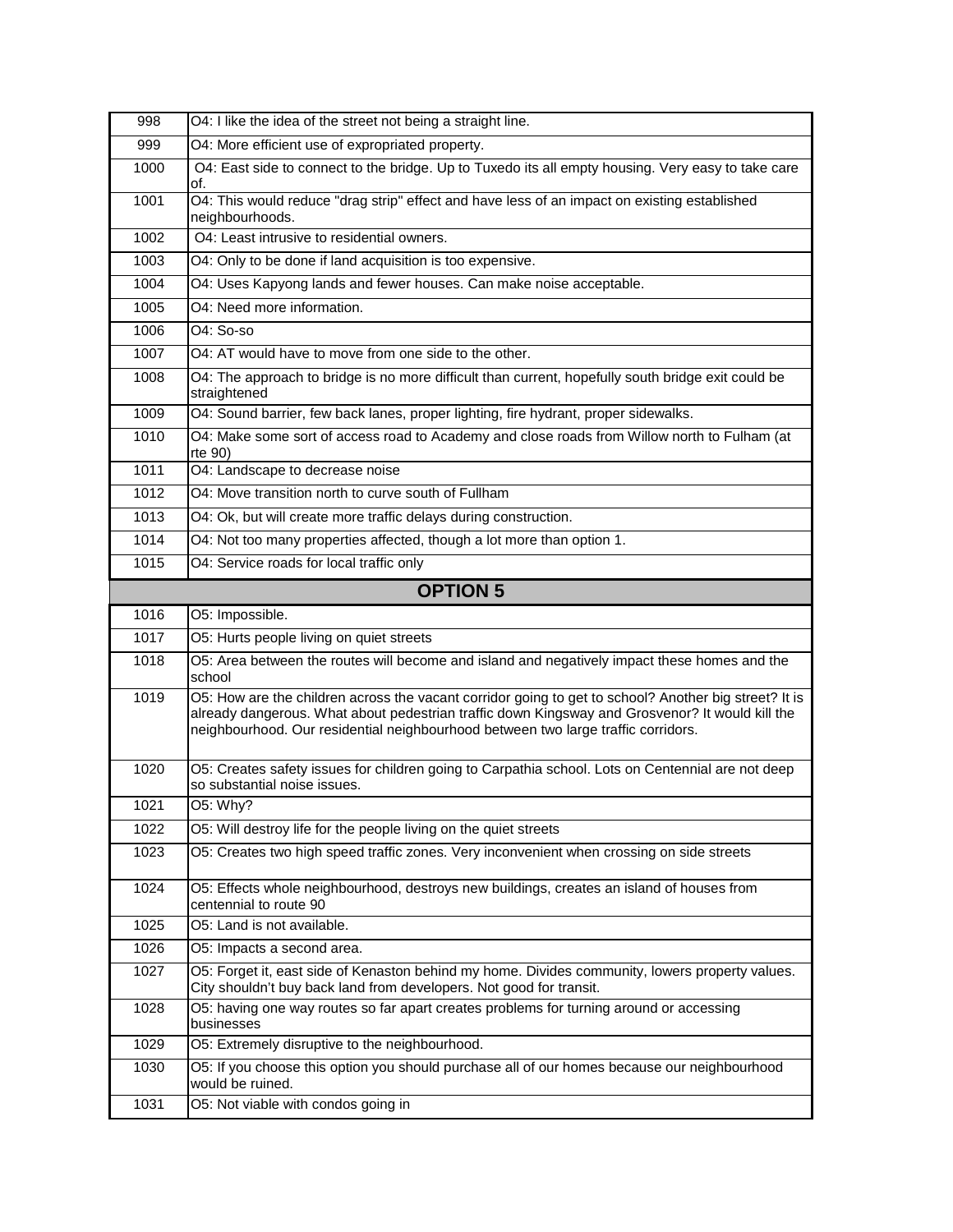| 1032 | O5: Too close to residential area                                                                                                                                                                                                                                                                          |
|------|------------------------------------------------------------------------------------------------------------------------------------------------------------------------------------------------------------------------------------------------------------------------------------------------------------|
| 1033 | O5: Leave this area alone. Noise and exhaust will be hazardous                                                                                                                                                                                                                                             |
| 1034 | O5: Prefer developers option for 6plex bungalows for 55+ population. Relatively new construction.                                                                                                                                                                                                          |
| 1035 | O5: Noise and safety, green space, now small birds paradise. Will reduce property value.                                                                                                                                                                                                                   |
| 1036 | O5: Much too expensive                                                                                                                                                                                                                                                                                     |
| 1037 | O5: Never. Why do you think people would want to live with heavy traffic and trucks surrounding<br>them                                                                                                                                                                                                    |
| 1038 | O5: No                                                                                                                                                                                                                                                                                                     |
| 1039 | O5: Property sold to developer for single family units                                                                                                                                                                                                                                                     |
| 1040 | O5: Not keen on one ways. Would not like this is I lived where new route is planned                                                                                                                                                                                                                        |
| 1041 | O5: Please consider the number of families you would be disrupting by pursuing this option. Also<br>consider how this option would stiffle development. Condos have already been built and others<br>proposed. This option is ridiculous.                                                                  |
| 1042 | O5: Limited property to purchase. For reason given, improved intersection control. This is an<br>opportunity to improve and be part of the Winnipeg airport transportation hub. Limit use of traffic<br>signals. Use round-abouts, merge lanes.                                                            |
| 1043 | O5: This option will destroy the value of hundreds of homes.                                                                                                                                                                                                                                               |
| 1044 | O5: This would ruin multiple blocks of River Heights                                                                                                                                                                                                                                                       |
| 1045 | O5: Should not knock down new buildings to save 50 year old homes. New area subject to traffic<br>noise, fumes. Island created between roads. Access to school by Grosvenor becomes safety<br>concern.                                                                                                     |
| 1046 | O5: Scrap it ! We would be enclosed by 2 large, busy highways.                                                                                                                                                                                                                                             |
| 1047 | O5: There would be no buffer for houses along lockwood and centennial. Carpathia school<br>becomes an island - not good!                                                                                                                                                                                   |
| 1048 | O5: Too expensive for city to acquire this property. They had a cheap opportunity to buy it ten years<br>ago.                                                                                                                                                                                              |
| 1049 | O5: use this land for housing                                                                                                                                                                                                                                                                              |
| 1050 | O5: Concerns over noise and fumes, safety issue for children crossing at Grosvenor to go to<br>Carpathia school. Devaluation of huge chunk of River Heights neighbourhood. Houses<br>shaking/cracking due to high truck traffic. Neighbourhood between north and south routes would<br>look like an island |
| 1051 | O2, O3, O4, O5: Strongly oppose, however, should one of these be selected, you must ensure a<br>substantial berm is constructed, complete a fence and plant a large number of mature spruce trees<br>to protect our neighborhood.                                                                          |
| 1052 | O5: Already being developed, not an option                                                                                                                                                                                                                                                                 |
| 1053 | O5: This expands the smog problem and effects more of the neighbourhood. CN rail should be<br>used for AT not cars and trucks                                                                                                                                                                              |
| 1054 | O5: No, don't even consider this option! Ths old CN ROW is too narrow to be much use for anything                                                                                                                                                                                                          |
| 1055 | O5: The neighbourhood would be split into an island ghetto                                                                                                                                                                                                                                                 |
| 1056 | O5: new condos, backs onto a lot of residents, too much separation affecting a wider area, more<br>residents                                                                                                                                                                                               |
| 1057 | O5: Doesn't seem to be enough room for any significant roadway. Would have to tear down new<br>buildings. A nonstarter                                                                                                                                                                                     |
| 1058 | O5: This would really ruin our area. We would be between 2 major roads.                                                                                                                                                                                                                                    |
| 1059 | O5: This option appears most efficient. Good traffic flow during construction. Would appear to be<br>least expensive as land is cleared and the least amount of properties to purchase.                                                                                                                    |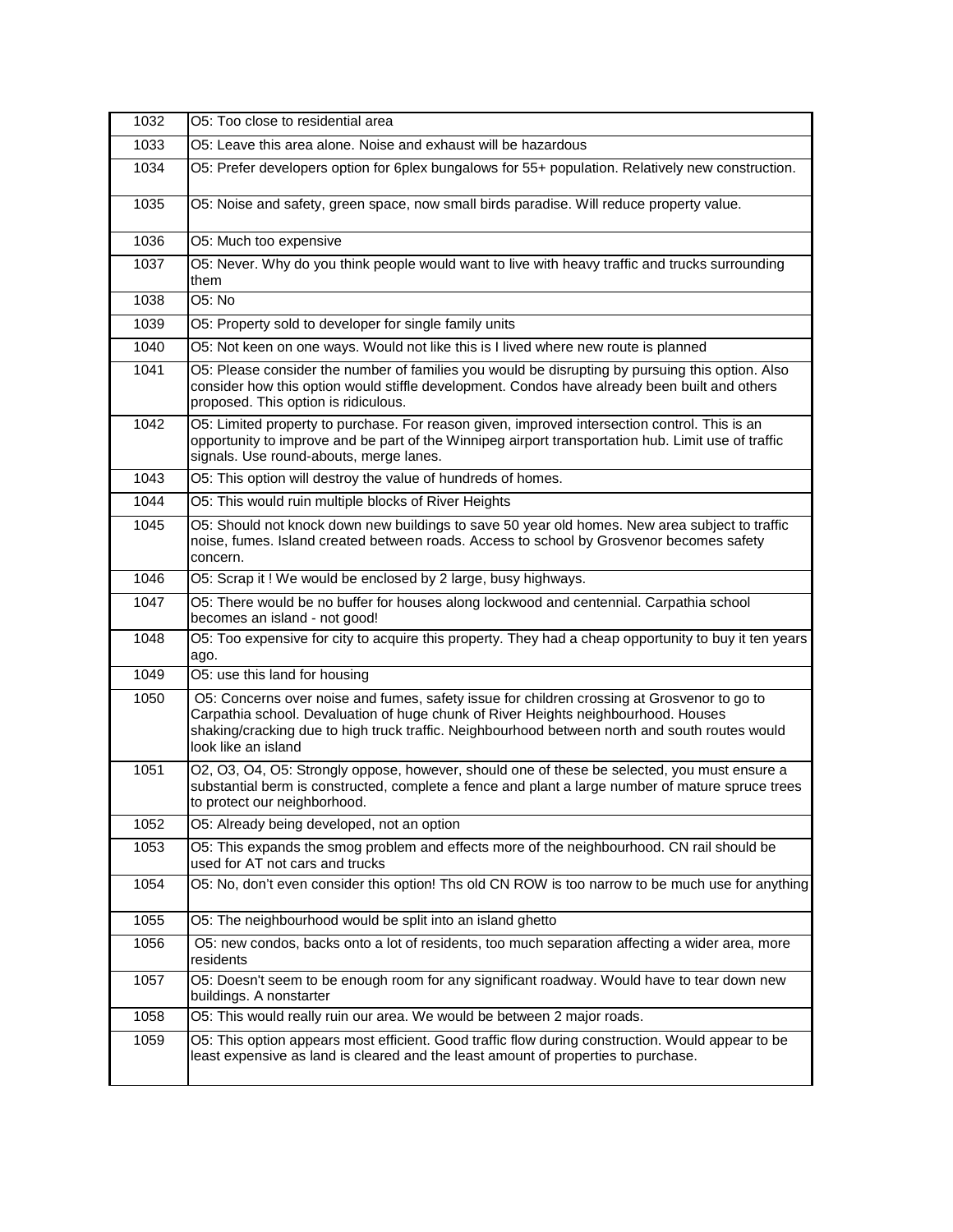| 1060 | O5: Scrap it, it is insanity. \$400000 condos in the process of being built to increase density which<br>we badly need in this city. Are they going to be torn down? You are severing a part of the River<br>Heights community. Dynamic cities depend on ambulatory traffic. How are people going to easily<br>cross two busy thoroughfares safely? Please read Jane Jacobs.                                                                                                                                                                                                           |
|------|----------------------------------------------------------------------------------------------------------------------------------------------------------------------------------------------------------------------------------------------------------------------------------------------------------------------------------------------------------------------------------------------------------------------------------------------------------------------------------------------------------------------------------------------------------------------------------------|
| 1061 | O5: This option will trap the local residents between 2 freeways. Carpathia school will also be<br>between the two major roads. Negative impact on property values on Carpathia, Lokwood, Fulton<br>and Centennial                                                                                                                                                                                                                                                                                                                                                                     |
| 1062 | O5: Will definitely impact too many River Heights residents. This my least preferred option.                                                                                                                                                                                                                                                                                                                                                                                                                                                                                           |
| 1063 | O5: Highways divide communities like RT: 90 currently separates River Heights & Tuxedo. This<br>would create another divide for those living on streets like Carpathia Rd. and would affect families<br>that send their children to school by foot and there are a number of schools just off of where the<br>proposed new one way street would be. Many adjacent properties would see a major decrease in<br>value due to their proximity to the new highway. Almost all of the land would need to be<br>expropriated as well as a number of new construction will have been in vain. |
| 1064 | O5: Previous studies show that this could be used as green space and light rail transit route. Other<br>cities have taken over abandoned rail lines and done this.                                                                                                                                                                                                                                                                                                                                                                                                                     |
| 1065 | O5: Our neighborhood has been fighting to have this ROW for AT, a green space in quieet<br>neighbourhood                                                                                                                                                                                                                                                                                                                                                                                                                                                                               |
| 1066 | O5: Develop this property for non-vehicular traffic and connect to already existing trail system. This<br>option will impact the most residents. I feel this will decrease property values                                                                                                                                                                                                                                                                                                                                                                                             |
| 1067 | O5: You have to be kidding                                                                                                                                                                                                                                                                                                                                                                                                                                                                                                                                                             |
| 1068 | O5: Best Option                                                                                                                                                                                                                                                                                                                                                                                                                                                                                                                                                                        |
| 1069 | O5: Feel this is the best choice. Intersections are easier to plan. Less homes and buildings need to<br>be removed.                                                                                                                                                                                                                                                                                                                                                                                                                                                                    |
| 1070 | O5: It's the nicer choice                                                                                                                                                                                                                                                                                                                                                                                                                                                                                                                                                              |
| 1071 | O5: Might be best to pursue. Least impact during construction.                                                                                                                                                                                                                                                                                                                                                                                                                                                                                                                         |
| 1072 | O5: Most forward looking as would have very high capacity in both direction for the future. Requires<br>very small loss of houses. Least dangerous for pedestrians.                                                                                                                                                                                                                                                                                                                                                                                                                    |
| 1073 | O5: This is the best option                                                                                                                                                                                                                                                                                                                                                                                                                                                                                                                                                            |
| 1074 | O5: With proper protection for the people on both sides of the new roadway this seems to be the<br>least disruptive of the schemes proposed                                                                                                                                                                                                                                                                                                                                                                                                                                            |
| 1075 | O5: Very safe and very attractive (can easily accommodate peds and bikes)                                                                                                                                                                                                                                                                                                                                                                                                                                                                                                              |
| 1076 | O5: Least impact on existing housing. Less expropriation required. Less traffic interruption during<br>construction                                                                                                                                                                                                                                                                                                                                                                                                                                                                    |
| 1077 | O5: Provides opportunity for more than 3 lanes in either direction                                                                                                                                                                                                                                                                                                                                                                                                                                                                                                                     |
| 1078 | O5: Removes ugly Condos                                                                                                                                                                                                                                                                                                                                                                                                                                                                                                                                                                |
| 1079 | O5: Start now. Why wait any longer.                                                                                                                                                                                                                                                                                                                                                                                                                                                                                                                                                    |
| 1080 | O5: Need more info. How would one way traffic work?                                                                                                                                                                                                                                                                                                                                                                                                                                                                                                                                    |
| 1081 | O5: The city had its chance and missed it. Let housing/condo development continue.                                                                                                                                                                                                                                                                                                                                                                                                                                                                                                     |
| 1082 | O5: Why has development already been allowed on the old CN ROW?                                                                                                                                                                                                                                                                                                                                                                                                                                                                                                                        |
| 1083 | O5: Incorporate AT along new corridor                                                                                                                                                                                                                                                                                                                                                                                                                                                                                                                                                  |
| 1084 | O5: Please don't allow ped street crossing at street level. Make this a high speed thoroughfare and<br>try to minimize lights, entry and exit points.                                                                                                                                                                                                                                                                                                                                                                                                                                  |
| 1085 | O5: Just make sure to build high wall barricades to shut down noise so current home owners will<br>eventually be accepting                                                                                                                                                                                                                                                                                                                                                                                                                                                             |
| 1086 | O5: Non vehicular only                                                                                                                                                                                                                                                                                                                                                                                                                                                                                                                                                                 |
| 1087 | O5: Railway bridge for pedestrian and cyclist crossing                                                                                                                                                                                                                                                                                                                                                                                                                                                                                                                                 |